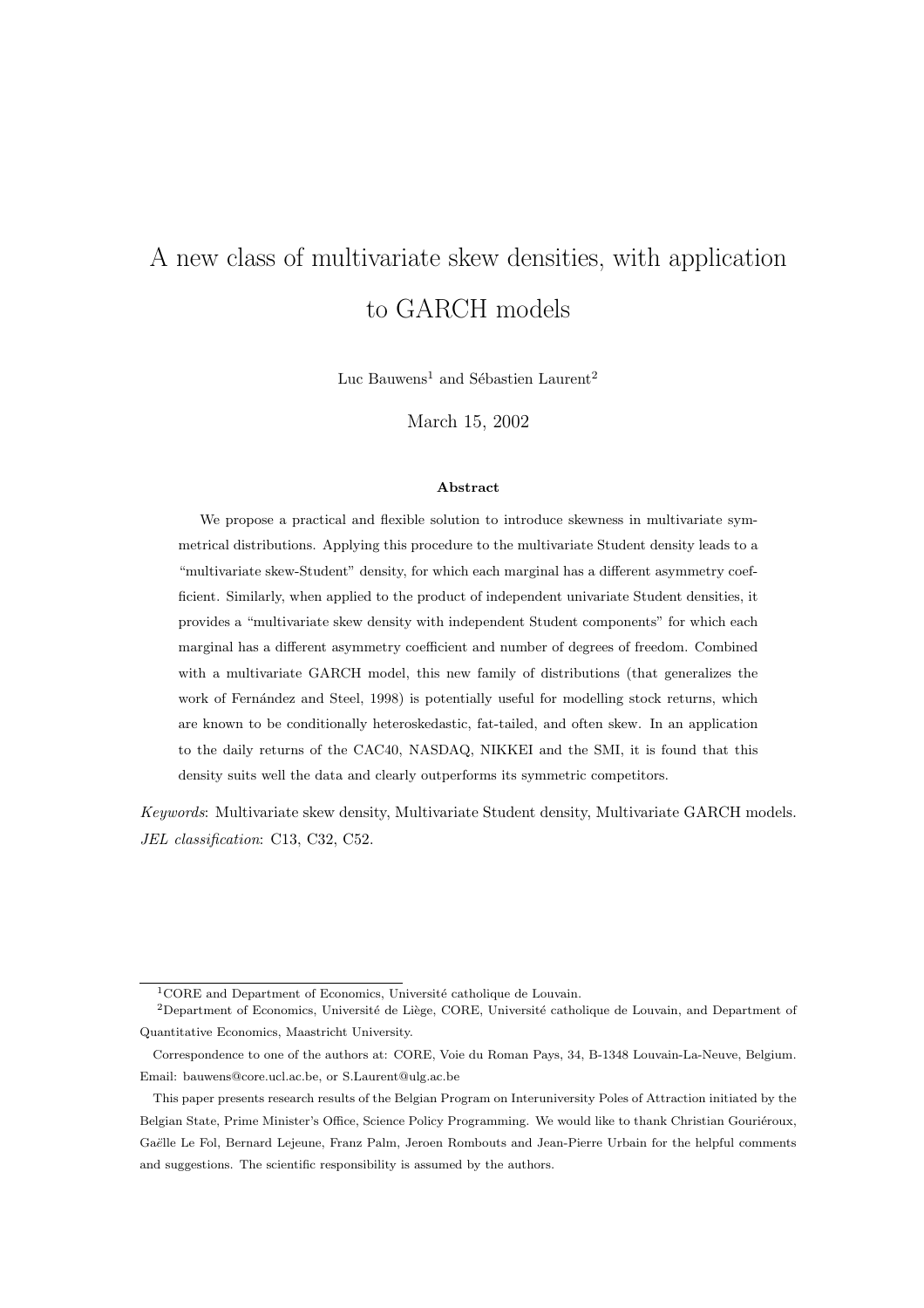# **1 Introduction**

Many time series of asset returns can be characterized as serially dependent. This is revealed by the presence of positive autocorrelation in the squared returns, and sometimes to a much smaller extent by autocorrelation in the returns. The increased importance played by risk and uncertainty considerations in modern economic theory, has necessitated the development of new econometric time series techniques that allow for the modelling of time varying means, variances and covariances. Given the apparent lack of any structural dynamic economic theory explaining the variation in the second moment, econometricians have thus extended traditional time series tools such as Autoregressive Moving Average (ARMA) models (Box and Jenkins, 1970) for the mean to essentially equivalent models for the variance. Indeed, the dynamics observed in the dispersion is clearly the dominating feature in the data. The most widespread modelling approach to capture these properties is to specify a dynamic model for the conditional mean and the conditional variance, such as an ARMA-GARCH model or one of its various extensions (see the seminal paper of Engle, 1982).

Although there is a huge literature on univariate ARCH models, much less papers are concerned with their multivariate extensions. For this reason, Geweke and Amisano (2001) argue that "while univariate models are a first step, there is an urgent need to move on to multivariate modelling of the time-varying distribution of asset returns". Indeed, financial volatilities move together over time across assets and markets. Recognizing this commonality through a multivariate modelling framework can lead to obvious gains in efficiency and to more relevant financial decision making than working with separate univariate models.

Among the most widespread multivariate GARCH models, we find the Constant Conditional Correlations model (CCC) of Bollerslev (1990), the Vech of Kraft and Engle (1982) and Bollerslev, Engle, and Wooldridge (1988), the BEKK of Engle and Kroner (1995), the Factor GARCH of Ng, Engle, and Rothschild (1992), the General Dynamic Covariance (GDC) model of Kroner and Ng (1998), the Dynamic Conditional Correlations (DCC) model of Engle (2001) and the Time-Varying Correlation (TVC) model of Tse and Tsui  $(1998).$ <sup>1</sup>

The estimation of these models is commonly done by maximizing a Gaussian likelihood function. Even if it is unrealistic in practice, the normality assumption may be justified by the fact that the Gaussian QML estimator is consistent provided the conditional mean and the conditional variance are specified correctly. In this respect, Jeantheau (1998) has proved the strong convergence of the QML estimator of multivariate GARCH models, extending previous results of Lee and Hansen (1994) and Lumsdaine (1996).

<sup>1</sup>Alternatively, Harvey, Ruiz, and Shephard (1994) propose a multivariate stochastic variance model, which has been extended in various ways. Even if this kind of model is also attractive, we only focus our attention to multivariate GARCH models.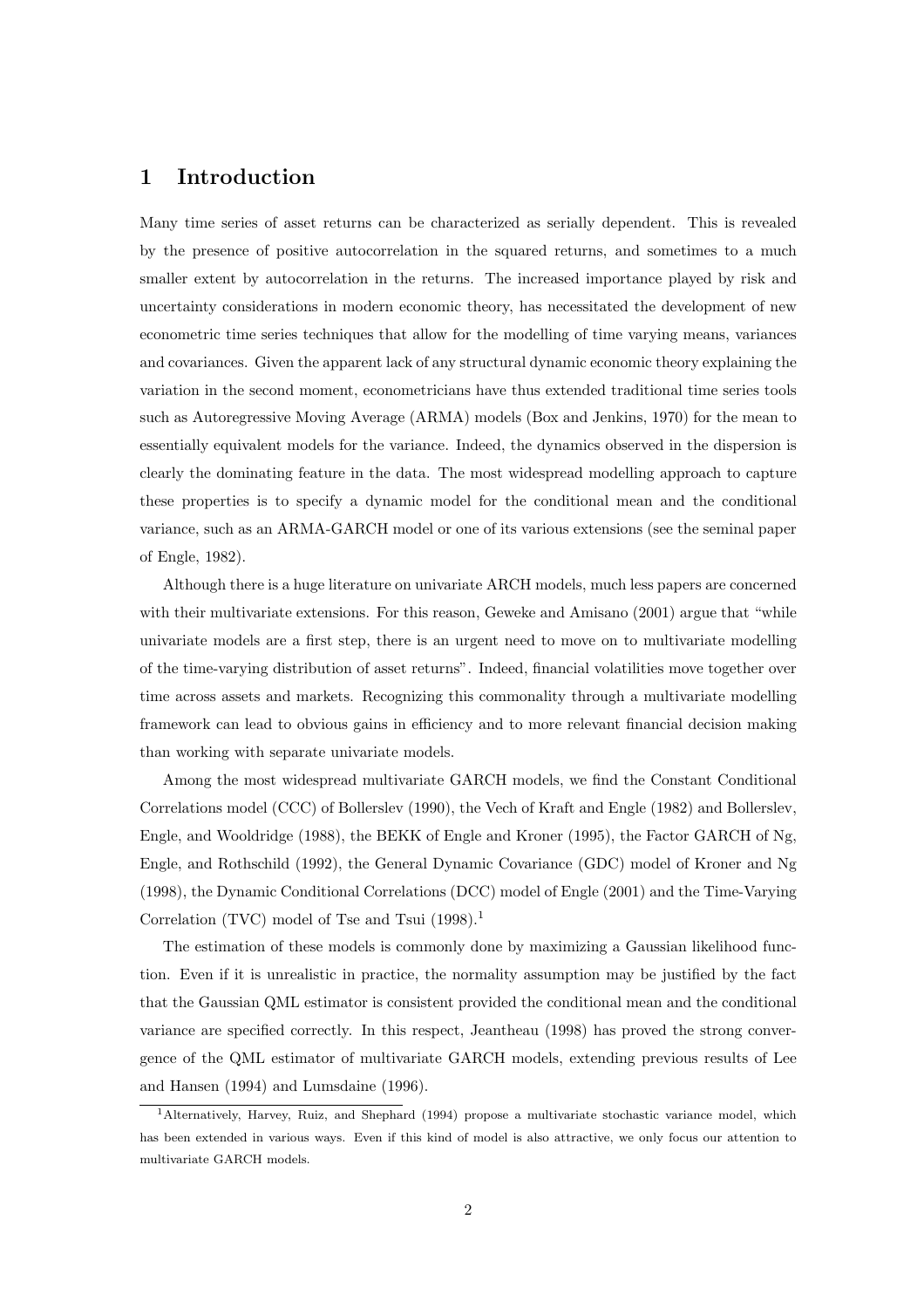However, another well established stylized fact of financial returns, at least when they are sampled at high frequencies, is that they exhibit fat-tails, which corresponds to a kurtosis coefficient larger than three. For instance, Hong (1988) rejected the conditional normality claiming abnormally high kurtosis in the daily New York Stock Exchange stock returns. While the high kurtosis of the returns is a well-established fact, the situation is much more obscure with regard to the symmetry of the distribution. Many authors do not observe anything special on this point, but other researchers (for instance Simkowitz and Beedles, 1980; Kon, 1984 and So, 1987) have drawn the attention to the asymmetry of the distribution. French, Schwert, and Stambaugh (1987) found also conditional skewness significantly different from 0 in the standardized residuals when an ARCH-type model was fitted to the daily SP500 returns.

As far as financial applications are concerned, and in order to gain statistical efficiency, it is of primary importance to base modelling and inference on a more suitable distribution than the multivariate normal. On the first hand, Engle and González-Rivera (1991) show in a univariate framework that the Gaussian QML estimator of a GARCH model is inefficient, with the degree of inefficiency increasing with the degree of departure from normality. On the other hand, Peiró (1999) emphasizes the relevance of modelling of higher-order features for asset pricing models<sup>2</sup>, portfolio selection<sup>3</sup> and option pricing theories<sup>4</sup>, while Giot and Laurent (2001b) and Mittnik and Paolella (2000) show that for asset returns that are are skew and fat-tailed, it is crucial to account for these features in order to obtain accurate Value-at-Risk forecasts.

The challenge to econometricians is to design multivariate distributions that are both easy to use for inference and compatible with the skewness and kurtosis properties of financial returns. Otherwise it is very likely that the estimators will not be consistent (see Newey and Steigerwald, 1997 in a univariate framework). To the best of our knowledge, asymmetric and fat-tailed  $k$ -variate distributions with support on the full Euclidian space of dimension  $k$  are uncommon.

The main contribution of this paper is to propose a practical and flexible method to introduce skewness in multivariate symmetric distributions. Applying this procedure to the multivariate Student density leads to a "multivariate skew-Student" density, in which each marginal has a specific asymmetry coefficient. Similarly, when applied to the product of independent univariate Student densities, it provides a "multivariate skew density with independent Student components" for which each marginal has a specific asymmetry coefficient and number of degrees of freedom. Combined with a multivariate GARCH model, this new family of distributions is potentially useful for modelling stock returns. In an application to the daily returns of the CAC40, NASDAQ,

<sup>&</sup>lt;sup>2</sup>Asset pricing models are indeed incomplete unless the full conditional model is specified.

<sup>3</sup>Chunhachinda, Dandapani, Hamid, and Prakash (1997) find that the incorporation of skewness into the investor's portfolio decision causes a major change in the construction of the optimal portfolio.

<sup>4</sup>Corrado and Su (1997) show that when skewness and kurtosis adjustment terms are added to the Black and Scholes formula, improved accuracy is obtained for pricing options.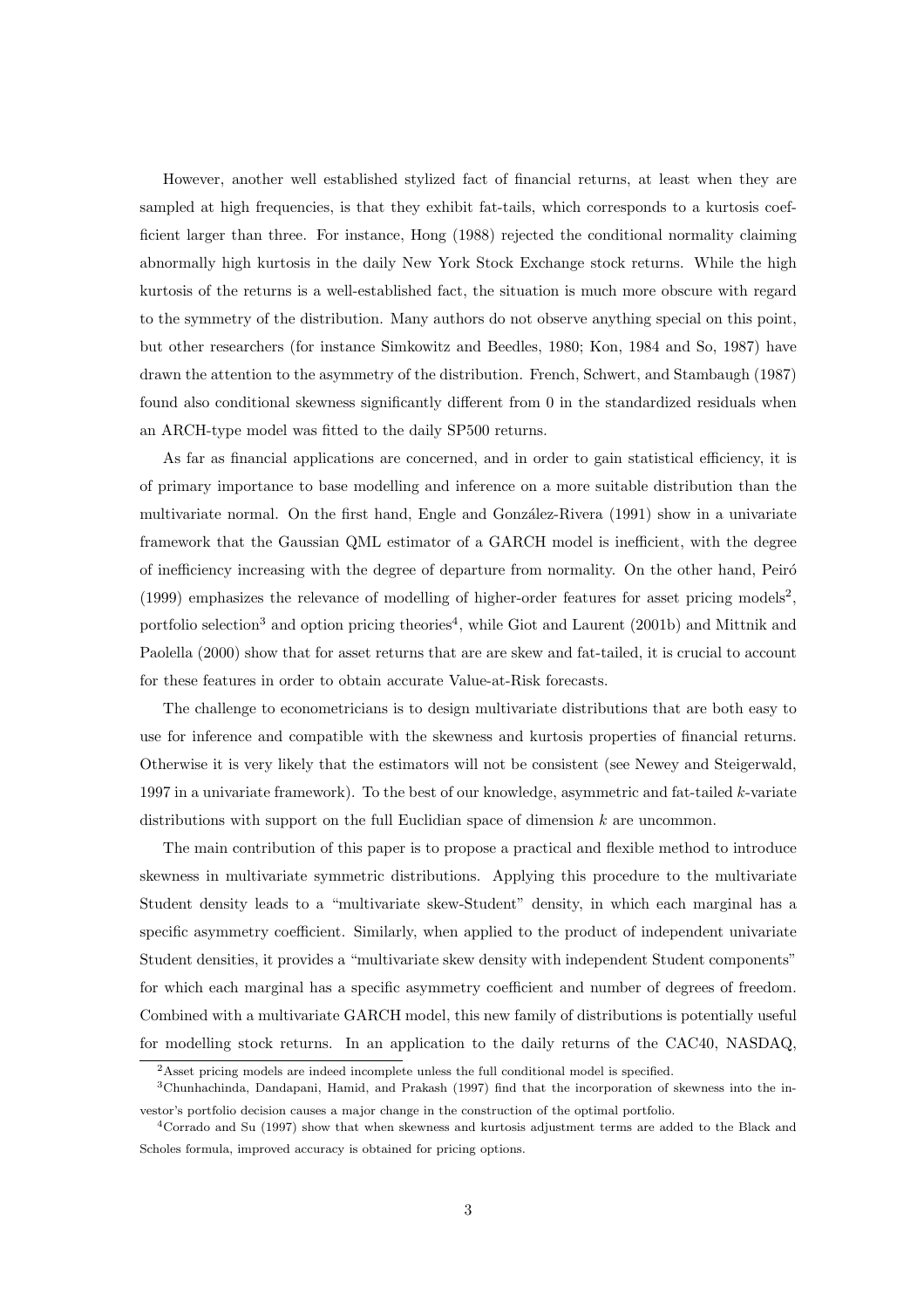NIKKEI and the SMI, it is found that this density suits well the data and clearly outperforms its symmetric competitors.

The paper is organized as follows. In Section 2, we briefly review the univariate skew-Student density proposed by Fernández and Steel (1998) and extended by Lambert and Laurent (2001). In Section 3, we describe the new family of multivariate skew densities, and in Section 4 we use it in a multivariate GARCH model of daily returns. Finally, we offer our conclusions and ideas for further developments in Section 5.

# **2 Univariate case**

A series of financial returns  $y_t$   $(t = 1, ..., T)$ , known to be typically conditionally heteroscedastic, is typically modelled as follows:

$$
y_t = \mu_t + \varepsilon_t \tag{1}
$$

$$
\varepsilon_t = \sigma_t z_t \tag{2}
$$

$$
\mu_t = c(\mu|\Omega_{t-1}) \tag{3}
$$

$$
\sigma_t = h(\mu, \eta | \Omega_{t-1}), \tag{4}
$$

where  $c(.|\Omega_{t-1})$  and  $h(.|\Omega_{t-1})$  are functions of  $\Omega_{t-1}$  (the information set at time  $t-1$ ), depending on unknown vectors of parameters  $\mu$  and  $\eta$ , and  $z_t$  is an independently and identically distributed (*i.i.d.*) process, independent of  $\Omega_{t-1}$ , with  $E(z_t) = 0$  and  $Var(z_t) = 1$ . Assuming their existence,  $\mu_t$  is the conditional mean of  $y_t$  and  $\sigma_t^2$  is its conditional variance.

#### **2.1 Skew-Student densities**

To accommodate the excess of (unconditional) kurtosis, GARCH models have been first combined with Student distributed errors by Bollerslev (1987). Indeed, although a GARCH model generates fat-tails in the unconditional distribution, when combined with a Gaussian conditional density, it does not fully account for the excess kurtosis present in many return series. The Student density is now very popular in the literature due to its simplicity and because it often outperforms the Gaussian density. However, the main drawback of this density is that it is symmetrical while financial time series can be skewed. To create asymmetric unconditional densities, GARCH models have been extended to include a leverage effect. For instance, the Threshold ARCH (TARCH) model of Zakoian (1994) allows past negative (resp. positive) shocks to have a deeper impact on current conditional volatility than past positive (resp. negative) shocks (see among others Black, 1976; French, Schwert, and Stambaugh, 1987; Pagan and Schwert, 1990). Combined with a Student distribution for the errors, this model is in general flexible enough to mimic the observe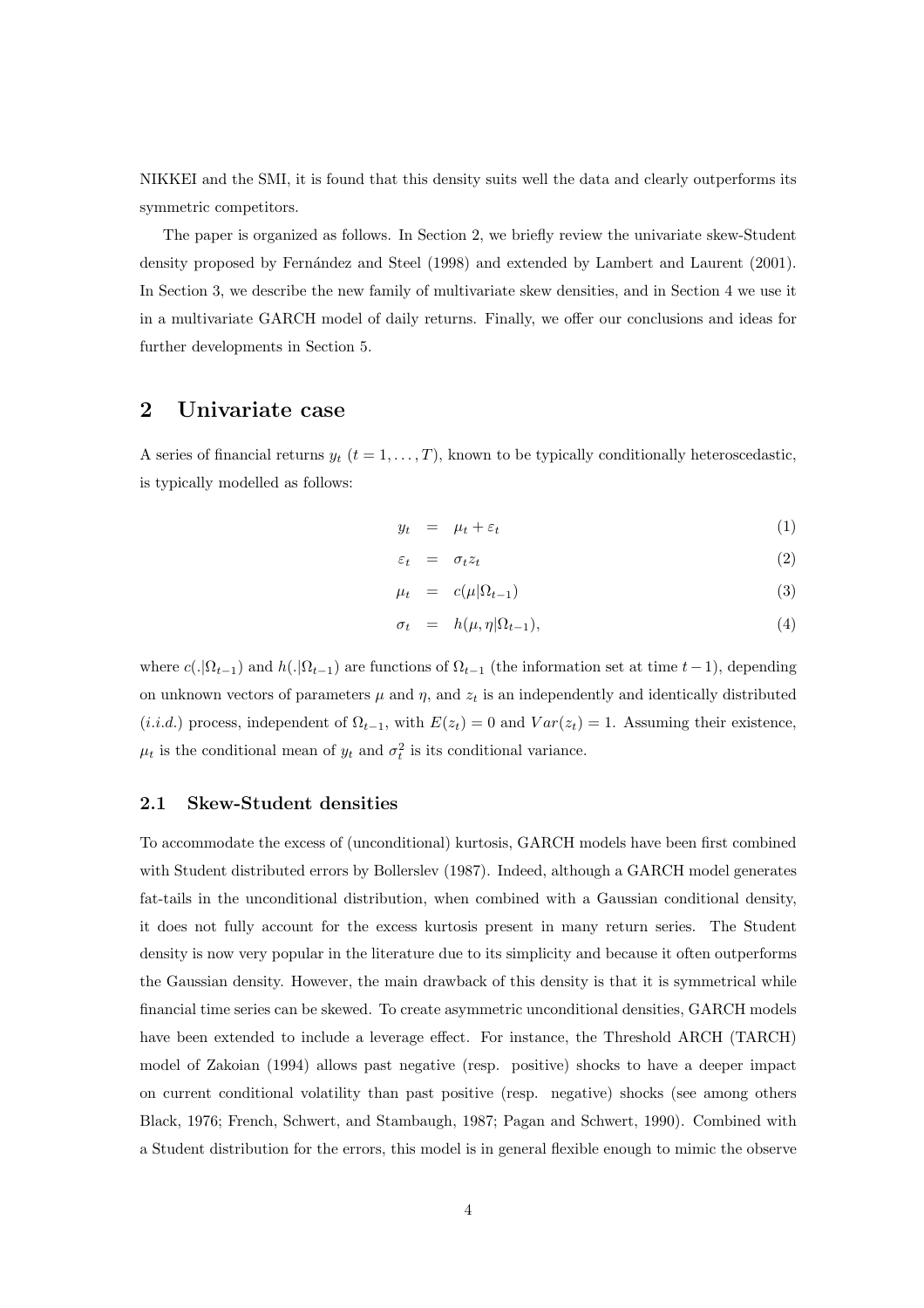kurtosis of many stock returns but often fails in replicating the asymmetry feature of these series (even if it can explain a small part of it). To account for both the excess skewness and kurtosis, mixtures of normal or Student densities can be used in combination with a GARCH model. In general, it has been found that these densities cannot capture all the skewness and leptokurtosis (Ball and Roma, 1993; Beine and Laurent, 1999; Jorion, 1988; Neely, 1999; Vlaar and Palm, 1993), although they seem adequate in some rare cases. Liu and Brorsen (1995) and Lambert and Laurent (2000) use the asymmetric stable density. A major drawback of the stable density is that, except when the tail parameter is equal to two (corresponding to normality), the variance does not exist, a fact that is neither usually supported empirically nor theoretically desirable. Lee and Tse (1991), Knight, Satchell, and Tran (1995), and Harvey and Siddique (1999) propose alternative skew fat-tailed densities, respectively the Gram-Charlier expansion, the double-gamma distribution, and the non-central Student. However, as pointed out by Bond (2000) in a recent survey on asymmetric conditional density functions, the estimation of these densities in a GARCH framework often proves troublesome and highly sensitive to initial values. McDonald (1984, 1991) introduced the exponential generalized beta distribution of the second kind (EGB2), a flexible distribution that is able to accommodate both thick tails and asymmetry. The usefulness of this density has been illustrated recently by Wang, Fawson, Barrett, and McDonald (2001) in the GARCH framework. These authors show that a more flexible density than the normal and the Student is required in the modelling of six daily nominal exchange rate returns. However, goodness-of-fit tests clearly reject the EGB2 distribution for all the currencies that they consider, even if it seems to outperform the normal and the Student densities. Alternatively, Brannas and Nordman (2001) propose to use a log-generalized gamma distribution or a Pearson IV distribution with three parameters to model NYSE-returns on a daily basis.

Hansen (1994) was the first to propose a skew-Student distribution for modelling financial time series. His density nests the symmetric Student when the asymmetry parameter is equal to 0. Estimation with this density does not raise serious problems of convergence. More generally, Fern´andez and Steel (1998) propose a method to introduce skewness in any continuous unimodal and symmetric (about 0) univariate distribution  $q(.)$ , by changing its scale at each side of the mode. Applying this procedure to the Student distribution leads to another skew-Student density, that may be assumed for the innovations of an ARCH model. In order to stay in the ARCH tradition, Lambert and Laurent (2001) have modified this density in order to standardize it (i.e. to make it zero mean and unit variance). Otherwise, it would be difficult to separate the fluctuations in the mean and the variance from the fluctuations in the shape of the conditional density (see Hansen, 1994).

Following Lambert and Laurent (2001), the random variable  $z_t$  is said to be  $SKST(0, 1, \xi, v)$ , i.e. distributed as standardized skew-Student with parameters  $v > 2$  (the number of degrees of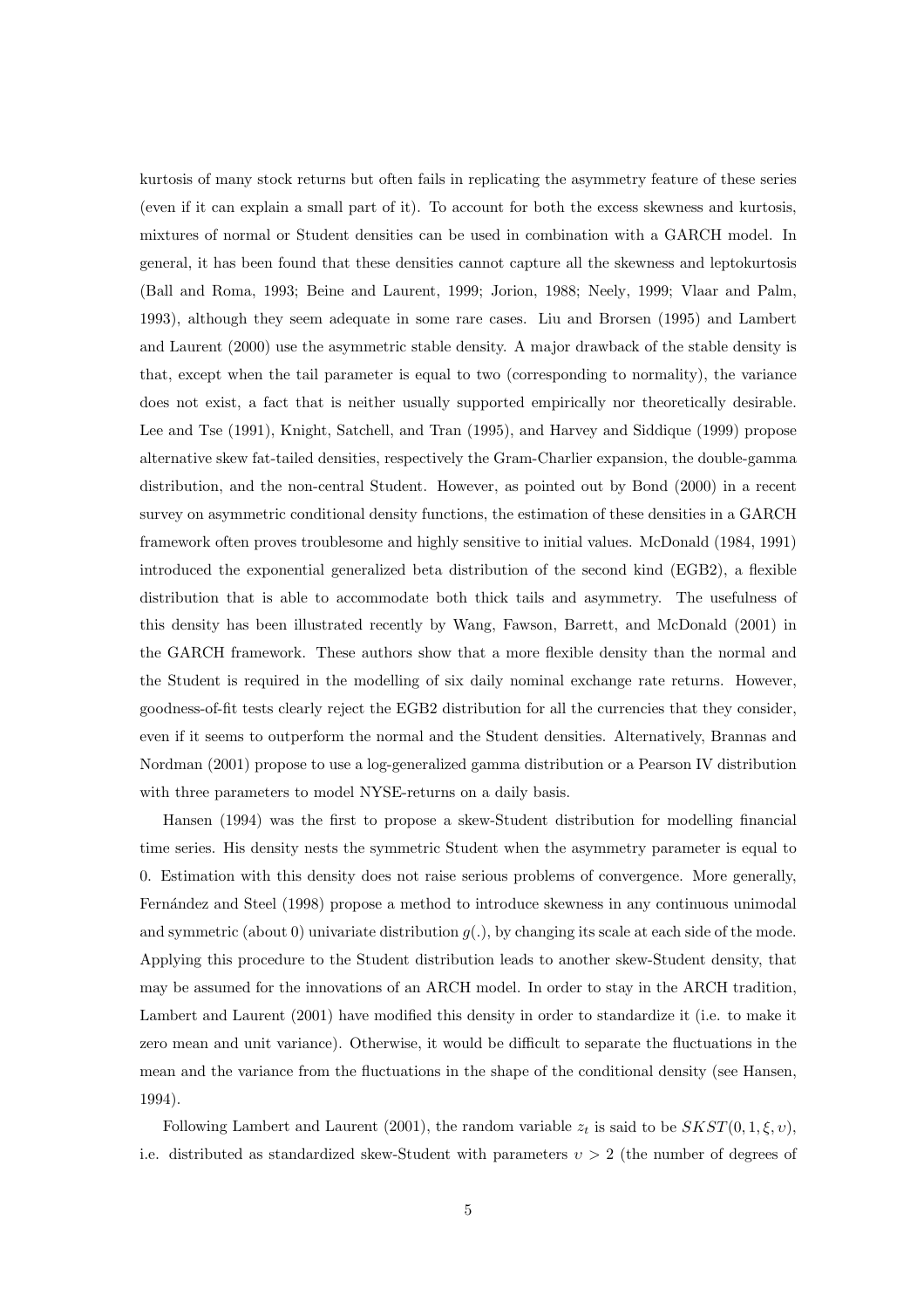freedom) and  $\xi > 0$  (a parameter related to the skewness, see below), if its density is given by

$$
f(z_t|\xi, v) = \begin{cases} \frac{2}{\xi + \frac{1}{\xi}} s g[\xi (sz_t + m) |v] & \text{if } z_t < -m/s\\ \frac{2}{\xi + \frac{1}{\xi}} s g[(sz_t + m) / \xi |v] & \text{if } z_t \ge -m/s, \end{cases}
$$
(5)

where  $g(.|v)$  is a symmetric (zero mean and unit variance) Student density with  $v$  (> 2) degrees of freedom,<sup>5</sup>, denoted  $x \sim ST(0, 1, v)$ , and defined by

$$
g(x|v) = \frac{\Gamma\left(\frac{v+1}{2}\right)}{\sqrt{\pi(v-2)}\Gamma\left(\frac{v}{2}\right)} \left[1 + \frac{x^2}{v-2}\right]^{-(v+1)/2},\tag{6}
$$

and Γ(.) is Euler's gamma function.

In (5), the constants  $m = m(\xi, v)$  and  $s = \sqrt{s^2(\xi, v)}$  are respectively the mean and the standard deviation of the non-standardized skew-Student density  $SKST(m, s^2, \xi, v)$  of Fernández and Steel (1998), and are defined as follows:

$$
m(\xi, \nu) = \frac{\Gamma\left(\frac{\nu - 1}{2}\right)\sqrt{\nu - 2}}{\sqrt{\pi}\,\Gamma\left(\frac{\nu}{2}\right)} \left(\xi - \frac{1}{\xi}\right),\tag{7}
$$

and

$$
s^{2}(\xi, v) = \left(\xi^{2} + \frac{1}{\xi^{2}} - 1\right) - m^{2}.
$$
 (8)

It can be shown that in (5),  $\xi^2$  is equal to the ratio of probability masses above and below the mode, which makes the use of this density very attractive because  $\xi^2$  can be interpreted as a skewness measure. Notice also that the density  $f(z_t|1/\xi, v)$  is the "mirror" of  $f(z_t|\xi, v)$  with respect to the (zero) mean, i.e.  $f(z_t|1/\xi, v) = f(-z_t|\xi, v)$ . Therefore, as remarked by Lambert and Laurent (2000), the sign of log  $\xi$  indicates the direction of the skewness: the third moment is positive (negative), and the density is skew to the right (left), if  $\log \xi > 0$  (< 0).

The main advantages of this density are its ease of implementation, that its parameters have a clear interpretation, and that it performs well on financial datasets (see Paolella 1997, Lambert and Laurent 2001, Giot and Laurent, 2001a, and Giot and Laurent 2001b). Moreover, Lambert and Laurent (2001) show how to obtain the cumulative distribution function (cdf) and the quantile function of a standardized skew density from the cdf and quantile function of the corresponding symmetric density.

Efficient estimation of the model defined by Eq. (1-4) under the assumption that  $z_t \sim i.i.d.$  $SKST(0,1,\xi,\nu)$  is performed by maximizing the log-likelihood function  $L_T(\theta) = \sum_{i=1}^{T}$  $\sum_{t=1} l_t(\theta)$  where

<sup>5</sup>We choose on purpose to restrict the number of degrees of freedom to be larger than 2, since we want to construct a distribution with zero mean and unit variance. Fernández and Steel (1998) and Lambert and Laurent (2000) have considered the case when  $v$  can be smaller than two. In this case the conditional distribution is parameterized in terms of its mode and dispersion.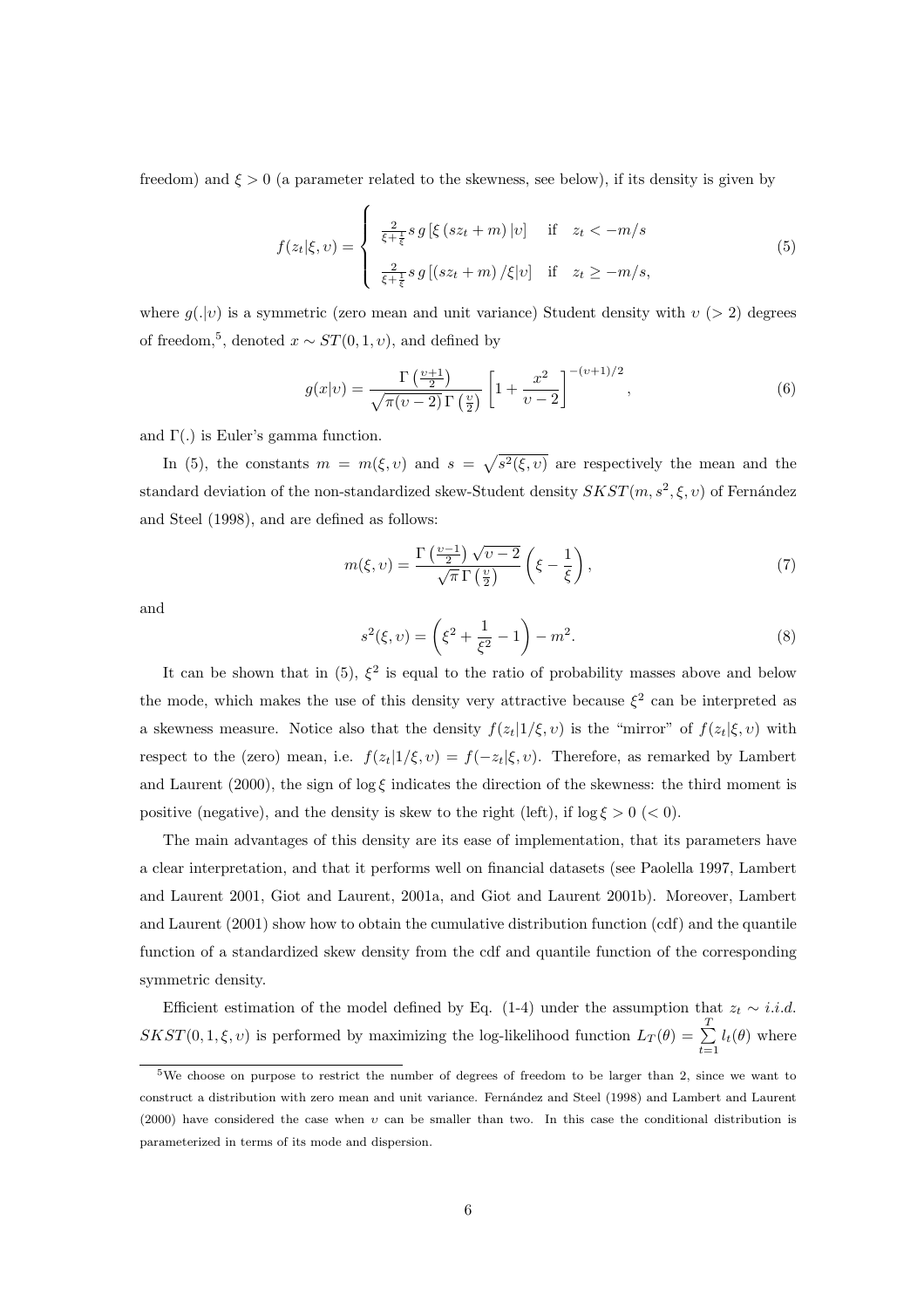$\theta = (\mu', \eta', \xi, \nu)'$  denotes the vector of parameters, and

$$
l_t(\theta) = \log\left(\frac{2}{\xi + \frac{1}{\xi}}\right) + \log\Gamma\left(\frac{\nu + 1}{2}\right) - 0.5\log\left[\pi(\nu - 2)\right] - \log\Gamma\left(\frac{\nu}{2}\right)
$$

$$
+ \log\frac{s}{\sigma_t} - 0.5(1 + \nu)\log\left[1 + \frac{(sz_t + m)^2\xi^{-2I_t}}{\nu - 2}\right] \tag{9}
$$

with  $z_t = (y_t - \mu_t)/\sigma_t$ , and

$$
I_t = \begin{cases} 1 & \text{if } z_t \geq -\frac{m}{s} \\ -1 & \text{if } z_t < -\frac{m}{s}. \end{cases}
$$

In Eq. (9),  $\mu_t$ ,  $\sigma_t$ , m and s are functions of the parameters defined by Eq. (3), (4), (7), and (8), respectively. The estimation of a highly non-linear model like Eq. (1-4) relies on numerical techniques to approximate the derivatives of the likelihood function with respect to the parameter vector. To avoid numerical inefficiencies and highly speed-up estimation, Laurent (2001) provides numerically reliable analytical expressions for the score vector of Eq.  $(9)$ .

Recently, Jones and Faddy (2000) have designed another skew-t distribution. Like the SKST  $(0, 1, \xi, v)$  density, it has two parameters (assuming zero location and unit scale parameters), say a and b. If  $a = b$ , the distribution is the usual symmetrical Student one, as defined above by Eq. (6), with  $v = 2b$  (assuming  $b > 1$ ). If  $a - b > 0 \le 0$ ), the density is skew to the right (left): hence  $a - b$  is a skewness parameter that, however, does not have an interpretation as clearcut as  $\xi^2$ (the ratio of probability masses above and below the mode). A property of this skew-t density is that its long tail is thicker than its short tail (if  $a > b$ , the left tail behaves like  $x^{-(2a+1)}$  at minus infinity, the long tail like  $x^{-(2b+1)}$  at plus infinity). On the contrary the SKST density has the same thickness of tails at plus and minus infinity, where it behaves like  $x^{-(v+1)}$ . While it may be of interest to have a different tail behavior at the two extremities, for financial applications it is not obvious that the thicker tail should be necessarily the long one. Jones and Faddy (2000) also provide the moments and the cdf of their skew-t density. Which of the two densities is to be preferred for modelling skew returns in a univariate GARCH model is an open question that is beyond the objective of this paper.<sup>6</sup>

## **2.2 Empirical illustration**

In this illustration, we consider four stock market indexes: the French CAC40, US NASDAQ, Japanese NIKKEI and Swiss SMI from January 1991 to December 1998 (1816 daily observations; source: Datastream). The daily return is defined as  $y_t = 100 \times (\log p_t - \log p_{t-1})$  where  $p_t$  is the stock index value of day t.

 $6$ In a multivariate GARCH model, the issue is clearly settled in favor of the multivariate generalization of the SKST density that is proposed in Section 3.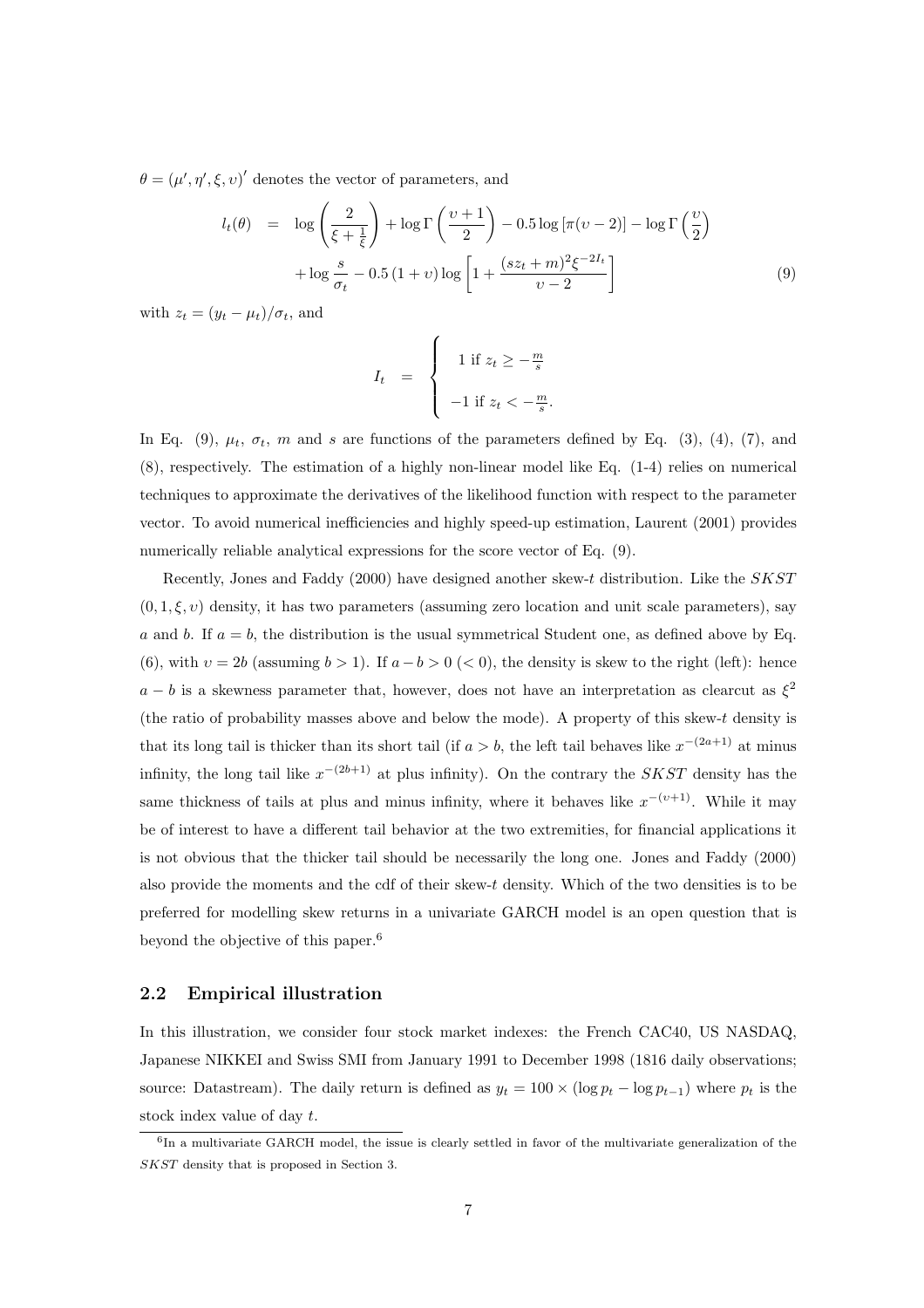We use the model defined by Eq. (1-4) with the following conditional mean and variance equations:

$$
\mu_t = \mu + \phi(y_{t-1} - \mu) \tag{10}
$$

$$
\sigma_t^2 = \omega + \beta \sigma_{t-1}^2 + \alpha \varepsilon_{t-1}^2, \tag{11}
$$

where  $\mu, \phi, \omega, \beta$ , and  $\alpha$  are parameters to be estimated. An autoregressive (AR) model of order one is chosen for the conditional mean to allow for possible autocorrelation in the daily returns, while a  $GARCH(1,1)$  specification -see Bollerslev (1986)- is chosen for the conditional variance to account for volatility clustering in a simple way. More sophisticated ARCH models could easily be used, but this is not the focus of the paper.

To account for possible skewness and fat tails, we estimated the  $AR(1)-GARCH(1,1)$  model assuming a skew-Student density for the innovations. In order to assess the practical relevance of this density, we compare the estimation results with two other assumptions regarding the innovations density: the normal (obtained when v tends to infinity and  $\xi = 1$ ), and the symmetric Student (obtained by setting  $\xi = 1$ ). Results concerning the CAC40 and the NASDAQ are gathered in Table 1and those concerning the NIKKEI and the SMI are reported in Table 2. Several comments are in order:

- **-** The AR(1)-GARCH(1,1) specification seems to be adequate for capturing the dynamics of the four series. Indeed, looking at the Box-Pierce statistics with 20 lags on the standardized residuals  $(Q_{20})$  and the squared standardized residuals  $(Q_{20}^2)$ , one cannot reject the assumption of lack of autocorrelation in the innovation process and its square (except perhaps for the CAC40 where the standardized residuals are still slightly serially correlated);
- **-** The estimated number of degrees of freedom υ is about 6 for the NASDAQ, NIKKEI and SMI and about 9 for the CAC40, which indicates that the returns are fat-tailed. Moreover, the differences between the likelihood of the normal and the Student densities are so big that there is little doubt that the latter should be preferred to the former (despite the fact that the LR test is presumably non-standard);
- **-** The estimated skewness parameter  $\log \xi$  is negative and different from 0 at conventional levels of significance for the NASDAQ and the SMI, while it is not different from 0 for the CAC40 and the NIKKEI. The distribution of returns of the NASDAQ and the SMI is therefore characterized by negative skewness, while the other series appear to be symmetrically distributed over the period under consideration. Notice however that since the skew-Student density has the symmetric Student density as a limiting case, it is also adequate for the CAC40 and the NIKKEI (resulting perhaps in a small loss of efficiency);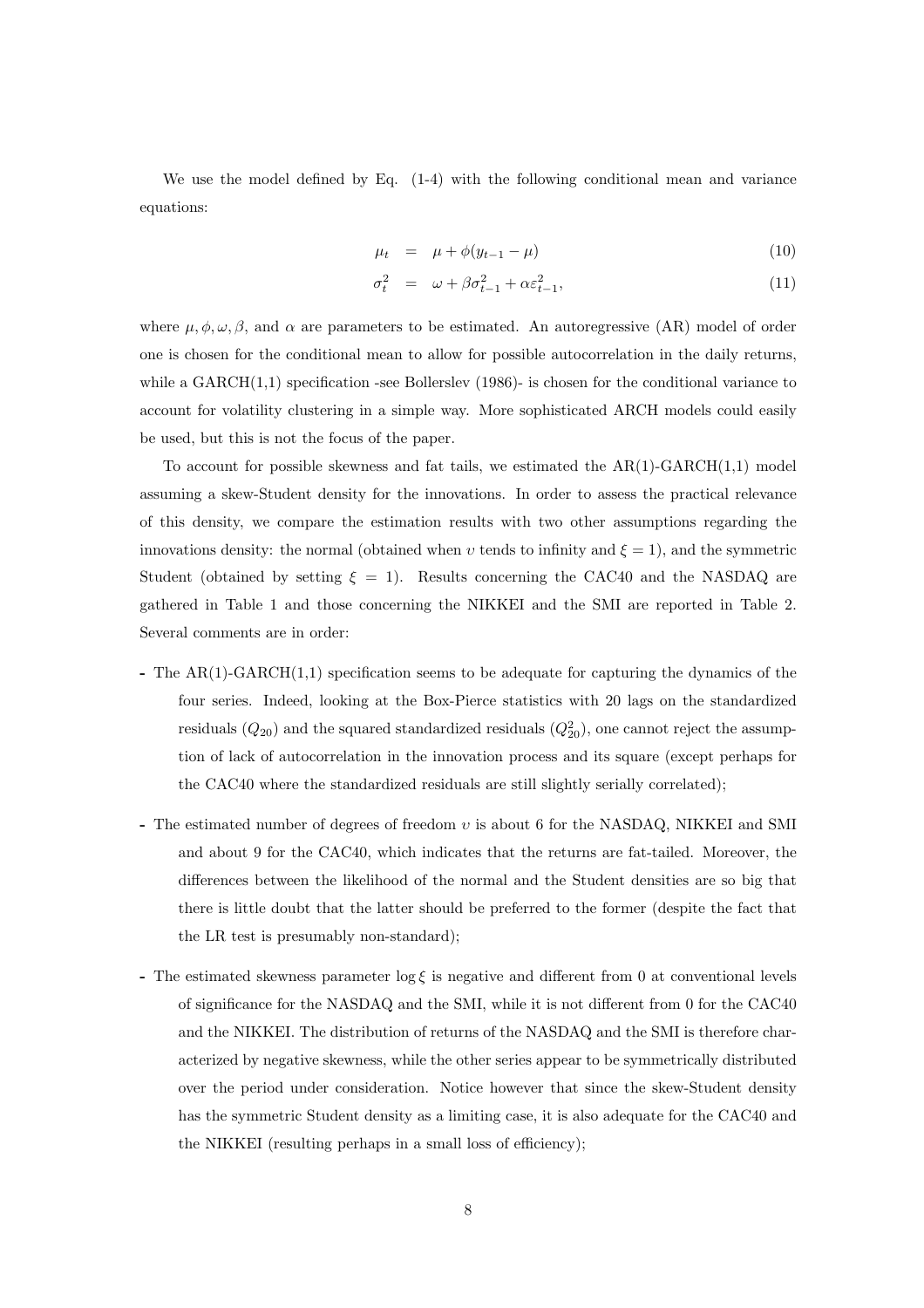|                      | Normal                | Student               | skew-Student          |
|----------------------|-----------------------|-----------------------|-----------------------|
|                      | CAC40; NASDAQ         | CAC40; NASDAQ         | CAC40; NASDAQ         |
| $\mu$                | 0.051; 0.111          | 0.057; 0.137          | 0.053; 0.099          |
|                      | $[0.029]$ ; $[0.027]$ | $[0.027]$ ; $[0.023]$ | $[0.027]$ ; $[0.023]$ |
| $\phi$               | 0.052; 0.177          | 0.044; 0.171          | 0.044; 0.152          |
|                      | $[0.026]$ ; $[0.026]$ | $[0.023]$ ; $[0.024]$ | $[0.023]$ ; $[0.024]$ |
| $\omega$             | 0.094; 0.092          | 0.043; 0.055          | 0.042; 0.053          |
|                      | $[0.074]$ ; $[0.036]$ | $[0.028]$ ; $[0.026]$ | $[0.027]$ ; $[0.025]$ |
| $\beta$              | 0.860; 0.766          | $0.915$ ; $0.827$     | $0.915$ ; $0.826$     |
|                      | $[0.076]$ ; $[0.063]$ | $[0.037]$ ; $[0.052]$ | $[0.037]$ ; $[0.052]$ |
| $\alpha$             | $0.078$ ; $0.153$     | $0.056$ ; $0.124$     | $0.056$ ; $0.128$     |
|                      | $[0.034]$ ; $[0.043]$ | $[0.022]$ ; $[0.035]$ | $[0.022]$ ; $[0.035]$ |
| $\log \xi$           | 0;0                   | 0;0                   | $-0.014$ ; $-0.158$   |
|                      |                       |                       | $[0.031]$ ; $[0.034]$ |
| $\upsilon$           | $\infty$ ; $\infty$   | $8.657$ ; 5.685       | $8.714$ ; 5.938       |
|                      |                       | $[1.918]$ ; $[0.753]$ | $[1.933]$ ; $[0.817]$ |
| $Q_{20}$             | $27.511$ ; $17.830$   | 30.652; 17.925        | 27.289; 19.526        |
| $Q_{20}^2$           | 8.682; 7.815          | 11.302; 10.720        | 10.990; 10.983        |
| $\mathcal{P}_{20}$   | $30.608$ ; 62.344     | $10.531$ ; 37.815     | 17.782; 12.338        |
|                      | $(0.044)$ ; $(0.000)$ | $(0.938)$ ; $(0.006)$ | $(0.537)$ ; $(0.870)$ |
| $\operatorname{SIC}$ | $3.229$ ; $2.802$     | 3.197; 2.728          | $3.202$ ; $2.720$     |
| $Log-Lik$            | $-2911.6$ ; $-2524.6$ | $-2879.9$ ; $-2453.7$ | $-2879.8$ ; $-2442.9$ |

Table 1: ML Estimation Results of AR-GARCH models for the CAC40 and the NASDAQ

Each column reports the ML estimates of the model defined by Eq.  $(1)-(2)-(10)-(11)$ , with robust standard errors underneath in brackets. The column headed "Normal" corresponds to  $z_t \sim N(0, 1)$ , "Student" to  $z_t \sim ST(0, 1, v)$  as in (6), "Skew-Student" to  $z_t \sim SKST(0, 1, \xi, v)$ as in (5), and in all cases  $z_t$  is an *i.i.d.* process.  $Q_{20}$  is the Box-Pierce statistic of order 20 on the standardized residuals,  $Q_{20}^2$  is the same for their squares,  $P_{20}$  is the Pearson goodness-of-fit statistic (using 20 cells) with the associated p-value underneath in parentheses (see footnote 7). SIC is the Schwarz information criterion (divided by the sample size), and Log-Lik is the log-likelihood value at the maximum. The sample size is equal to 1816.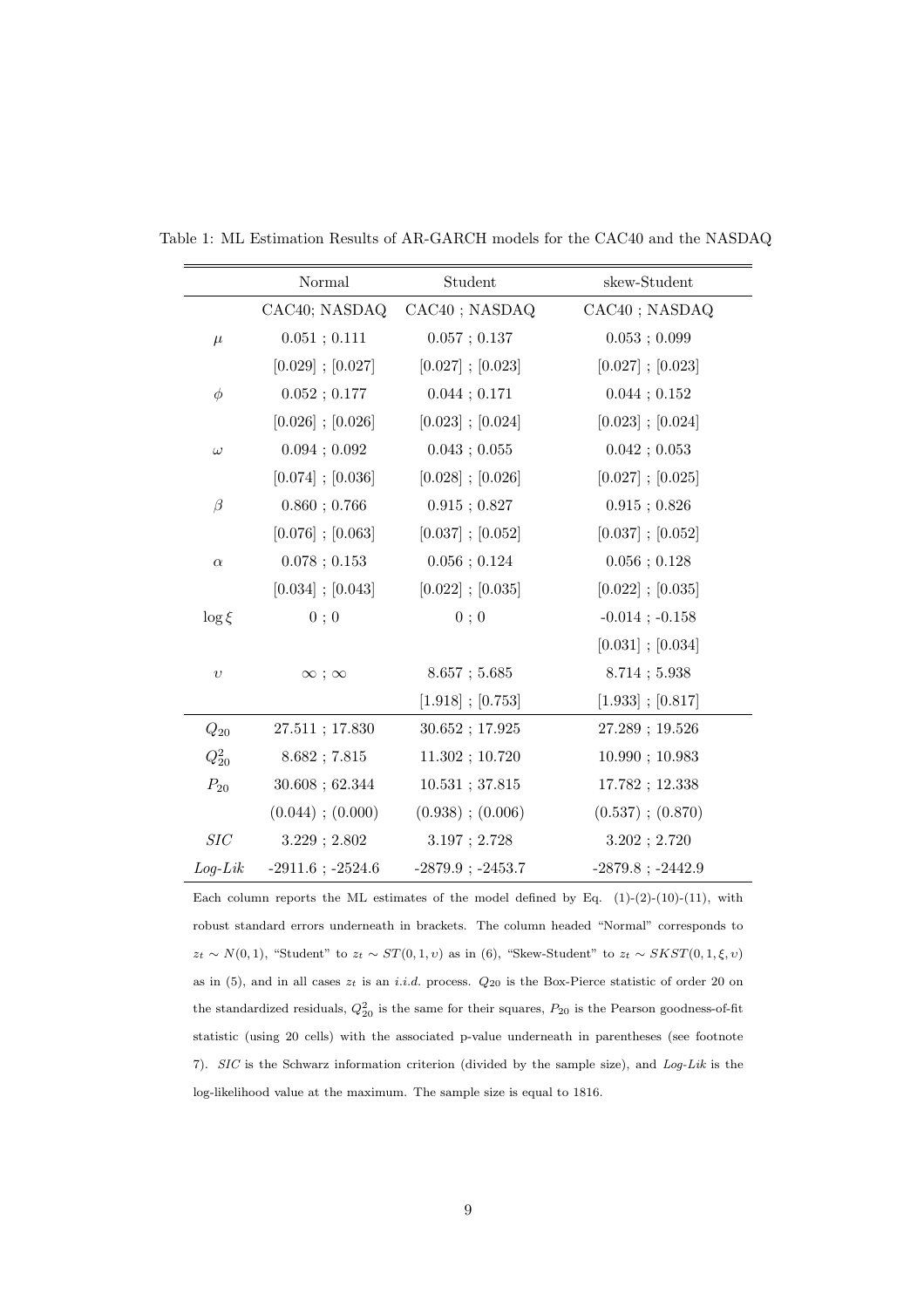|                    | Normal                | Student               | skew-Student                                  |
|--------------------|-----------------------|-----------------------|-----------------------------------------------|
|                    | NIKKEI; SMI           | NIKKEI; SMI           | NIKKEI ; SMI                                  |
| $\mu$              | $-0.004$ ; $0.110$    | $-0.021$ ; 0.123      | $-0.031$ ; $0.102$                            |
|                    | $[0.030]$ ; $[0.023]$ | $[0.026]$ ; $[0.020]$ | $[0.028]$ ; $[0.021]$                         |
| $\phi$             | $-0.014$ ; 0.070      | $-0.026$ ; 0.039      | $-0.028$ ; 0.028                              |
|                    | $[0.025]$ ; $[0.026]$ | $[0.023]$ ; $[0.025]$ | $[0.023]$ ; $[0.026]$                         |
| $\omega$           | 0.061; 0.147          | 0.040; 0.063          | $0.039$ ; $0.058$                             |
|                    | $[0.036]$ ; $[0.066]$ | $[0.016]$ ; $[0.024]$ | $[0.015]$ ; $[0.022]$                         |
| $\beta$            | $0.894$ ; $0.731$     | 0.902; 0.810          | 0.903; 0.817                                  |
|                    | $[0.035]$ ; $[0.058]$ | $[0.018]$ ; $[0.049]$ | $[0.018]$ ; $[0.047]$                         |
| $\alpha$           | 0.080; 0.141          | 0.082; 0.136          | 0.082; 0.134                                  |
|                    | $[0.024]$ ; $[0.028]$ | $[0.016]$ ; $[0.035]$ | $[0.016]$ ; $[0.033]$                         |
| $\log \xi$         | 0;0                   | 0;0                   | $-0.035$ ; $-0.101$                           |
|                    |                       |                       | $[0.034]$ ; $[0.034]$                         |
| $\upsilon$         | $\infty$ ; $\infty$   | 5.950; 6.273          | $5.895 \, ; \, 6.364$                         |
|                    |                       | $[0.845]$ ; $[1.085]$ | $\left[ 0.825\right]$ ; $\left[ 1.096\right]$ |
| $\mathcal{Q}_{20}$ | 14.198; 12.271        | 14.29; 11.212         | 14.372; 11.836                                |
| $Q_{20}^2$         | 5.876; 1.377          | $6.617$ ; 2.433       | 6.662; 2.454                                  |
| $P_{20}$           | $47.225$ ; $51.567$   | $13.837$ ; $26.818$   | 15.843; 16.570                                |
|                    | $(0.000)$ ; $(0.000)$ | $(0.793)$ ; $(0.108)$ | $(0.667)$ ; $(0.618)$                         |
| $SIC$              | 3.562; 2.894          | $3.494$ ; 2.788       | 3.498; 2.787                                  |
| $Log-Lik$          | $-3214.1$ ; $-2607.9$ | $-3148.9$ ; $-2507.6$ | $-3148.4$ ; $-2503.2$                         |

Table 2: ML Estimation Results of AR-GARCH models for the NIKKEI and the SMI

Note: see Table 1.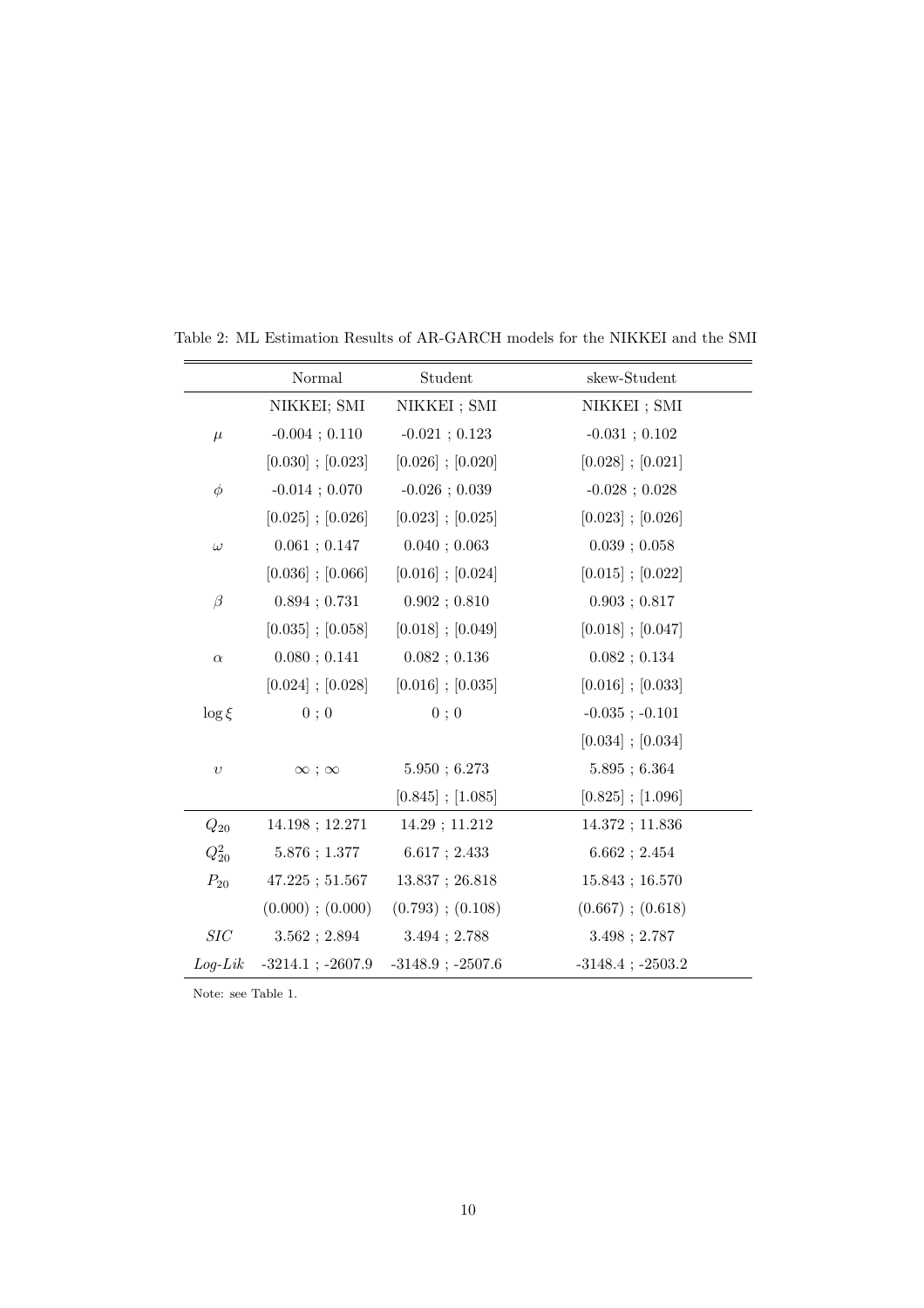- **-** Using the Schwarz information criterion to discriminate between the three densities, one should select the skew-Student for the NASDAQ and the SMI and the Student for the others;
- **-** Finally and more importantly, the relevance of the skew-Student distribution is also confirmed by the Pearson goodness-of-fit statistics.<sup>7</sup> This test is in fact equivalent to an in-sample density forecast test, as proposed recently by Diebold, Gunther, and Tay (1998). While the normal and the Student distributions are clearly rejected for the NASDAQ (the p-values being very small), the skew-Student density seems to be supported (p-value  $= 0.87$ ). Similarly, one can see that the skew-Student density is appropriate for modelling the SMI. Unsurprisingly, the normal density is rejected for the CAC40 and the NIKKEI while the Student and the skew-Student are not rejected at conventional levels of significance.

This example illustrates the potential usefulness of the skew-Student distribution in a univariate volatility model. The skewness parameters of the four series are different, and although the numbers of degrees of freedom are almost identical for the NASDAQ, NIKKEI and SMI, the innovations of the CAC40 seem to have less kurtosis. For modelling jointly the four series, it could therefore be useful to have a multivariate density that would allow for different skewness and perhaps different tail properties on each series.

# **3 Multivariate case**

Consider a time series vector  $y_t$ , with k elements,  $y_t = (y_{1t}, y_{2t}, \ldots, y_{kt})'$ . A multivariate dynamic regression model with time-varying means, variances and covariances for the components of  $y_t$ generally takes the form:

$$
y_t = \mu_t + \Sigma_t^{1/2} z_t \tag{12}
$$

$$
\mu_t = C(\mu|\Omega_{t-1}) \tag{13}
$$

$$
\Sigma_t = \Sigma(\mu, \eta | \Omega_{t-1}) \tag{14}
$$

where  $z_t \in \mathbb{R}^k$  is an *i.i.d.* random vector independent of  $\Omega_{t-1}$  with zero mean and identity variance matrix and  $C(.|\Omega_{t-1})$  and  $\Sigma(.|\Omega_{t-1})$  are functions of  $\Omega_{t-1}$ . It follows that  $E(y_t|\mu, \Omega_{t-1}) = \mu_t$  and  $Var(y_t|\mu, \eta, \Omega_{t-1}) = \sum_t^{1/2} (\sum_t^{1/2})' = \sum_t$ , i.e.  $\mu_t$  is the conditional mean vector (of dimension  $k \times 1$ ) and  $\Sigma_t$  the conditional variance matrix (of dimension  $k \times k$ ).

<sup>&</sup>lt;sup>7</sup>For a given number of cells denoted g, the Pearson goodness-of-fit statistics is  $P(g) = \sum_{i=1}^{g} \frac{(n_i - En_i)^2}{En_i}$ , where  $n_i$ is the number of observations in cell i and  $En_i$  is the expected number of observations (based on the ML estimates). For i.i.d. observations, Palm and Vlaar (1997) show that under the null of a correct distribution the asymptotic distribution of P(g) is bounded between a  $\chi^2(g-1)$  and a  $\chi^2(g-k-1)$  where k is the number of estimated parameters. Since our conclusions hold for both critical values, we report the significance levels relative to the first one.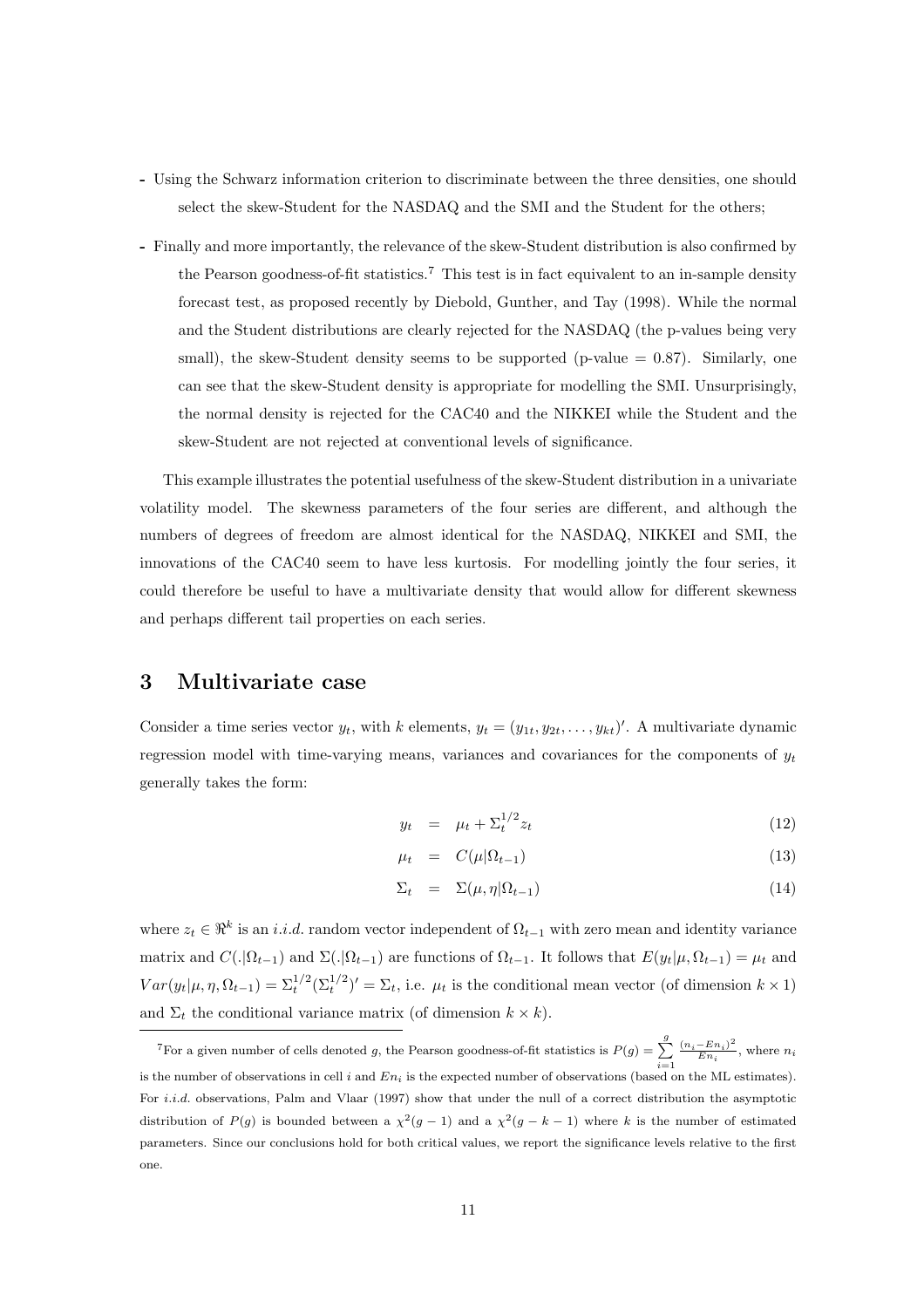Under the assumption of correct specification of the conditional mean and conditional variance matrix, the efficient estimation of the above model is obtained by the ML method, assuming  $z_t$  to be *i.i.d.* with a correctly specified distribution that may depend upon a few unknown parameters. When the distribution of  $z_t$  is assumed to be the standard normal, the ML estimator obtained from the corresponding likelihood function is consistent even if the normality assumption is incorrect (see Bollerslev and Wooldridge, 1992). This well-known Gaussian QML procedure has the advantage of robustness with respect to the distributional assumption of the model. The QML estimator relying on a normal distribution is, however, inefficient, with the degree of inefficiency increasing with the degree of departure from normality (see Engle and González-Rivera, 1991 in a univariate framework).

## **3.1 Multivariate symmetrical densities**

Like in the univariate case, a natural candidate, apart from the normal density, is the multivariate Student density with at least two degrees of freedom  $v$  (in order to ensure the existence of second moments). It may be defined as:

$$
g(z_t|v) = \frac{\Gamma\left(\frac{v+k}{2}\right)}{\Gamma\left(\frac{v}{2}\right)\left[\pi(v-2)\right]^{\frac{k}{2}}}\left[1+\frac{z_t^{\prime}z_t}{v-2}\right]^{-\frac{k+v}{2}},\tag{15}
$$

where  $\Gamma(.)$  is the Gamma function. This density is denoted  $ST(0, I_k, v)$ .

The density function of  $y_t$ , easily derived from the density of  $z_t$  by using the transformation in Eq.  $(12)$ , is given by:

$$
f(y_t \mid \mu, \eta, \upsilon, \Omega_{t-1}) = \frac{\Gamma(\frac{\upsilon + k}{2})}{\Gamma(\frac{\upsilon}{2})[\pi(\upsilon - 2)]^{\frac{k}{2}}} \mid \Sigma_t \mid^{-\frac{1}{2}} \left[1 + \frac{(y_t - \mu_t)' \Sigma_t^{-1} (y_t - \mu_t)}{\upsilon - 2}\right]^{-\frac{k + \upsilon}{2}}.\tag{16}
$$

While genuine ML methods provide more efficient estimators than the Gaussian QML when the assumption made on the innovation process holds, it has the main disadvantage that unlike the Gaussian QML, it does not provide a consistent estimator when this assumption does not hold.

Consequently, recalling the findings of the previous section, there is a need for skew densities in the multivariate case. Such densities can be defined by introducing skewness in symmetric densities by means of new parameters, such that the symmetric density results as a particular case. In Section 3.2, we propose a simple and intuitive method to introduce skewness into a multivariate "symmetric" unimodal density (with zero mean and unit variance). Before that, we define the notion of symmetry that we rely on.

In the univariate case, the symmetry property corresponds to  $g(x) = g(-x)$  assuming  $g(x)$ is a unimodal probability density function and  $E(x) = 0$ . In the multivariate case, we use the following definition of symmetry of a standardized density  $g(x)$ :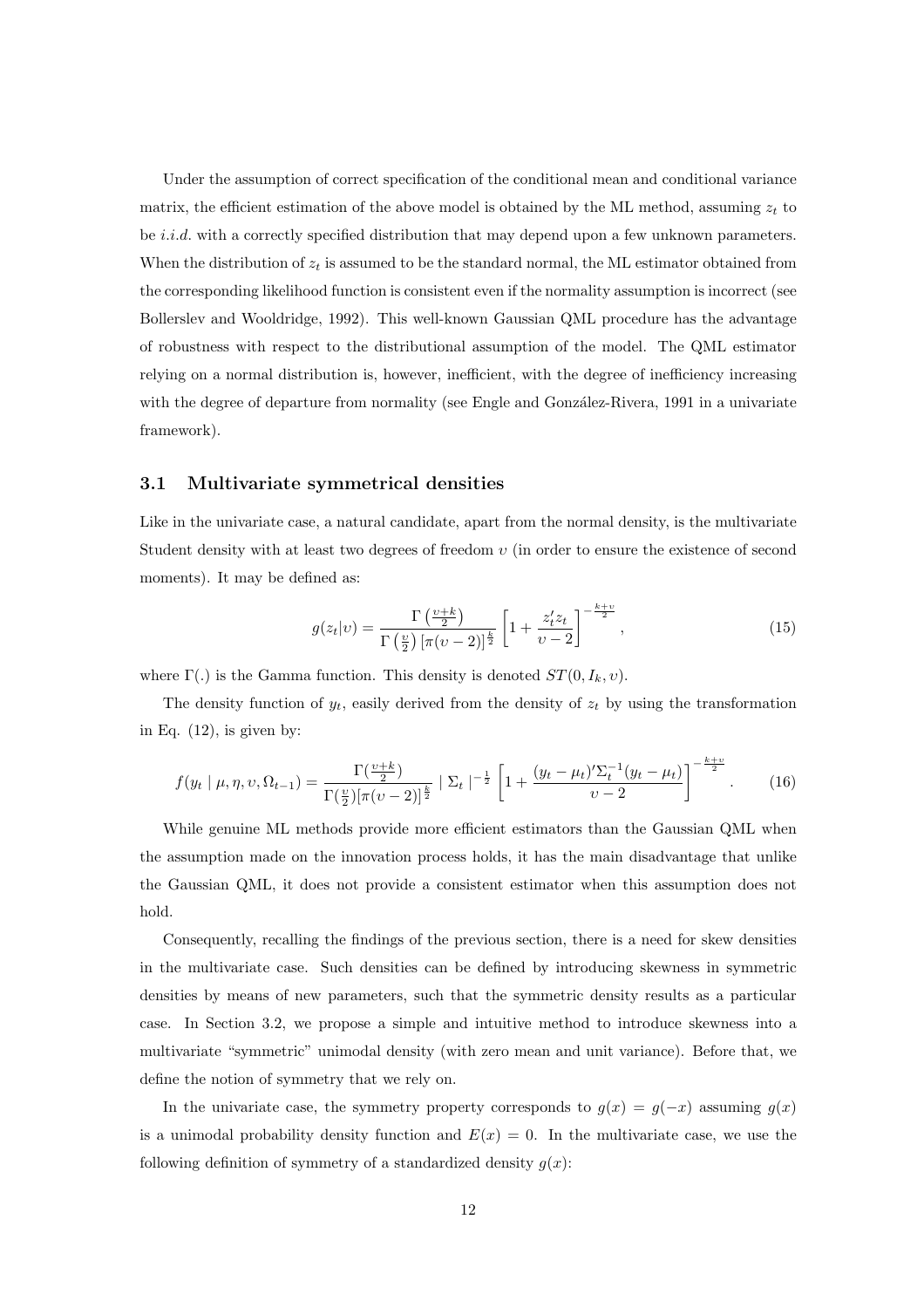**Definition 1 (M-symmetry)**: The unimodal density  $g(x)$  defined on  $\mathbb{R}^k$ , such that  $E(x)=0$ , and  $Var(x) = I_k$ , is symmetrical if and only if for any x,  $g(x) = g(Qx)$ , for all diagonal matrices Q whose diagonal elements are equal to  $+1$  or to  $-1$ . If x is a random vector with a density satisfying this definition, we write

$$
x \sim M\text{-}Sym(0, I_k, g). \tag{17}
$$

In the bivariate case, this definition means that

$$
g(x_1, x_2) = g(-x_1, x_2) = g(x_1, -x_2) = g(-x_1, -x_2),
$$
\n(18)

and in the trivariate case

$$
g(x_1, x_2, x_3) = g(-x_1, x_2, x_3) = g(-x_1, -x_2, x_3) = g(-x_1, -x_2, -x_3)
$$
(19)  
=  $g(x_1, -x_2, x_3) = g(x_1, -x_2, -x_3) = g(x_1, x_2, -x_3) = g(-x_1, x_2, -x_3).$ 

Spherically symmetric  $(SS)$  densities, defined by the property that the density depends on x through  $x'x$  only, i.e.

$$
g(x) \propto k(x'x),\tag{20}
$$

for an appropriate integrable positive function  $k(.)$ , are M-symmetric. The most well known examples of SS-densities<sup>8</sup> are the standard normal density and the standard Student density  $ST(0, I_k, v)$ . However, there exist other distributions that have the desired property while not being spherically symmetric. A large class is defined by

$$
g(x) = \prod_{i=1}^{k} g_i(x_i),
$$
\n(21)

where  $g_i(.)$ ,  $\forall i$ , is a univariate symmetric density (unimodal, with mean 0 and unit variance). If  $g_i(.)$  ( $\forall i$ ) is standard normal, there is no difference between (21) and (20) with  $g(.) = N(0, I_k)$ . Nevertheless, if  $g_i(.) = ST(0, 1, v)$  ( $\forall i$ ) and  $g(.) = ST(0, I_k, v)$ , there is a difference between (21) and (20) since the elements of (20) are not mutually independent whereas those of (21) are. Notice however that both multivariate densities have the same univariate marginal densities.

## **3.2 Multivariate skew densities**

#### **3.2.1 Literature review**

Jones (2000) has generalized the univariate skew-t density of Jones and Faddy (2000), briefly described at the end of Section 2.1, to the multivariate case. His multivariate skew-t density is such that each marginal is a univariate skew- $t$  as defined by Jones and Faddy (2000). However,

<sup>8</sup>Johnson (1987), chapter 6, provides graphical illustrations of several bivariate SS-densities.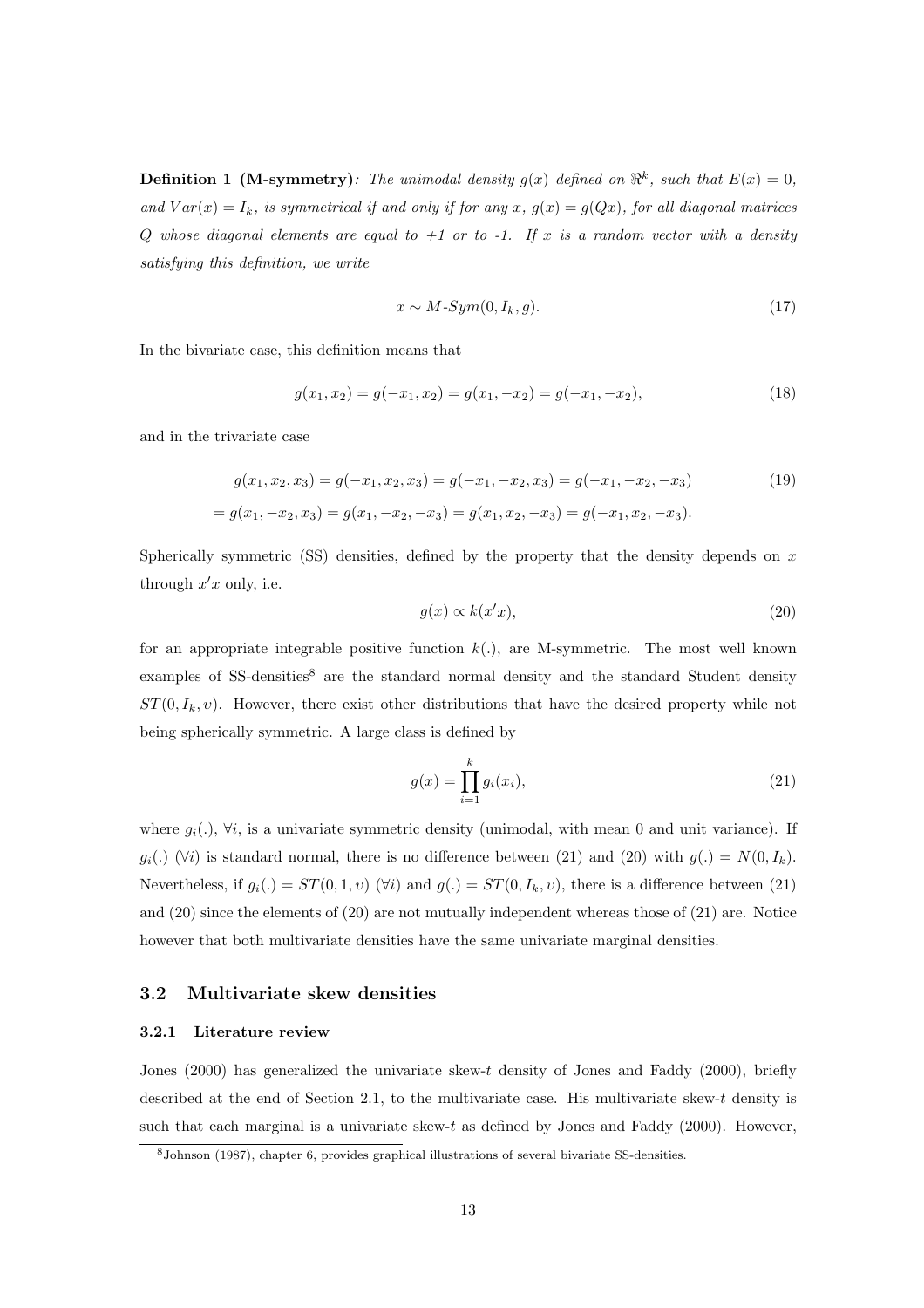his multivariate density has necessarily positive covariances, and is therefore useless for a model such as defined by Eq. (12), where it is essential that  $Var(z_t) = I_k$ .

Mauleón and Perote (1999) use the bivariate Edgeworth-Sargan density for  $z_t$  in a bivariate constant correlation GARCH model, where each conditional variance is specified like in a univariate GARCH(1,1) model. The Edgeworth-Sargan density has as leading term a bivariate standard normal density, to which are added terms that create the non-normality (these terms involve Hermite polynomials in each of the marginal densities of the leading term). However, they use only a symmetrical version of their density, because they choose not to include odd-order terms in the expansion (such terms would induce asymmetry). Actually they include four even-order terms in the expansion on each element of  $z_t$ , under the motivation that these terms induce fatter tails than for the leading normal density. This appears to us to be a costly way, in term of the number of parameters, to introduce the possibility of having fat tails. A multivariate Student density requires just one extra parameter, with the drawback of constraining the same thickness of tails on each element of  $z_t$ , but this is easily extended by taking a product of independent Student densities in the spirit of Eq. (21) (the last solution would require 2 parameters instead of 8 in the bivariate case). Moreover, Mauleón and Perote (1999) report some difficulties in obtaining the convergence of the numerical maximization of the log-likelihood function based on their Edgeworth-Sargan density. At least for the time being, this does not seem to be a fruitful approach.

Another recent paper, by Branco and Dey (2000), introduces a general class of multivariate skew-elliptical distributions, and is therefore related to our work.<sup>9</sup> Their work generalizes to the full class of elliptically contoured (EC) densities earlier results by Azzalini and Capitanio (1996), who have defined a multivariate skew-normal distribution. Any EC-density is obtained by linear transformation of a SS-density: if z (of dimension  $k \times 1$ ) is SS-distributed with density  $g(z)$ ,  $\mu$  is a vector of location parameters, and  $\Omega$  is a  $k \times k$  positive-definite symmetric scale matrix, then  $x = \mu + \Omega^{1/2}z$  is elliptically contoured, which is denoted  $x \sim EC(\mu, \Omega; g)$  (where g denotes the density of  $x$ ). To obtain a skew version of an EC-density, Branco and Dey (2000) start from  $x^* \sim EC(\mu^*, \Omega^*; g^*)$ , where  $x^* = (x_0, x')'$  is a vector of  $k+1$  elements. They partition  $\mu^*$  and  $\Omega^*$ as  $x^*$ , i.e.

$$
\mu^* = \begin{pmatrix} 0 \\ \mu \end{pmatrix}, \quad \Omega^* = \begin{pmatrix} 1 & \delta' \\ \delta & \Omega \end{pmatrix}, \tag{22}
$$

where  $\mu$  and  $\delta$  are  $k \times 1$  vectors, and  $\Omega$  is a  $k \times k$  matrix. Then they define the distribution of x conditional on  $x_0 > 0$  to be the skew-elliptical distribution based on the density  $g^*(.)$ , with parameters  $\mu$  (location, or mean if it exists),  $\Omega$  (scale matrix, or variance matrix if it exists), and

<sup>9</sup>Sahu, Dey, and Branco (2001) use the skew-elliptical density in Bayesian regression analysis, by assuming the error terms to have this kind of distribution, rather than a symmetrical distribution.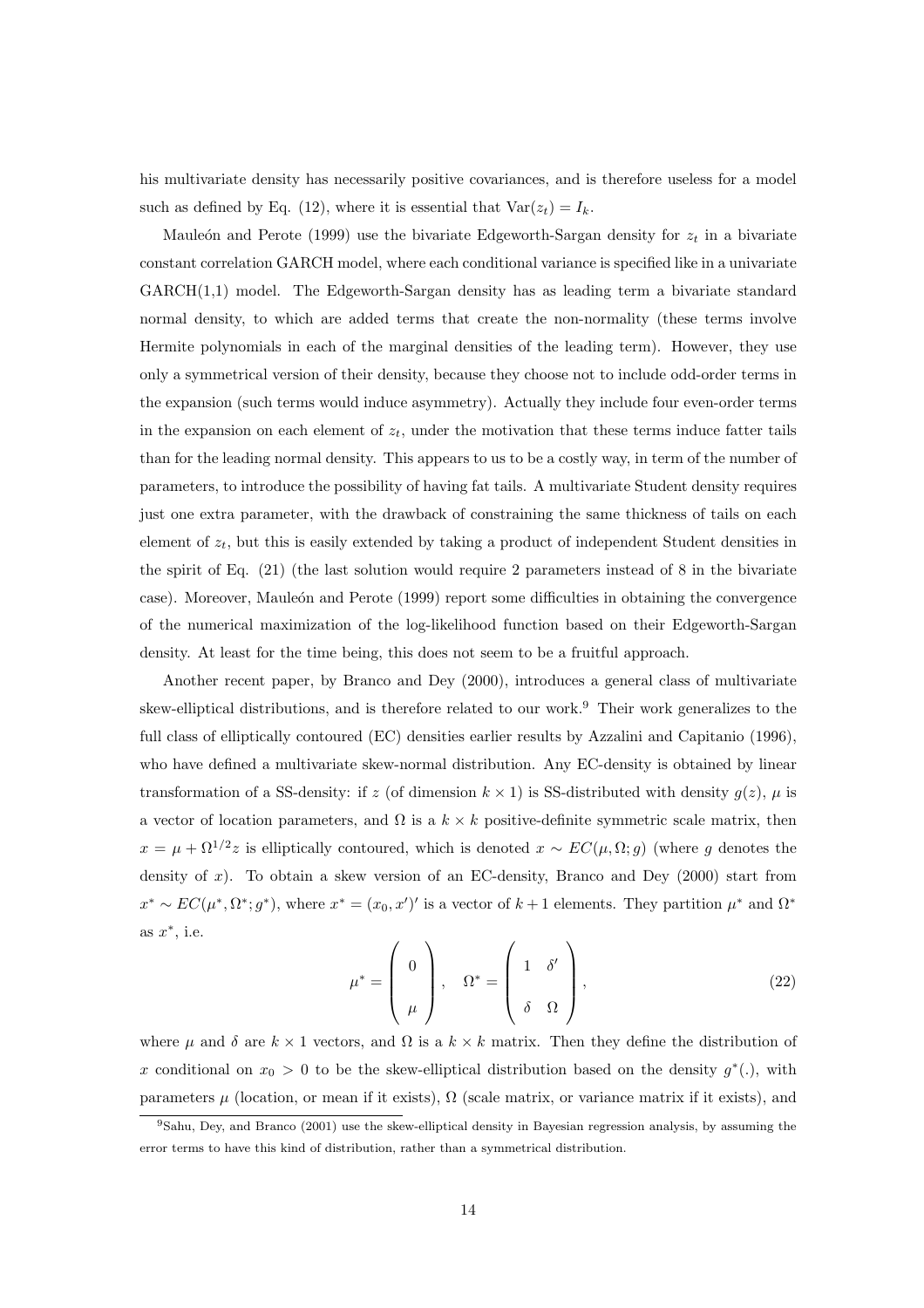δ (a vector of skewness parameters), i.e. x ∼ SKE(µ, Ω, δ; g). They show that the density of this random vector (call it  $z$ ) is given by

$$
f(z) = 2g(z) G_*[\lambda'(z - \mu)],\tag{23}
$$

where  $g(.)$  is the marginal density of x derived from the density of  $x^*$  (by properties of ECdistributions, it has the same functional form as  $g^*$ ),  $G_*(.)$  is the (univariate) cdf of an  $EC(0, 1; g_*)$ , with  $g_*$  appropriately defined (essentially from the conditional density of  $x_0$  given x), and

$$
\lambda = \frac{\delta' \Omega^{-1}}{(1 - \delta' \Omega^{-1} \delta)^{1/2}}.\tag{24}
$$

It is therefore clear that the parameters  $\delta$  (a set of covariances) create the skewness. If they are all equal to 0,  $G_*[\lambda'(z-\mu)] = G_*(0) = 1/2$ , by symmetry of  $EC(0,1;g_*)$ , and the density (23) becomes symmetrical. However, there is a constraint linking these skewness parameters, namely that  $\delta' \Omega^{-1} \delta$  must be smaller than unity, see Eq. (24). This is a constraint that is likely to complicate inference. In the context of GARCH models with standardized innovations,  $\Omega$  is an identity matrix (and  $\mu = 0$ ), hence  $\delta$  is a vector of correlation coefficients, and the constraint is that the sum of squared correlations is less than one. To what extent this constraint limits the degree of skewness is not known.<sup>10</sup> Another drawback of this approach is that if one wants to introduce some dynamics in the skewness parameters, the constraint would be different for each observation, which would complicate the estimation dramatically. We conclude on this class of skew densities by saying that it seems an interesting, though seemingly more difficult to implement, alternative to the class of skew densities that we propose below, and that more work is needed to compare the different classes of skew densities

To accommodate both the skewness and kurtosis of six weekly rates of the European Monetary System (EMS) expressed in terms of the Deutsche mark, Vlaar and Palm (1993) propose to use a (Bernoulli) mixture of two multivariate normal densities (coupled with an  $MA(1)-GARCH(1,1)$ model with constant correlations, see Bollerslev, 1990). The size and the variance of the jumps are allowed to differ across currencies. However, to render the estimation feasible, they assume identical jump probability for all the series arguing that a stochastic shock leading to a jump is likely to simultaneously affect all of the currencies in the system. Even if this assumption is realistic for currencies that belong to the EMS, it is unrealistic for stock returns, for instance. Moreover, even if this density is expressed in such a way that  $E(z_t) = 0$ , the covariance matrix of  $z_t$  is not an identity matrix in their specification. Another drawback of this density is that the parameters that govern the skewness and kurtosis have not a clear interpretation because for each margin the jump probability, the size and the variance of the jumps explain at the same time the

<sup>&</sup>lt;sup>10</sup>If  $k = 1$ , the constraint is not limitative.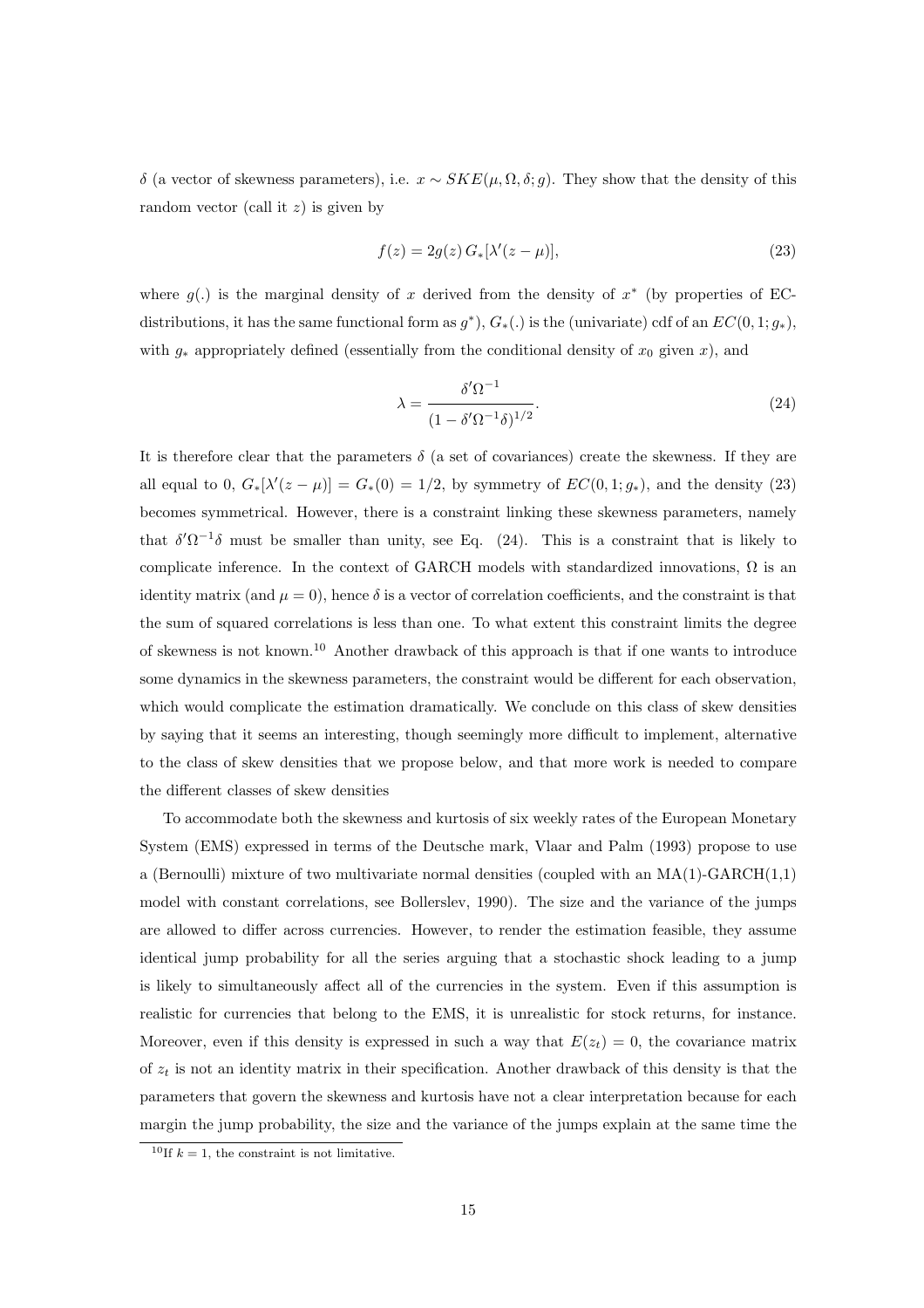variance, skewness and kurtosis in an highly non-linear way (see Vlaar and Palm, 1993 for more details). To conclude about this density, it suffers from a problem of non-identification of several parameters when the mixture is not relevant (for instance when the jump probability equals 0 or 1), which makes the testing procedures non-standard.

Finally, we cannot refrain from mentioning a class of multivariate densities that could be of interest: the so-called poly-t densities that contain the multivariate Student density as a particular case. Poly-t densities arise as posterior densities in Bayesian inference, see Drèze (1978), and can be heavily skew, have fat tails and even be multimodal. However, more work is required to discover how the skewness of these densities depends on their parameters (see Richard and Tompa, 1980 for results on moments of poly-t densities).

#### **3.2.2 New skew densities**

We generalize to the multivariate case the method proposed by Fernández and Steel (1998) to construct a skew density from a symmetrical one. Let us consider the k-dimensional random vector  $z^*$  defined by:

$$
z^* = \lambda(\tau) |x|,\tag{25}
$$

where

$$
|x| = (|x_1|, \dots, |x_k|)', \tag{26}
$$

and

$$
x \sim M\text{-}Sym(0, I_k, g). \tag{27}
$$

Moreover,  $\lambda(\tau)$  is a  $k \times k$  diagonal matrix defined by:

$$
\lambda(\tau) = \tau \xi - (I_k - \tau) \xi^{-1},\tag{28}
$$

where

$$
\tau = diag(\tau_1, ..., \tau_k), \text{ with } \tau_i \in \{0, 1\},
$$
  
\n
$$
\tau_i \sim Ber\left(\frac{\xi_i^2}{1 + \xi_i^2}\right), \text{ with } \xi_i > 0,
$$
  
\n
$$
\xi = (\xi_1, ..., \xi_k).
$$
  
\n
$$
\Xi = diag(\xi).
$$

 $Ber\left(\frac{\xi_i^2}{1+\xi_i^2}\right)$ ) denotes a Bernoulli distribution with probability of success  $\frac{\xi_i^2}{1+\xi_i^2}$ . It is also assumed that the elements of  $\tau$  are mutually independent.

For ease of exposition, we give the details of the derivation of the density of  $z^*$  in the bivariate case, before giving the general formula.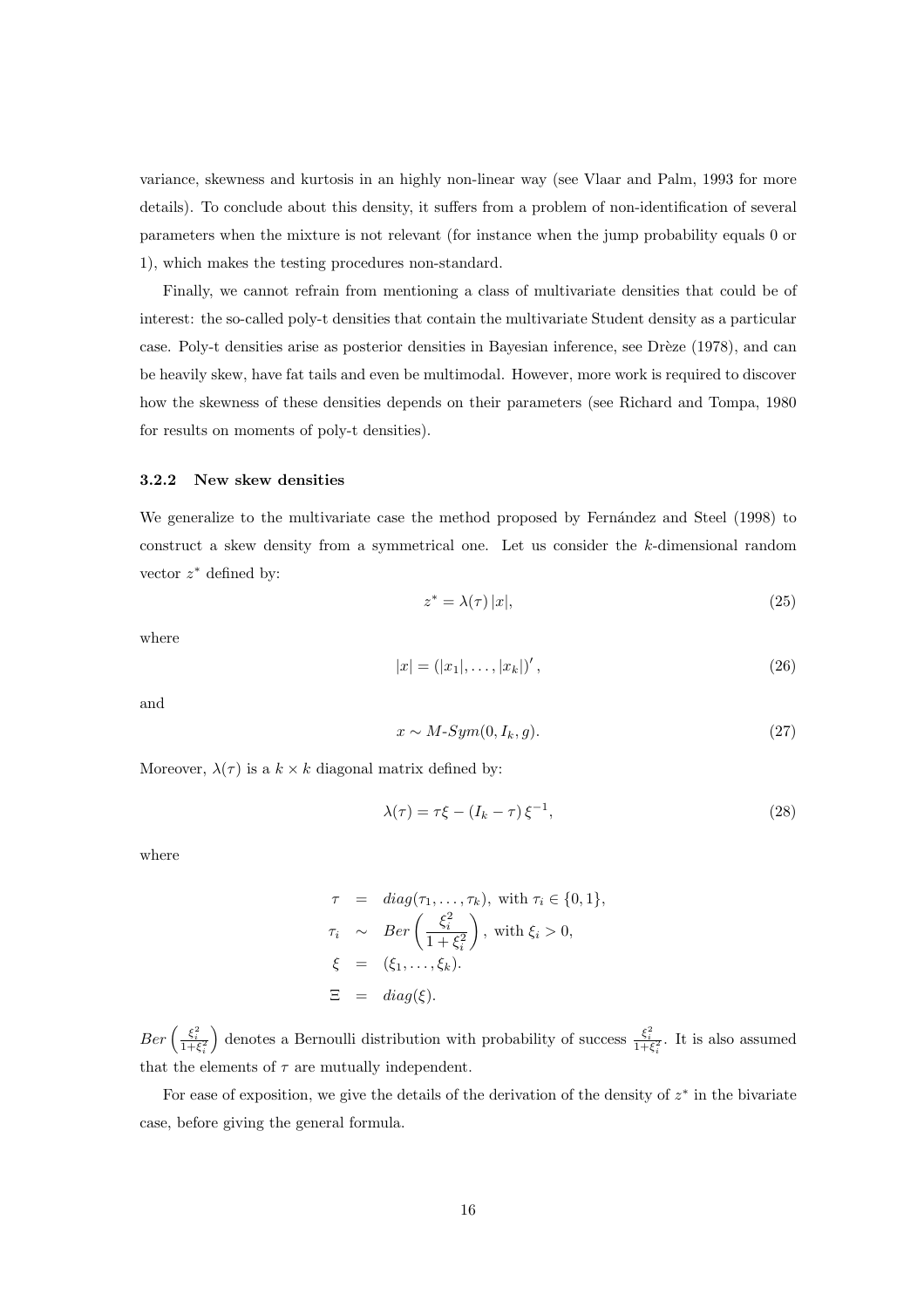## Bivariate case

We can write the density of  $z^*$  as a discrete mixture with respect to the distribution of  $\tau$ :

$$
f(z^*|\xi) = \Pr(\tau_1 = 1, \tau_2 = 1) f(z^*|\xi, \tau_1 = 1, \tau_2 = 1)
$$
  
+ 
$$
\Pr(\tau_1 = 1, \tau_2 = 0) f(z^*|\xi, \tau_1 = 1, \tau_2 = 0)
$$
  
+ 
$$
\Pr(\tau_1 = 0, \tau_2 = 1) f(z^*|\xi, \tau_1 = 0, \tau_2 = 1)
$$
  
+ 
$$
\Pr(\tau_1 = 0, \tau_2 = 0) f(z^*|\xi, \tau_1 = 0, \tau_2 = 1).
$$
 (29)

By dividing the range of all possible values of  $z^* \in \mathbb{R}^2$  into the four quadrants, we can write the right hand side of Eq. (29) in terms of the original M-symmetric density  $g(.)$ :

$$
f(z^*|\xi) = 2^2 \Pr(\tau_1 = 1, \tau_2 = 1) |\lambda(1, 1)|^{-1} g[\lambda(1, 1)^{-1} z^*] I_{(z_1^* \ge 0; z_2^* \ge 0)}
$$
  
+ 
$$
2^2 \Pr(\tau_1 = 1, \tau_2 = 0) |\lambda(1, 0)|^{-1} g[\lambda(1, 0)^{-1} z^*] I_{(z_1^* \ge 0; z_2^* < 0)}
$$
  
+ 
$$
2^2 \Pr(\tau_1 = 0, \tau_2 = 1) |\lambda(0, 1)|^{-1} g[\lambda(0, 1)^{-1} z^*) I_{(z_1^* < 0; z_2^* \ge 0)}
$$
  
+ 
$$
2^2 \Pr(\tau_1 = 0, \tau_2 = 0) |\lambda(0, 0)|^{-1} g[\lambda(0, 0)^{-1} z^*) I_{(z_1^* < 0; z_2^* < 0)},
$$
 (30)

where e.g.  $\lambda(1,1)$  stands for  $\lambda(\tau_1=1,\tau_2=1)$  and for instance  $I_{(z_1^*\geq 0;z_2^*\geq 0)}=1$  when  $z_1^*\geq 0$  and  $z_2^* \geq 0$ , 0 otherwise. After some algebraic manipulations of (30) using (28) and the assumption of independence of  $\tau_1$  and  $\tau_2$ , we obtain:

$$
f(z^*|\xi) = 2^2 \frac{\xi_1}{1 + \xi_1^2} \frac{\xi_2}{1 + \xi_2^2} \left\{ g[\lambda(1,1)^{-1}z^*] I_{(z_1^* \ge 0; z_2^* \ge 0)} + g[\lambda(1,0)^{-1}z^*] I_{(z_1^* \ge 0; z_2^* < 0)} + g[\lambda(0,1)^{-1}z^*] I_{(z_1^* < 0; z_2^* \ge 0)} + g[\lambda(0,0)^{-1}z^*] I_{(z_1^* < 0; z_2^* < 0)} \right\},
$$
\n(31)

and finally,

$$
f(z^*|\xi) = 2^2 \frac{\xi_1}{1 + \xi_1^2} \frac{\xi_2}{1 + \xi_2^2} g(\kappa^*),
$$
\n(32)

where

$$
\kappa^* = (\kappa_1^*, \kappa_2^*)' \tag{33}
$$

$$
\kappa_i = z_i^* \xi_i^{-I_i} \ (i = 1, 2) \tag{34}
$$

$$
I_i = \begin{cases} 1 & \text{if } z_i^* \ge 0 \\ -1 & \text{if } z_i^* < 0. \end{cases}
$$

Applying this procedure to the bivariate Student distribution given by Eq. (15) with  $k = 2$ and x instead of  $z_t$ , i.e.  $x \sim ST(0, I_2, v)$ , yields a "bivariate skew-Student" density, in which both marginals have different asymmetry parameters,  $\xi_1$  and  $\xi_2$ .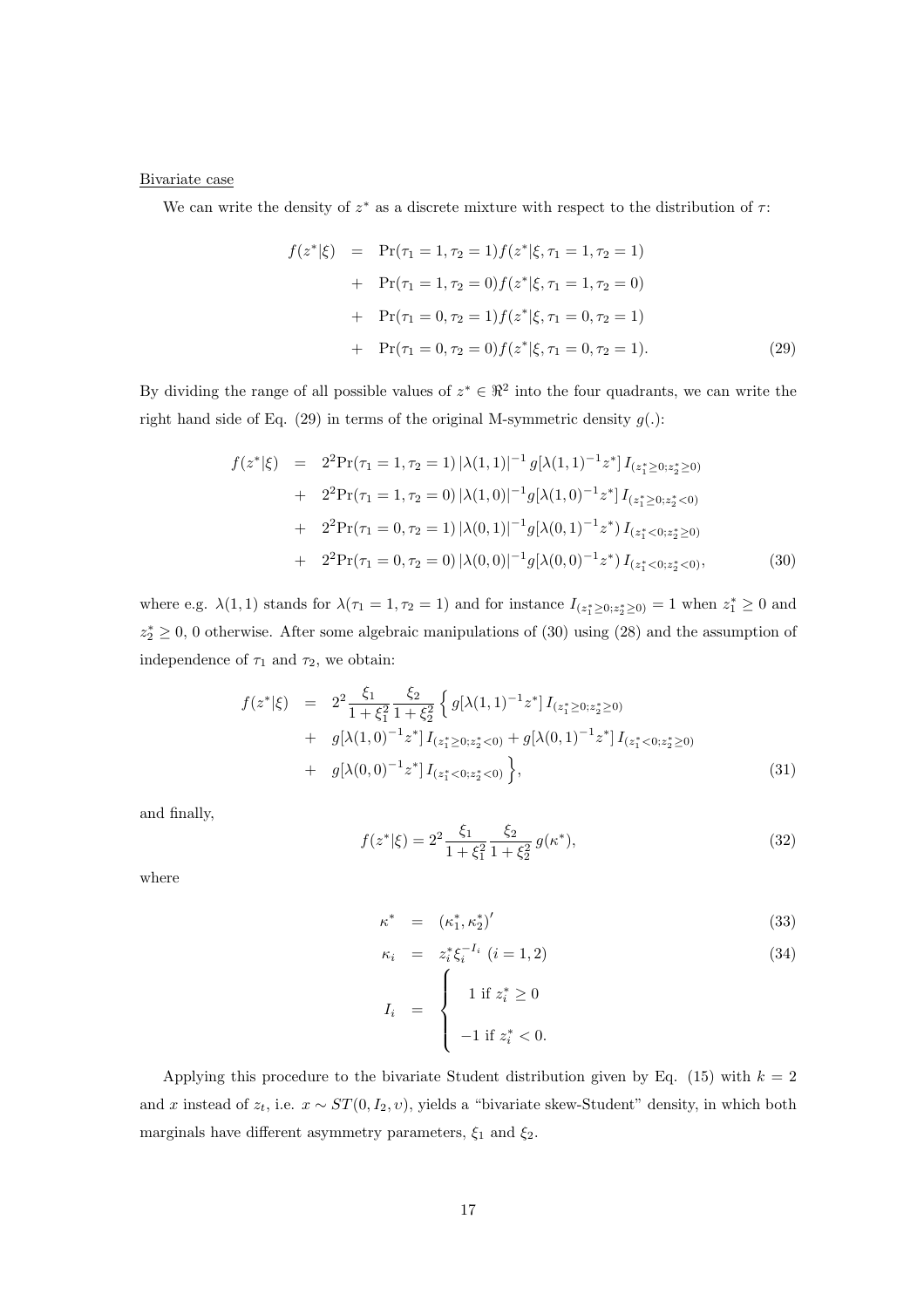#### Multivariate case

It is straightforward to show that for any dimension  $k$ ,

$$
f(z^*|\xi) = 2^k \left(\prod_{i=1}^k \frac{\xi_i}{1 + \xi_i^2}\right) g(\kappa^*),\tag{35}
$$

where  $\kappa^*$  is given in Eq. (33)-(34) for the bivariate case and is easily extended to the multivariate case. Recall that for each margin  $z_i^*, \xi_i$  has a clear interpretation since  $\xi_i^2$  is equal to the ratio of probability masses above and below the mode. Remark also that when  $k = 1$ , one recovers the family of skew densities proposed by Fernández and Steel (1998).

#### **Moments**

A convenient property of this new family of skew densities is that the marginal moments are obtained by the same method and actually correspond to the same formulas as in the univariate case. The r-th order moment of  $f(z^*|\xi)$  exists if the r-th order moment of  $q(.)$  exists. In particular,

$$
E(z_i^{*r}|\xi) = M_{i,r} \frac{\xi_i^{r+1} + \frac{(-1)^r}{\xi_i^{r+1}}}{\xi_i + \frac{1}{\xi_i}}
$$
(36)

where

$$
M_{i,r} = \int_0^\infty 2u^r g_i(u) du,\tag{37}
$$

and  $g_i(.)$  is the marginal of  $x_i$  extracted from  $g(x)$ , while  $M_{i,r}$  is the r-th order moment of  $g_i(.)$ truncated to the positive real values. Provided that these quantities are finite, we obtain:

$$
E(z_i^*|\xi_i) = M_{i,1}\left(\xi_i - \frac{1}{\xi_i}\right) = m_i
$$
\n(38)

$$
\text{Var}(z_i^*|\xi_i) = (M_{i,2} - M_{i,1}^2) \left(\xi_i^2 + \frac{1}{\xi_i^2}\right) + 2M_{i,1}^2 - M_{i,2} = s_i^2 \tag{39}
$$

$$
Sk(z_i^*|\xi_i) = \frac{\left(\xi_i - \frac{1}{\xi_i}\right) \left(M_{i,3} + 2M_{i,1}^3 - 3M_{i,1}M_{i,2}\right) \left(\xi_i^2 + \frac{1}{\xi_i^2}\right) + 3M_{i,1}M_{i,2} - 4M_{i,1}^3}{Var(z_i^*|\xi_i)^{\frac{3}{2}}}
$$
(40)

$$
\mathrm{Ku}(z_i^*|\xi_i) = \frac{\mathrm{E}\left(z_i^{*4}|\xi_i\right) - 4\mathrm{E}\left(z_i^*|\xi_i\right)\mathrm{E}\left(z_i^{*3}|\xi_i\right) + 6\mathrm{E}\left(z_i^*|\xi_i\right)\mathrm{E}\left(z_i^*|\xi_i\right)^2 - 3\mathrm{E}\left(z_i^*|\xi_i\right)^4}{\mathrm{Var}\left(z_i^*|\xi_i\right)^2} \tag{41}
$$

where  $Sk(.)$  and  $Ku(.)$  denote the skewness and kurtosis coefficients, respectively.<sup>11</sup>

Finally, it is obvious that the elements of  $z^*$  are uncorrelated (since those of x are uncorrelated by assumption), so that it is easy to transform z<sup>∗</sup> so as to have any specified covariance matrix.

#### Standardized skew densities

The main drawback of the skew density defined by Eq. (35) is that it is not centered on 0 and the covariance matrix is a function of  $\xi$  (and of v if  $g(.)$  is a multivariate Student density). As in the univariate case, one can solve this problem by standardizing  $z^*$ .

<sup>&</sup>lt;sup>11</sup>An explicit expression of the kurtosis in terms of the  $M_{i,r}$  and  $\xi_i$  is too cumbersome.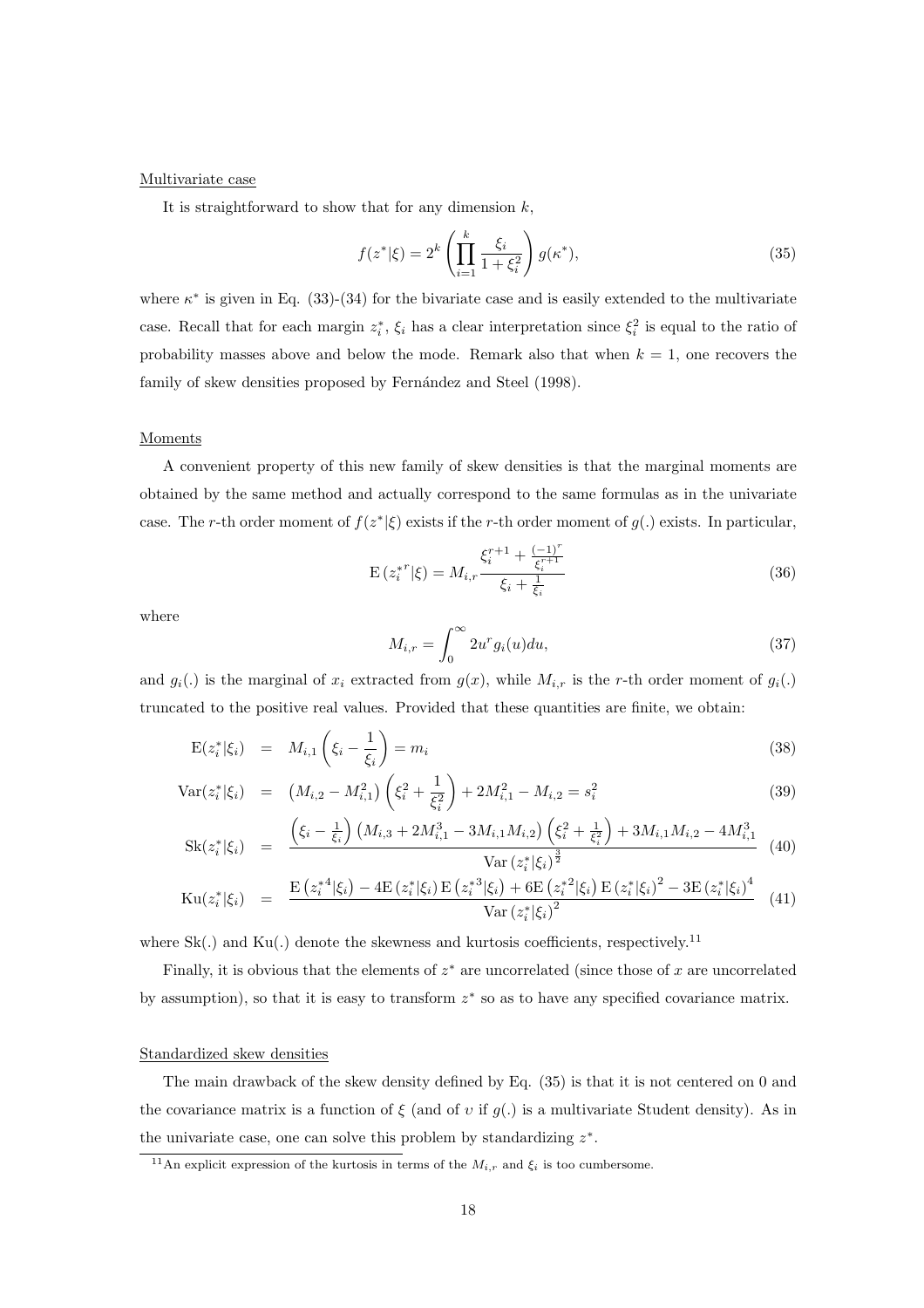Let us consider the following random vector:

$$
z = (z^* - m) \cdot /s \tag{42}
$$

where  $m = (m_1, \ldots, m_k)$  and  $s = (s_1, \ldots, s_k)$  are the vectors of unconditional means and standard deviations of  $z^*$ , and ./ means element by element division. The above transformation amounts to standardize each component of  $z^*$ .

Note that if  $g(.)$  is the multivariate Student density as described in Eq. (15), its marginal  $g_i(\cdot|\nu)$  is a univariate standardized Student and following Lambert and Laurent (2001),

$$
m_i = \frac{\Gamma\left(\frac{\nu-1}{2}\right)\sqrt{\nu-2}}{\sqrt{\pi}\Gamma\left(\frac{\nu}{2}\right)} \left(\xi_i - \frac{1}{\xi_i}\right) \tag{43}
$$

and

$$
s_i^2 = \left(\xi_i^2 + \frac{1}{\xi_i^2} - 1\right) - m_i^2.
$$
\n(44)

**Definition 2** If (i) z is defined by Eq.  $(42-44)$ , and (ii)  $z^*$  has a density given by Eq. (35), where  $g(x)$  is the Student density given by Eq. (15), then z is said to be distributed as (multivariate) standardized skew-Student with asymmetry parameters  $\xi = (\xi_1, \ldots, \xi_k)$ , and number of degrees of freedom  $v(> 2)$ . This is denoted  $z \sim SKST(0, I_k, \xi, v)$ . The density of z is given by:

$$
f(z|\xi, v) = \left(\frac{2}{\sqrt{\pi}}\right)^k \left(\prod_{i=1}^k \frac{\xi_i s_i}{1 + \xi_i^2}\right) \frac{\Gamma(\frac{v+k}{2})}{\Gamma(\frac{v}{2})(v-2)^{\frac{k}{2}}} \left(1 + \frac{\kappa'\kappa}{v-2}\right)^{-\frac{k+v}{2}}.
$$
 (45)

where

$$
\kappa = (\kappa_1, \ldots, \kappa_k)'
$$
\n(46)

$$
\kappa_i = (s_i z_i + m_i) \xi_i^{-I_i} \tag{47}
$$

$$
I_i = \begin{cases} 1 & \text{if } z_i \geq -\frac{m_i}{s_i} \\ -1 & \text{if } z_i < -\frac{m_i}{s_i}. \end{cases}
$$

By construction,  $E(z) = 0$  and  $Var(z) = I_k$ . If  $\xi = I_k$ , the  $SKST(0, I_k, \xi, v)$  density becomes the  $ST(0, I_k, v)$  one, i.e. the symmetric Student density.

Assuming that  $y_t$  is specified as in Eq. (12) and  $z_t \sim SKST(0, I_k, \xi, v)$ , the density of  $y_t$  is straightforwardly obtained (see how Eq. (16) is obtained from Eq. (15)).

To illustrate, Figure 1 shows a graph of the  $SKST(0, I_2, \xi, 6)$  density with  $\xi_1 = 1$ ,  $\xi_2 = 1.3$ , and the Panel A of Figure 2 shows its contours.

The first graph is oriented to show the asymmetry to the right along the  $z_2$ −axis, while the density is symmetric in the direction of the first coordinate  $(z_1)$ . The contours show more clearly the skewness properties of the density in the direction of  $z_2$ , and its symmetry in the direction of  $z_1$ . One also clearly sees that the mode is not centered in zero (unlike in the non-standardized version).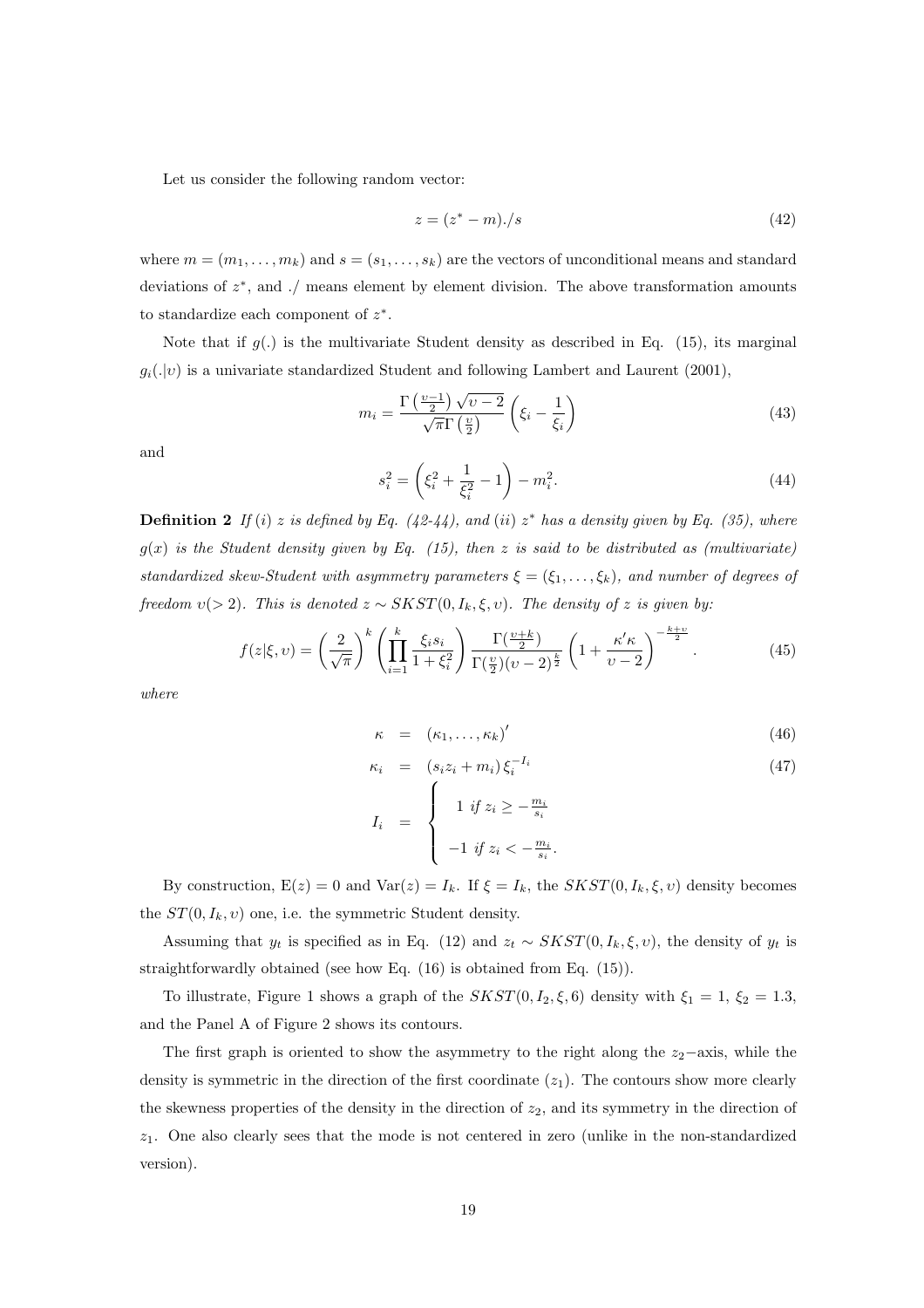

Figure 1: Graph of the  $SKST(0, I_2, (1, 1.3), 6)$  density

#### **3.3 Simulation**

In order to assess the practical applicability of the ML method to the estimation of the skew-Student distribution, we present the results of a small simulation study. It is not our intention to provide a comprehensive Monte Carlo study. Our results, however, provide some evidence on the properties of the ML estimator when a multivariate standardized skew-Student distribution is assumed for the innovations. Consider the bivariate case with  $y_t = (y_{1,t}, y_{2,t})$ . The data generating process is given by Eq. (12), with  $\mu_t = \mu = (0,0)'$ ,  $\Sigma_t = \Sigma$  a correlation matrix with off-diagonal element equal to -0.2,  $z_t \sim SKST(0, I_2, \xi, v)$ , where  $(\log \xi_1, \log \xi_2) = (0.2, -0.2)$  and  $v = 8$ . This configuration implies that the innovations are skew (with skewness amounting to 0.53 and -0.53 respectively for  $z_1$  and  $z_2$ ) and have fat-tails (the kurtosis equals 4.80 for both). The sample size is set to 20,000. Table 3 reports the DGP as well as the estimation results under three assumptions for the innovations: normal, Student and (standardized) skew-Student densities.

From Table 3, it is clear that the ML method, under the correct density (i.e. the skew-Student, see column 5), works reasonably well in the sense that the estimates are very close to the "true" values. Table 3 also illustrates the well known result of Weiss (1986) and Bollerslev and Wooldridge (1992) that (if the mean and the variance are specified correctly) the Gaussian QML estimator is consistent (but inefficient). Moreover, this table also confirms the result of Newey and Steigerwald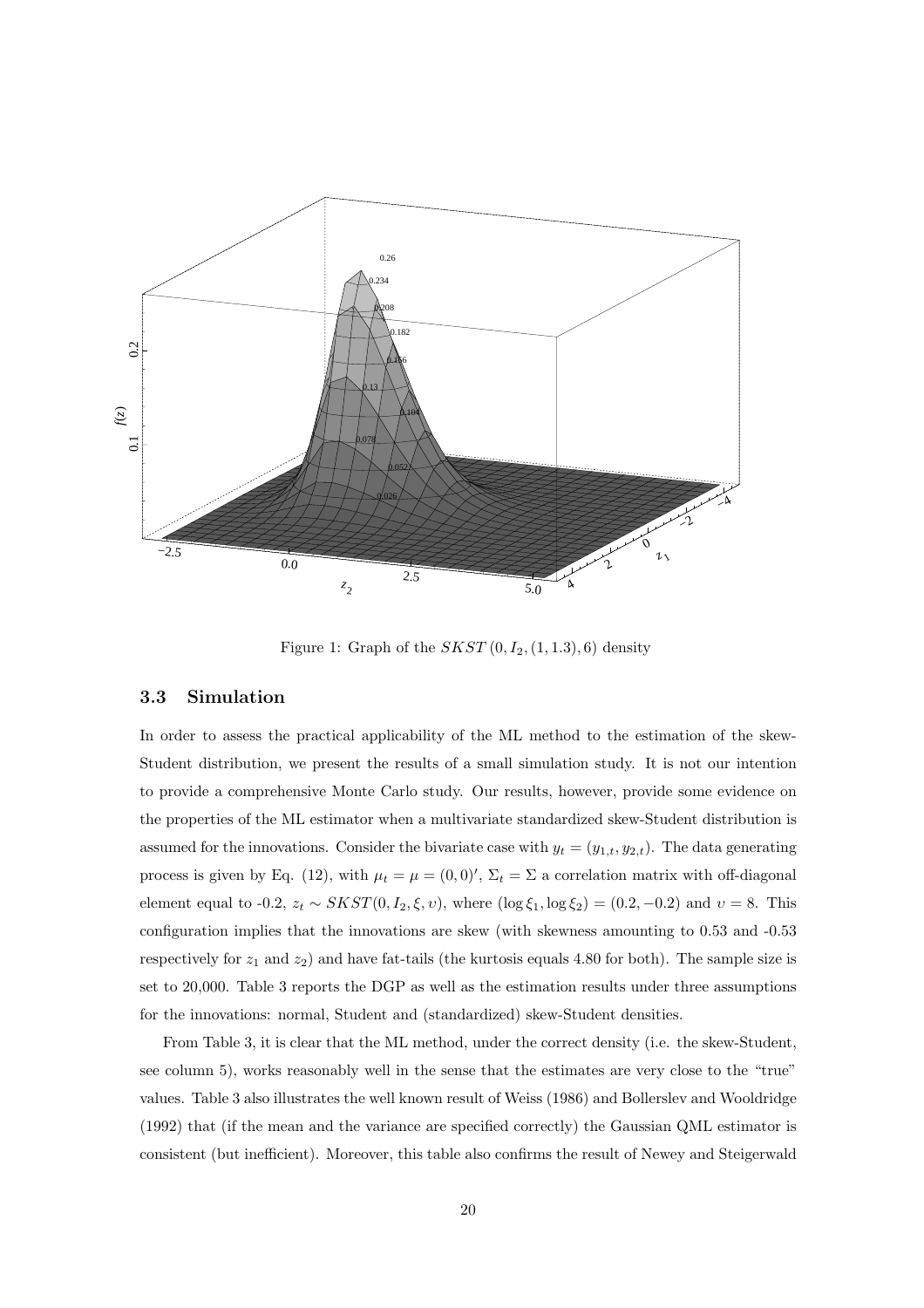

Figure 2: Panel A refers to the contours of the bivariate  $SKST(0, I_2, (1, 1.3), 6)$  density illustrated in Figure 1. Panel B refers to the contours of a  $SKST-IC(0, I_k,(1, 1.3), (6, 6))$  (see Section 3.4)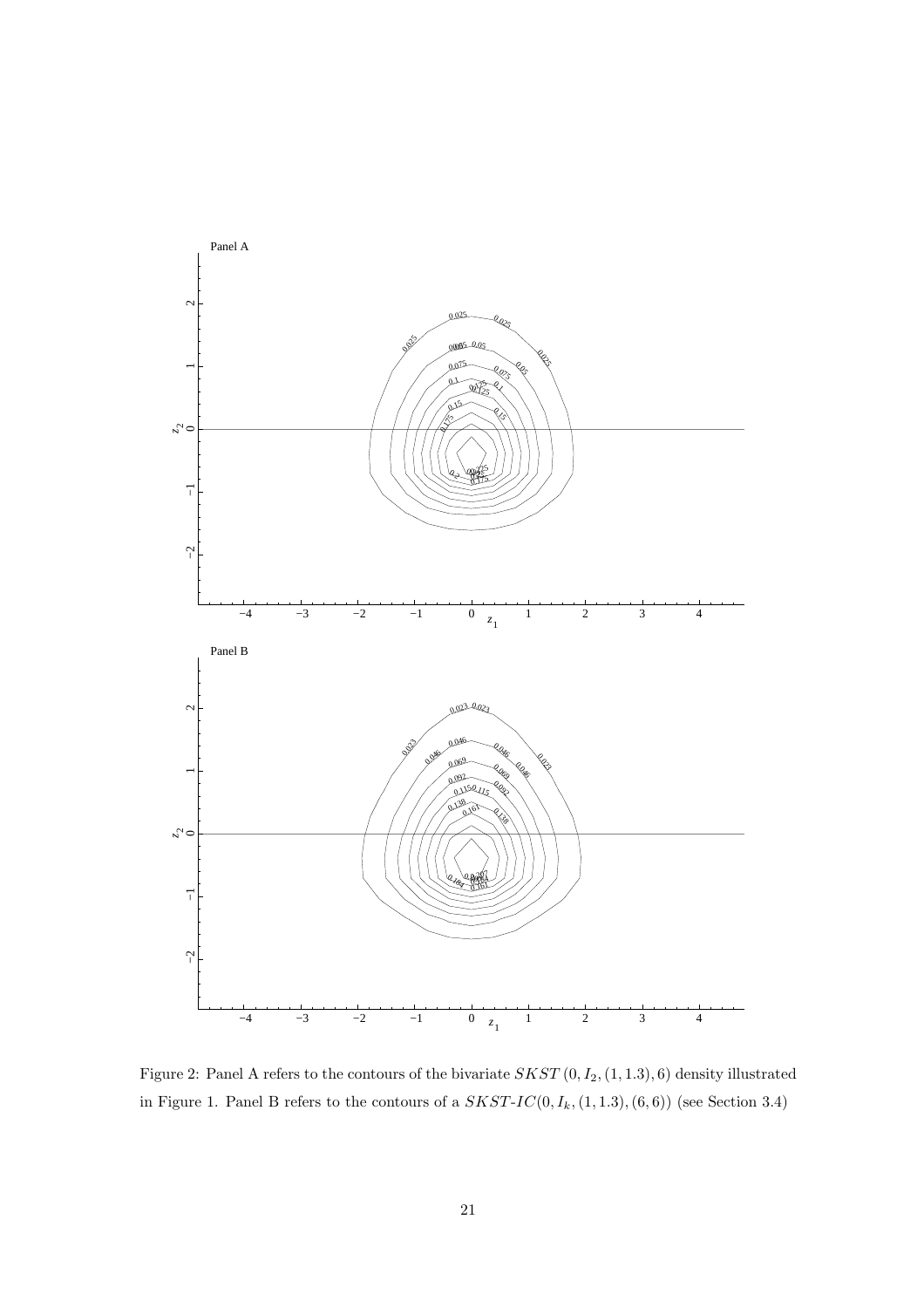|                                    | $_{\rm DGP}$ | Normal<br>Student |                 | skew-Student   |  |
|------------------------------------|--------------|-------------------|-----------------|----------------|--|
| $\mu_1$                            | $0.0\,$      | $-0.001$          | $-0.037$        | $-0.000$       |  |
|                                    |              | [0.007]           | [0.007]         | [0.007]        |  |
| $\mu_2$                            | $0.0\,$      | 0.004             | $0.046\,$       | 0.003          |  |
|                                    |              | [0.007]           | [0.007]         | [0.007]        |  |
| $\sigma_1^2$                       | 1.0          | 0.985             | 0.982           | 0.992          |  |
|                                    |              | [0.014]           | [0.012]         | [0.012]        |  |
| $\sigma_2^2$                       | 1.0          | 0.994             | 0.989           | 0.998          |  |
|                                    |              | [0.013]           | [0.012]         | [0.012]        |  |
| $\rho$                             | $\rm 0.2$    | $-0.226$          | $-0.219$        | $-0.213$       |  |
|                                    |              | [0.008]           | [0.007]         | [0.007]        |  |
| $\log \xi_1$                       | 0.2          |                   |                 | 0.184          |  |
|                                    |              |                   |                 | [0.010]        |  |
| $\log \xi_2$                       | $-0.2$       |                   |                 | $-0.194$       |  |
|                                    |              |                   |                 | [0.010]        |  |
| $\upsilon$                         | 8.0          |                   | $7.903\,$       | 8.316          |  |
|                                    |              |                   | [0.284]         | [0.306]        |  |
| $Q_{20}$ and $Q_{20}^2(\hat{z}_1)$ |              | 14.791; 18.893    | 14.763; 17.884  | 14.743; 17.275 |  |
| $Q_{20}$ and $Q_{20}^2(\hat{z}_2)$ |              | 21.942; 14.492    | 21.852; 13.826  | 21.773; 9.936  |  |
| $P_{40}(\hat{z}_1)$                |              | 475.768 (0.000)   | 316.240 (0.000) | 34.504 (0.675) |  |
| $P_{40}(\hat{z}_2)$                |              | 585.384 (0.000)   | 355.068 (0.000) | 30.496 (0.833) |  |

Table 3: QML Estimation Results of Simple skew-Student DGP

DGP:  $y_t = \mu + \Sigma^{1/2} z_t$ ,  $t = 1, ..., 20000$ , with  $\mu = (\mu_1, \mu_2)'$ ,  $z_t \sim SKST(0, I_2, \xi, v)$  as in (45), with  $\xi = (\xi_1, \xi_2)$ ;  $\sigma_i^2$  is the variance of  $y_i$  ( $i = 1, 2$ ), and  $\rho$  is the correlation coefficient between  $y_1$  and  $y_2$ . The last four columns report the ML estimates (with the robust standard errors underneath in brackets) of the parameters of the model corresponding to the DGP with different assumptions on the distribution of  $z_t$ . The column headed "Normal" corresponds to  $z_t \sim N(0, I_2)$ , "Student" to  $z_t \sim ST(0, I_2, v)$  as in (15), "skew-Student" to  $z_t \sim SKST(0, I_2, [\xi_1, \xi_2], v)$ .  $Q_{20}(\hat{z}_i)$  and  $Q_{20}(\hat{z}_i^2)$  are the Box-Pierce statistics of order 20 on the innovations  $\hat{z}_i$  and their squares.  $P_{40}(\hat{z}_i)$  is the Pearson goodness-of-fit statistic (using 40 cells) with the associated p-value beside (see footnote 7).  $\hat{z}$  is given by  $\hat{\Sigma}^{-1/2}(y_t - \hat{\mu})$ , where  $\hat{\Sigma}$  and  $\hat{\mu}$  are obtained by replacing the parameters by their estimates in the corresponding formulas and  $\hat{\Sigma}^{-1/2}$  is obtained from the spectral decomposition of  $\hat{\Sigma}$ .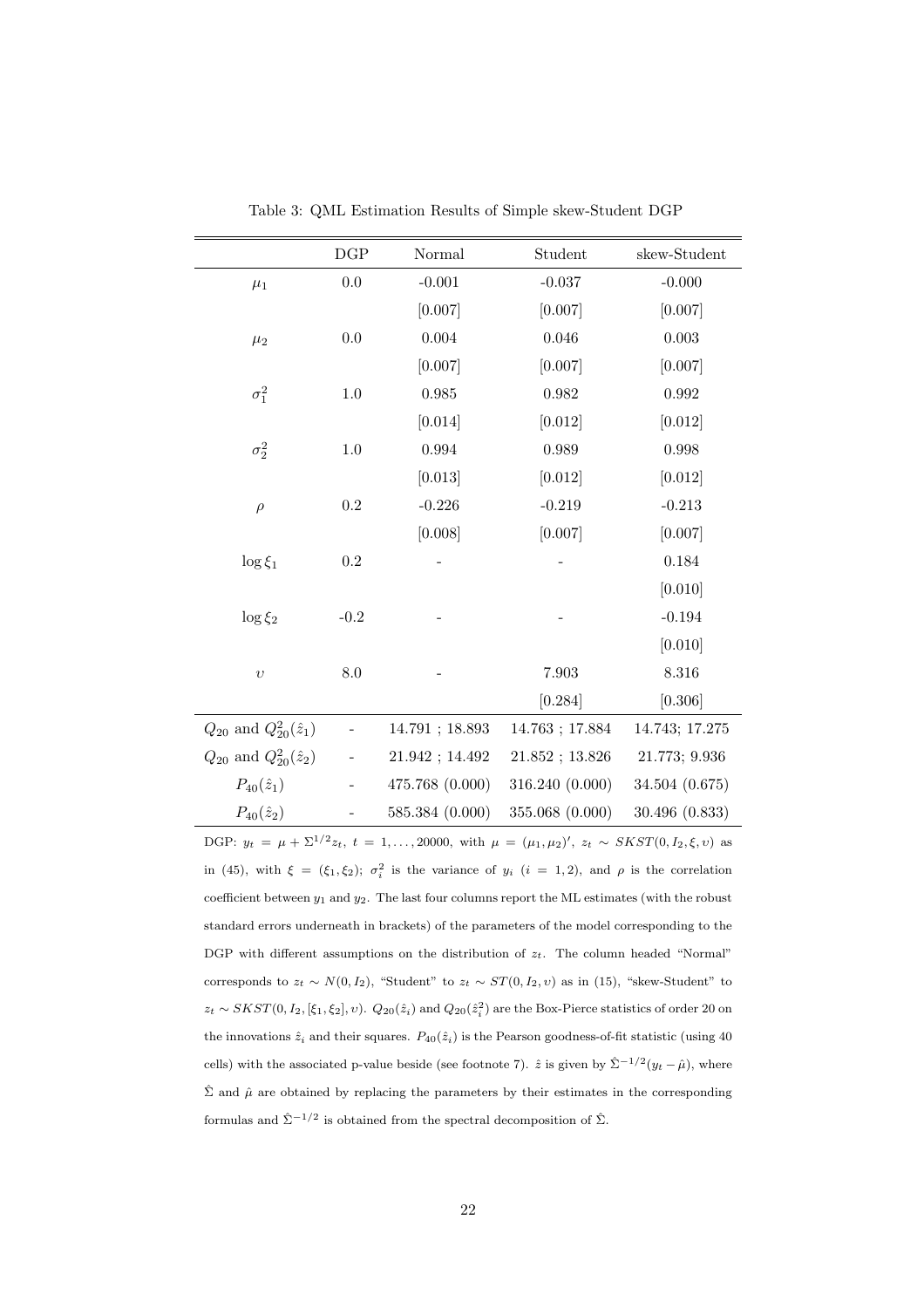(1997) that the QML estimator with a Student pseudo-likelihood is inconsistent when innovations are skew. One can see that  $\mu$  is rather strongly biased under the Student density, whereas the other parameters seem less affected in this experiment. To check the model adequacy, we use the same diagnostic tools (on each innovation separately)<sup>12</sup> as in the empirical illustration of Section 2.2. These statistics suggest that the normal and Student densities are not appropriate, while the skew-Student is. Notice that rejecting that the margins are not correctly specified is sufficient to reject the assumption that the whole density is not appropriate. However, the converse is obviously not true. Indeed, accepting that the margins are well specified is necessary to accept that the whole density is appropriate, but it is not sufficient.

## **3.4 Multivariate skew densities with independent components**

An obvious variation with respect to the previous class of multivariate skew densities is obtained by starting from the product of k independent  $ST(0, 1, v_i)$  and applying to it the transformation defined by Eq. (25)-(26)-(28).

**Definition 3** If (i) z is defined by Eq. (42-44), where v is simply replaced by  $v_i$ , and (ii)  $z^*$ has a density given by Eq. (21), where  $g_i(x)$  is the Student density given by Eq. (6), then z is said to be distributed as a (multivariate) skew density with independent Student components, with asymmetry parameters  $\xi = (\xi_1, \ldots, \xi_k)$ , and degrees of freedom  $v = (v_1, \ldots, v_k)$  (with  $v_i > 2$ ). This is denoted  $z \sim SKST-IC(0, I_k, \xi, v)$ . The density of z is given by:

$$
f(z|\xi,\upsilon) = \left(\frac{2}{\sqrt{\pi}}\right)^k \left[ \prod_{i=1}^k \frac{\xi_i s_i}{1 + \xi_i^2} \frac{\Gamma(\frac{\upsilon_i + 1}{2})}{\Gamma(\frac{\upsilon_i}{2})\sqrt{\upsilon_i - 2}} \left(1 + \frac{\kappa_i^2}{\upsilon_i - 2}\right)^{-\frac{1 + \upsilon_i}{2}} \right],\tag{48}
$$

where  $\kappa_i$  is defined in Eq. (47).

Note that Eq.  $(48)$  is obtained equivalently by taking the product of k independent SKST  $(0, 1, \xi_i, v_i)$ . The main advantage of (48) with respect to (45) is that it enables a different tail behavior for each marginal, at the cost of introducing  $k - 1$  additional parameters. However, nothing prevents to constrain several degrees of freedom parameters to be equal. If all the degrees of freedom parameters  $v_i$  are equal to the degrees of freedom v of (45), the densities (48) and (45) have exactly the same marginal moments. The fact that the components of (45) are not independent implies that its cross-moments of order 4 or higher are functions of a common single parameter  $v$  and are thus less flexible than those of (48).

To illustrate, Panel B of Figure 2 shows the contours of the bivariate skew density with independent Student components whose parameters are  $\xi_1 = 1, \xi_2 = 1.3, \nu_1 = \nu_2 = 6$ . One can notice

<sup>&</sup>lt;sup>12</sup>Multivariate tests of adequacy of a distribution are more appropriate tools but are usually difficult to implement. This is the reason why we use simple diagnostic tools, which should at least help to detect a major misspecification.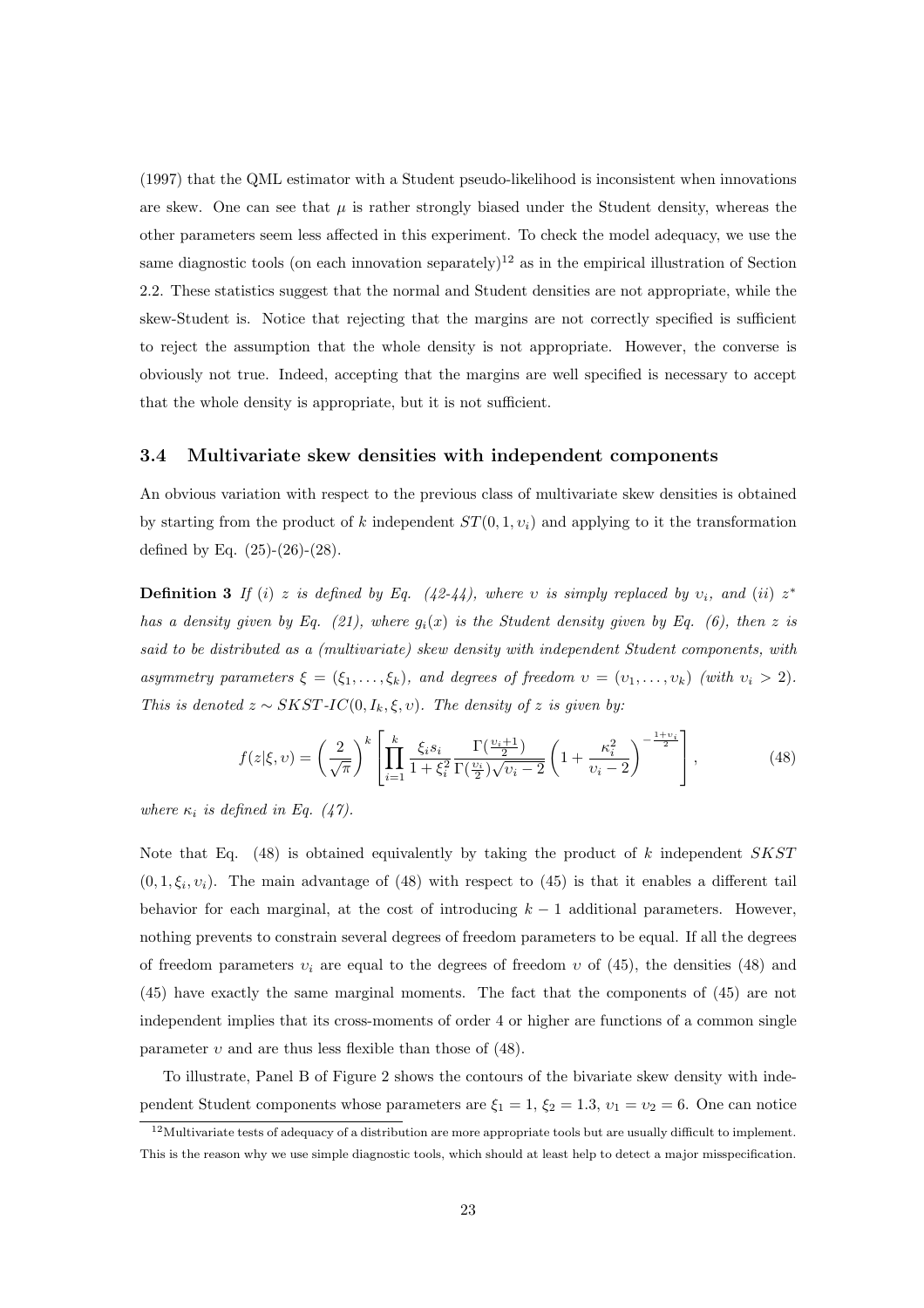the difference with respect to the contours of the Panel A of the same figure, which corresponds to the skew-Student with non-independent margins. In Panel B, the contours look like less "elliptic" than in Figure Panel A (see also the graphs in Johnson, 1987, Chapter 6, for the symmetric versions of these densities).

# **4 Empirical application**

In this section, we model jointly the four series already used in the univariate application. The specification used to model the first two conditional moments is the time-varying correlation GARCH model (TVC-GARCH) proposed by Tse and Tsui (1998), with first-order ARMA dynamics in the conditional variances and the conditional correlation, and an AR(1) equation for each conditional mean. This  $AR(1)-TVC(1,1)-GARCH(1,1)$  model is defined as follows:

$$
y_t = \mu_t + \Sigma_t^{1/2} z_t \tag{49}
$$

$$
\mu_t = (\mu_{1,t}, \dots, \mu_{4,t})', \quad z_t = (z_{1,t}, \dots, z_{4,t})'
$$
\n(50)

$$
\mu_{i,t} = \mu_i + \phi_i(y_{i,t-1} - \mu_i) \quad (i = 1, ..., 4)
$$
\n(51)

$$
\Sigma_t = D_t \Gamma_t D_t \tag{52}
$$

$$
D_t = diag(\sigma_{1,t}, \dots, \sigma_{4,t})
$$
\n(53)

$$
\sigma_{i,t}^2 = \omega_i + \beta_i \sigma_{i,t-1}^2 + \alpha_i \varepsilon_{i,t-1}^2 \quad (i = 1, ..., 4)
$$
 (54)

$$
\varepsilon_t = (\varepsilon_{1,t}, \dots, \varepsilon_{4,t})' = y_t - \mu_t \tag{55}
$$

$$
\Gamma_t = (1 - \theta_1 - \theta_2)\Gamma + \theta_1 \Gamma_{t-1} + \theta_2 \Psi_{t-1} \n\begin{pmatrix} 1 & \rho_{12} & \rho_{13} & \rho_{14} \end{pmatrix}
$$
\n(56)

$$
\Gamma = \begin{bmatrix} \rho_{12} & 1 & \rho_{23} & \rho_{23} \\ \rho_{13} & \rho_{23} & 1 & \rho_{34} \\ \rho_{14} & \rho_{32} & \rho_{34} & 1 \end{bmatrix}
$$
 (57)

$$
\Psi_{t-1} = B_{t-1}^{-1} E_{t-1} E_{t-1}' B_{t-1}^{-1}
$$
\n
$$
(58)
$$
\n
$$
\Psi_{t-1} = B_{t-1}^{-1} E_{t-1} E_{t-1}' B_{t-1}^{-1}
$$

$$
B_{t-1}^{-1} = diag\left(\sum_{h=1}^{m} \epsilon_{1,t-h}^{2}, \dots, \sum_{h=1}^{m} \epsilon_{4,t-h}^{2}\right)^{1/2}
$$
\n(59)

$$
E_{t-1} = (\epsilon_{t-1}, \dots, \epsilon_{t-m}) \tag{60}
$$

$$
\epsilon_t = (\epsilon_{1,t}, \dots, \epsilon_{4,t})' = D_t^{-1} \varepsilon_t \tag{61}
$$

where  $\mu_i$ ,  $\phi_i$ ,  $\omega_i$ ,  $\beta_i$ ,  $\alpha_i$  (i = 1,..., 4),  $\rho_{ij}$  (1  $\leq i < j \leq 4$ ), and  $\theta_1$ ,  $\theta_2$  are parameters to be estimated.<sup>13</sup>  $\Psi_{t-1}$  is thus the sample correlation matrix of  $\{\epsilon_{t-1},\ldots,\epsilon_{t-m}\}$ . Since  $\Psi_{t-1} = 1$  if  $m = 1$ , we must take  $m \geq 4$  to have a non-trivial correlation. In this application, we set  $m = 4$ . Note that the TVC-MGARCH model nests the constant correlation GARCH model of Bollerslev

<sup>&</sup>lt;sup>13</sup>The parameters  $\theta_1$  and  $\theta_2$  are assumed to be nonnegative with the additional constraint that  $\theta_1 + \theta_2 < 1$ .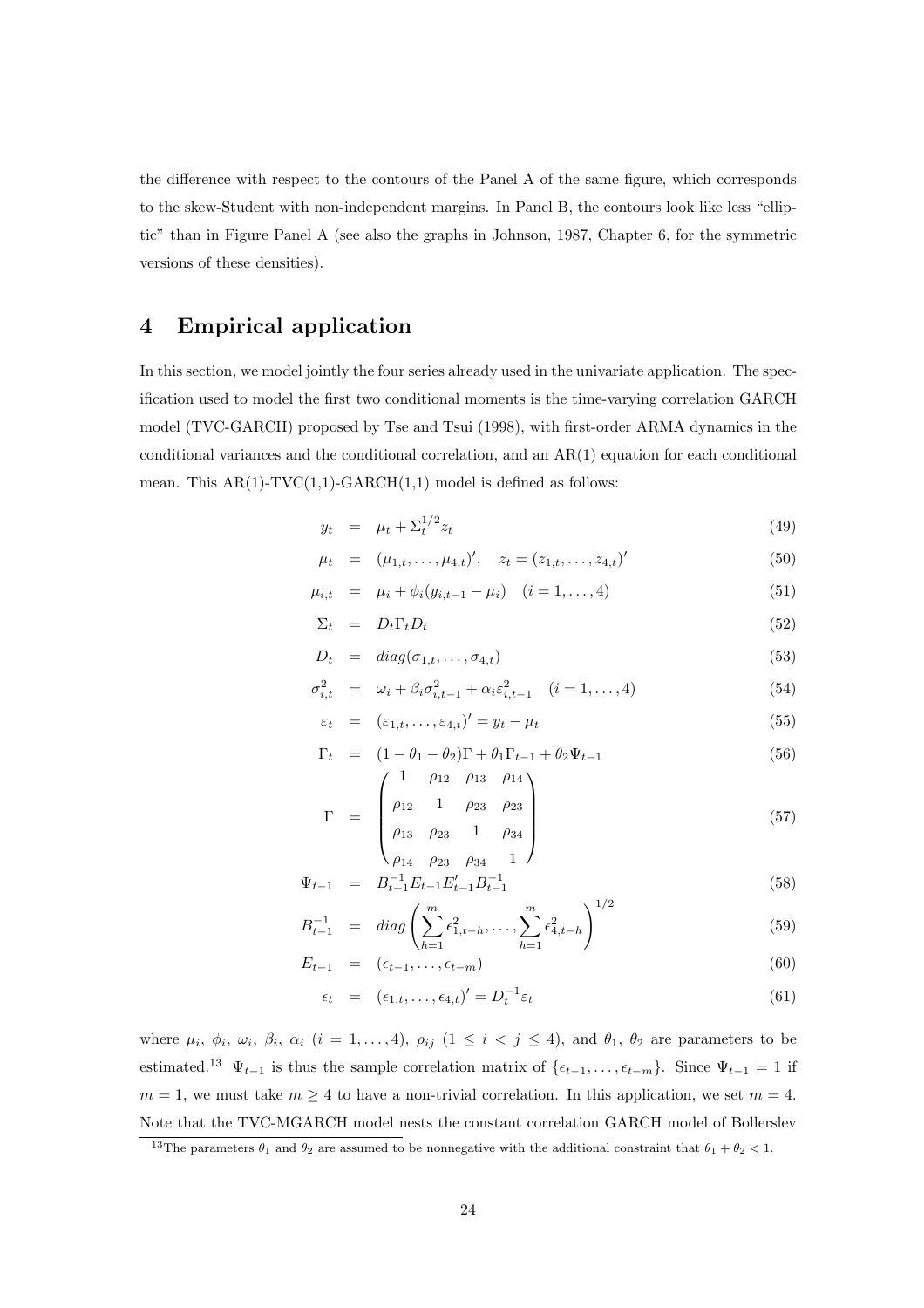(1990). Therefore, we can test  $\theta_1 = \theta_2 = 0$  to check wether the constant correlation assumption is appropriate.

The estimation results of this model are gathered in Tables 4 and 5. A QML estimation procedure has been done with four different likelihoods: normal and Student in Table 4, skew-Student and skew density with independent Student components in Table 5.

The results are in line with those obtained in the univariate case. The  $AR(1)-TVC(1,1)-$ MGARCH(1,1) specification seems adequate in describing the dynamics of the series, witness the small values of the Box-Pierce statistics of order 20 on the residuals and their squares,  $Q_{20}(\hat{z}_i)$ and  $Q_{20}(\hat{z}_i^2)$  respectively. The residual vector  $\hat{z}_t = (\hat{z}_{i,t}, \dots, \hat{z}_{4,t})$  is defined as:

$$
\hat{z}_t = \hat{\Sigma}_t^{-1/2} (y_t - \hat{\mu}_t), \tag{62}
$$

where  $\hat{\Sigma}_t$  and  $\hat{\mu}_t$  are obtained by replacing the parameters by their estimates in the model formulas.  $\hat{\Sigma}_t^{-1/2}$  has been obtained from the spectral decomposition of  $\hat{\Sigma}_t$  (alternatively, a Cholesky factorization can be used).

A time-varying and very persistent correlation between the series is strongly supported if one looks at the estimates of  $\theta_1$  and  $\theta_2$  and the corresponding standard errors. On the first hand this justifies the use of a time-varying correlation specification and on the other hand the use of a multivariate model (comparing the sum of the univariate log-likelihoods with the corresponding multivariate likelihood, one can see that the multivariate approach increases the likelihood by more than 600 in all cases). Note that to facilitate the reading of the results concerning the unconditional correlation parameters (the matrix Γ), they are reported as in a 4 by 4 matrix. The upper triangle part of the matrix gives the estimated parameters while the lower triangle matrix (below the diagonal of ones) gives the associated standard errors. For instance, the estimated unconditional correlation between the CAC40 and the NIKKEI  $(\hat{\rho}_{13})$  obtained with a Gaussian QML equals 0.374, with standard error 0.111.

It is clear from the estimation results reported in Table 4 that, apart from the dynamics in the first two conditional moments, the dominating feature of the four series is their fat-tail property. Indeed, the Student density increases the log-likelihood value by about 230 for only one additional parameter. Note that when comparing the standard errors related to the unconditional correlation parameters one can see that they are slightly reduced when switching from a Gaussian a a Student density. The normality assumption is also clearly rejected by the Pearson goodness-of-fit statistics (with very small p-values).<sup>14</sup> As in the univariate case, the Student density is clearly rejected for the NASDAQ (the p-value of the Pearson goodness-of-fit statistics being equal to 0.001).

This is confirmed by the results concerning the skew-Student density (see Table 5). First,

<sup>&</sup>lt;sup>14</sup>The normality assumption is less questioned for the CAC40. This is in line with the result obtained in the univariate analysis.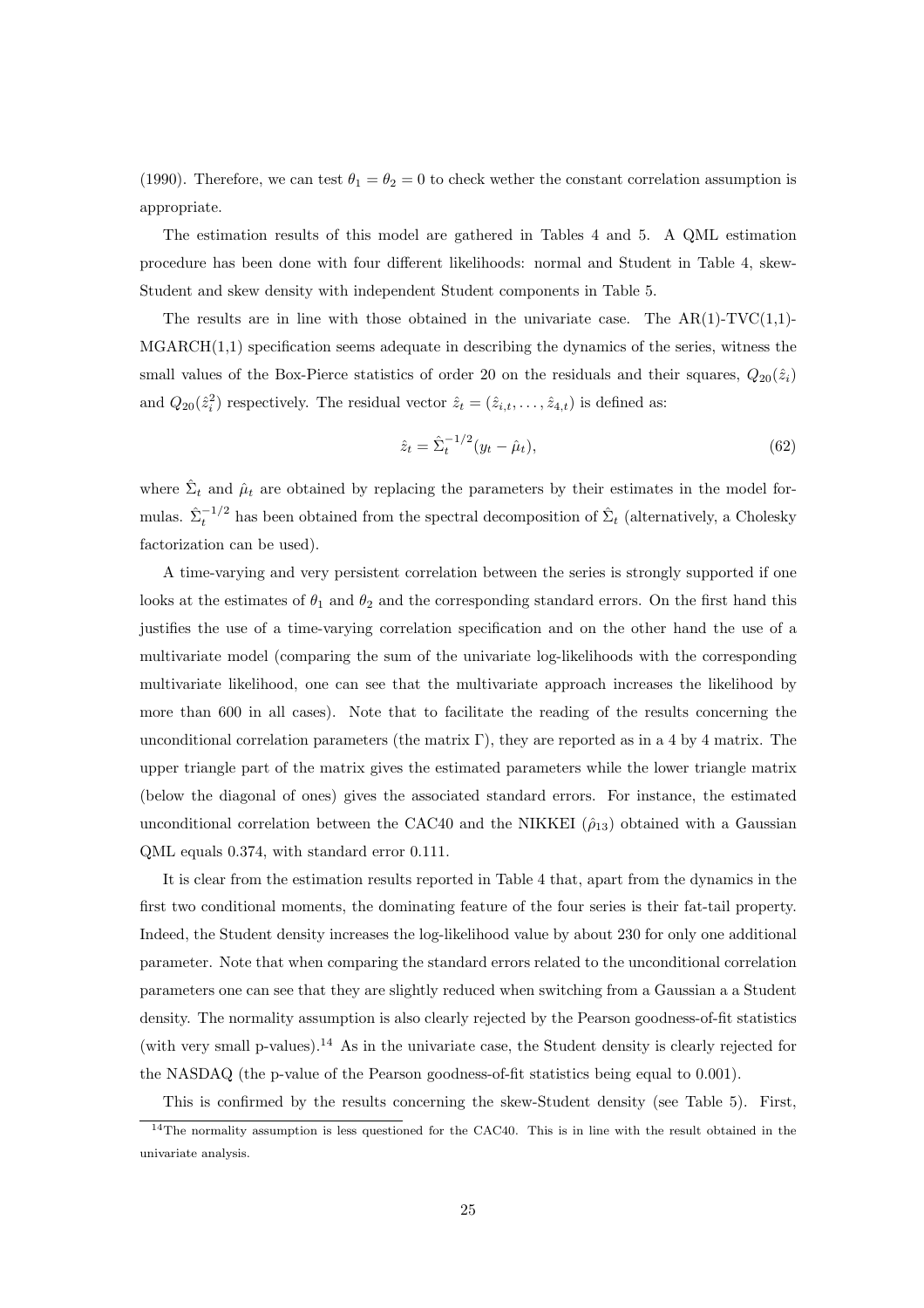|                       | Normal            |                |               |              | Student      |               |               |              |
|-----------------------|-------------------|----------------|---------------|--------------|--------------|---------------|---------------|--------------|
|                       | CAC <sub>40</sub> | <b>NASDAQ</b>  | <b>NIKKEI</b> | $\mbox{SMI}$ | CAC40        | <b>NASDAQ</b> | <b>NIKKEI</b> | $\mbox{SMI}$ |
| $\mu_i$               | 0.089             | $0.130\,$      | $\,0.014\,$   | 0.128        | 0.087        | $0.139\,$     | $0.003\,$     | $0.136\,$    |
|                       | [0.028]           | [0.025]        | [0.031]       | [0.025]      | [0.026]      | [0.022]       | [0.028]       | [0.021]      |
| $\phi_i$              | $0.014\,$         | $\,0.092\,$    | $\,0.024\,$   | $\,0.085\,$  | $0.017\,$    | $0.103\,$     | $0.012\,$     | 0.064        |
|                       | [0.022]           | [0.026]        | [0.025]       | [0.023]      | [0.020]      | [0.024]       | [0.023]       | [0.021]      |
| $\omega_i$            | $\,0.053\,$       | 0.087          | $0.052\,$     | $\,0.103\,$  | 0.049        | $0.045\,$     | $0.037\,$     | 0.043        |
|                       | [0.030]           | [0.033]        | [0.027]       | [0.069]      | [0.024]      | [0.029]       | [0.014]       | [0.022]      |
| $\beta_i$             | 0.922             | 0.782          | $0.906\,$     | 0.822        | 0.928        | 0.866         | 0.909         | 0.885        |
|                       | [0.032]           | [0.058]        | [0.025]       | [0.089]      | [0.025]      | [0.062]       | [0.015]       | [0.044]      |
| $\alpha_i$            | 0.042             | $0.142\,$      | $0.073\,$     | $\,0.083\,$  | $\,0.039\,$  | $0.090\,$     | $0.077\,$     | 0.070        |
|                       | [0.013]           | [0.040]        | [0.017]       | [0.035]      | [0.011]      | [0.036]       | [0.013]       | [0.023]      |
| $\rho_{ij}$           |                   |                |               |              |              |               |               |              |
| CAC40                 | $\mathbf{1}$      | 0.383          | 0.374         | 0.749        | $\mathbf{1}$ | 0.286         | 0.234         | 0.663        |
| <b>NASDAQ</b>         | [0.103]           | $\mathbf{1}$   | 0.219         | 0.397        | [0.038]      | $\mathbf{1}$  | 0.122         | 0.287        |
| $\it NIKKEI$          | [0.111]           | [0.088]        | $1\,$         | 0.383        | [0.038]      | [0.037]       | $\,1\,$       | 0.247        |
| $\mbox{SMI}$          | [0.069]           | [0.087]        | [0.117]       | $\mathbf{1}$ | [0.027]      | [0.038]       | [0.039]       | $\,1\,$      |
| $\theta_1$            | 0.992             |                |               |              |              | 0.964         |               |              |
|                       | [0.005]           |                |               | [0.033]      |              |               |               |              |
| $\theta_2$            |                   | $0.004\,$      |               |              | 0.013        |               |               |              |
|                       | [0.002]           |                |               |              | [0.007]      |               |               |              |
| $\log \xi_i$          |                   | $\overline{0}$ |               |              | $\theta$     |               |               |              |
|                       |                   |                |               |              |              |               |               |              |
| $\upsilon$            | $\infty$          |                |               | 7.664        |              |               |               |              |
|                       |                   |                |               | [0.680]      |              |               |               |              |
| $Q_{20}(\hat{z}_i)$   | 19.445            | 21.551         | 19.394        | 18.068       | 24.742       | $16.953\,$    | 13.601        | 7.585        |
| $Q_{20}(\hat{z}_i^2)$ | 19.445            | 21.551         | 19.394        | 18.068       | 24.244       | 11.814        | $8.133\,$     | 4.197        |
| $P_{20}(\hat{z}_i)$   | $26.708\,$        | 79.909         | 45.661        | 52.074       | 10.663       | 43.809        | 17.319        | 16.548       |
|                       | (0.111)           | (0.000)        | (0.000)       | (0.000)      | (0.934)      | (0.001)       | (0.568)       | (0.620)      |
| SIC                   | 11.726            |                |               |              | 11.478       |               |               |              |
| $Log-Lik$             | $-10544.3$        |                |               | $-10315.2$   |              |               |               |              |

Table 4: ML Estimation Results of AR-TVC-GARCH model: normal and Student distributions

Each column reports the ML estimates of the model defined by Eq. (49)-(61), with robust standard errors underneath in brackets. The column headed "Normal" corresponds to  $z_t \sim N(0, I_4)$  and "Student" to  $z_t \sim ST(0, I_4, v)$  as in (15). In both cases  $z_t$  is an *i.i.d.* process.  $Q_{20}(\hat{z}_i)$  is the Box-Pierce statistic of order 20 on the standardized residuals  $\hat{z}_i$ ,  $Q_{20}(\hat{z}_i^2)$  is the same for their squares,  $P_{20}(\hat{z}_i)$  is the Pearson goodness-of-fit statistic (using 20 cells) with the associated unadjusted p-value beside. SIC is the Schwarz information criterion (divided by the sample size  $T = 1816$ , and Log-Lik is the log-likelihood value at the maximum.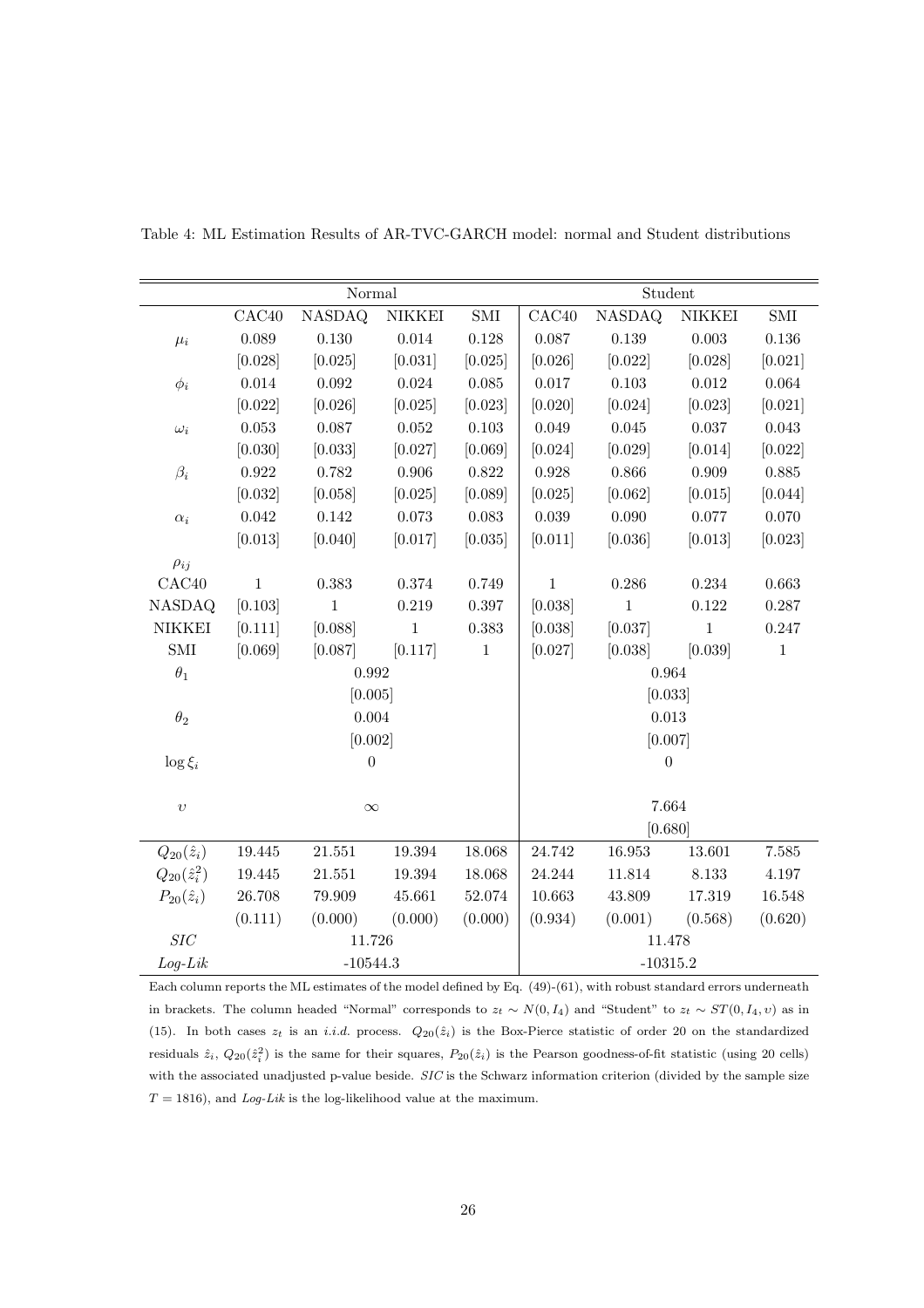|                       | Skew-Student |               |               |                      | $\operatorname{IC-Skew-Student}$ |               |               |              |
|-----------------------|--------------|---------------|---------------|----------------------|----------------------------------|---------------|---------------|--------------|
|                       | CAC40        | <b>NASDAQ</b> | <b>NIKKEI</b> | $\operatorname{SMI}$ | CAC40                            | <b>NASDAQ</b> | <b>NIKKEI</b> | $\mbox{SMI}$ |
| $\mu_i$               | 0.085        | $0.103\,$     | $-0.002$      | 0.119                | 0.079                            | 0.111         | $-0.014$      | 0.116        |
|                       | [0.027]      | [0.023]       | [0.029]       | [0.022]              | [0.028]                          | [0.023]       | [0.029]       | [0.023]      |
| $\phi_i$              | $0.015\,$    | $\,0.081\,$   | $0.011\,$     | $0.058\,$            | $0.011\,$                        | $0.075\,$     | $0.005\,$     | 0.060        |
|                       | [0.020]      | [0.024]       | [0.023]       | [0.022]              | [0.021]                          | [0.024]       | [0.023]       | [0.022]      |
| $\omega_i$            | 0.049        | $\,0.043\,$   | $0.036\,$     | 0.043                | $0.050\,$                        | $0.050\,$     | $0.036\,$     | 0.053        |
|                       | [0.024]      | [0.027]       | [0.014]       | [0.022]              | [0.029]                          | [0.024]       | [0.014]       | [0.028]      |
| $\beta_i$             | $0.928\,$    | 0.863         | 0.908         | 0.884                | $\,0.923\,$                      | 0.841         | 0.908         | 0.860        |
|                       | [0.025]      | [0.057]       | [0.014]       | [0.043]              | [0.032]                          | [0.050]       | [0.016]       | [0.054]      |
| $\alpha_i$            | 0.039        | $\,0.095\,$   | $0.077\,$     | 0.071                | 0.043                            | 0.114         | 0.080         | 0.087        |
|                       | [0.011]      | [0.034]       | [0.013]       | [0.023]              | [0.014]                          | [0.032]       | [0.014]       | [0.030]      |
| $\rho_{ij}$           |              |               |               |                      |                                  |               |               |              |
| CAC40                 | $1\,$        | 0.288         | $0.234\,$     | 0.661                | $\,1\,$                          | $0.311\,$     | $0.272\,$     | 0.679        |
| <b>NASDAQ</b>         | [0.037]      | $\mathbf{1}$  | 0.118         | 0.286                | [0.049]                          | $\mathbf{1}$  | 0.145         | 0.314        |
| <b>NIKKEI</b>         | [0.038]      | [0.037]       | $\mathbf{1}$  | 0.245                | [0.050]                          | [0.044]       | $\mathbf{1}$  | 0.280        |
| $\operatorname{SMI}$  | [0.027]      | [0.037]       | [0.039]       | $\,1\,$              | [0.038]                          | [0.047]       | [0.051]       | $1\,$        |
| $\theta_1$            | 0.961        |               |               |                      | 0.973                            |               |               |              |
|                       | [0.037]      |               |               |                      | [0.032]                          |               |               |              |
| $\theta_2$            |              | 0.013         |               |                      | 0.010                            |               |               |              |
|                       |              | [0.007]       |               |                      | [0.007]                          |               |               |              |
| $\log \xi_i$          | $\,0.035\,$  | $-0.186$      | $-0.013$      | $-0.085$             | $\,0.025\,$                      | $-0.172$      | $-0.016$      | $-0.076$     |
|                       | [0.034]      | [0.037]       | [0.036]       | [0.036]              | [0.034]                          | [0.037]       | [0.036]       | [0.037]      |
| $v/v_i$               |              | 7.757         |               |                      | 10.339                           | 6.159         | 6.266         | 6.479        |
|                       |              | [0.696]       |               |                      | [2.172]                          | [0.834]       | [0.906]       | [1.095]      |
| $Q_{20}(\hat{z}_i)$   | 24.825       | 20.409        | 13.552        | 7.657                | 25.182                           | 21.561        | 12.874        | 7.437        |
| $Q_{20}(\hat{z}_i^2)$ | 24.415       | 11.005        | 8.138         | 4.170                | 23.810                           | 9.820         | 8.432         | 4.211        |
| $P_{20}(\hat{z}_i)$   | 11.435       | 18.730        | 16.989        | 18.906               | 10.708                           | 17.121        | 22.741        | 14.829       |
|                       | (0.908)      | (0.474)       | (0.590)       | (0.462)              | (0.934)                          | (0.581)       | (0.248)       | (0.733)      |
| $SIC$                 | 11.473       |               |               |                      | 11.515                           |               |               |              |
| $Log-Lik$             | $-10296.1$   |               |               | $-10322.4$           |                                  |               |               |              |

Table 5: ML Estimation Results of AR-TVC-GARCH model: skew-Student and skew-Student with IC distributions

Each column reports the ML estimates of the model defined by Eq. (49)-(61). The column headed "Skew-Student" corresponds to  $z_t \sim SKST(0, I_4, \xi, v)$  as in (45), and "IC-Skew-Student" to  $z_t \sim$  Eq. (48) (with  $k = 4$ ). In both cases  $\{z_t\}$  is an *i.i.d.* process.  $Q_{20}(\hat{z}_i)$  is the Box-Pierce statistic of order 20 on the standardized residuals  $\hat{z}_i$ ,  $Q_{20}(\hat{z}_i^2)$ is the same for their squares,  $P_{20}(\hat{z}_i)$  is the Pearson goodness-of-fit statistic (using 20 cells) with the associated unadjusted p-value beside. SIC is the Schwarz information criterion (divided by the sample size  $T = 1816$ ), and  $\emph{Log-Lik}$  is the log-likelihood value at the maximum.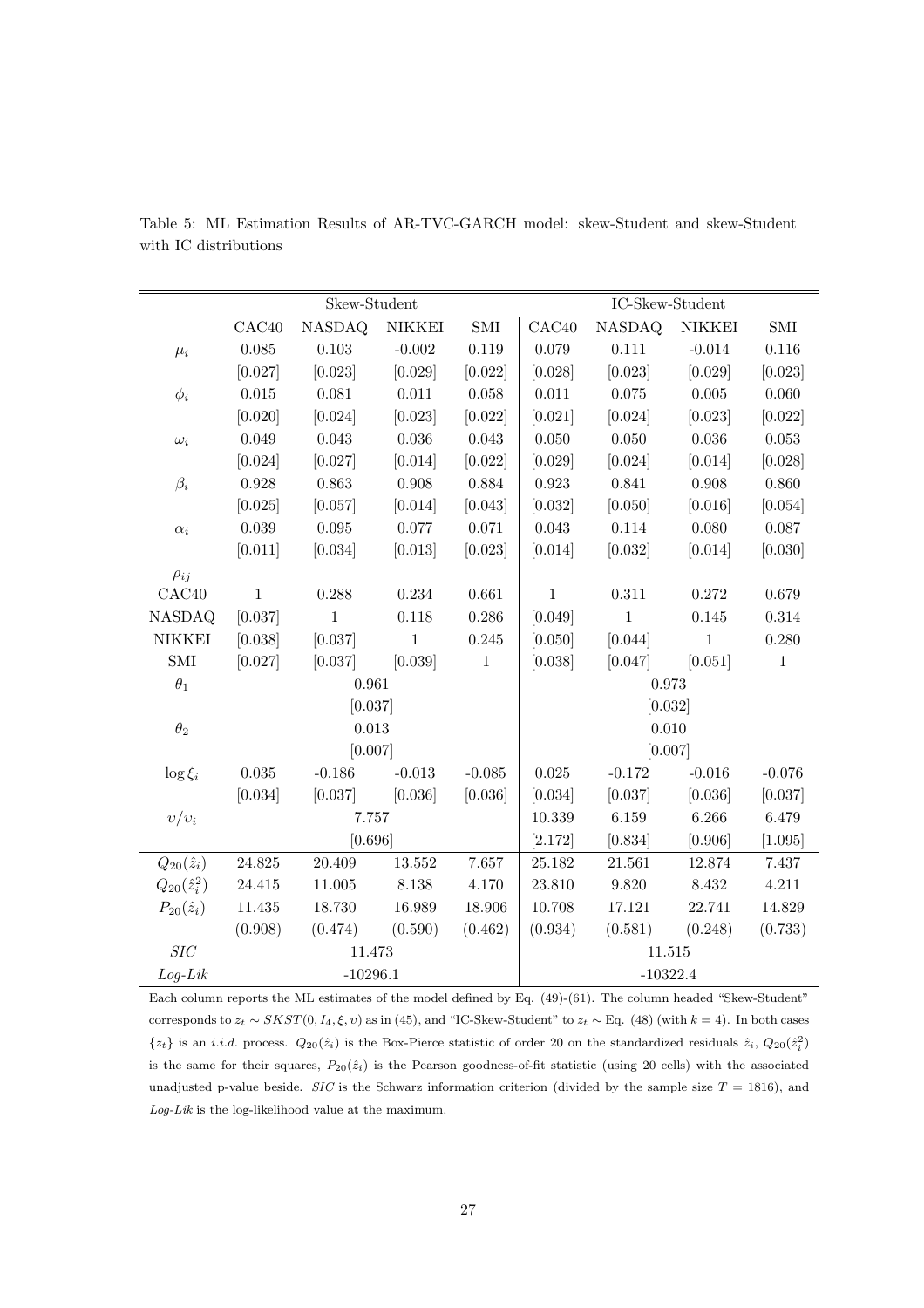comparing the log-likelihood values and the information criterion values suggests that this density outperforms the symmetric Student (the log-likelihood is increased by about 19 for 4 additional parameters). Second, the Pearson goodness-of-fit statistics suggest that the skew-Student is adequate in capturing the skewness of the NASDAQ and in general that all the marginals are well described by our model specification.

The last part of Table 5 gives the results for the skew density with independent Student components (see Section 3.4). Recall that unlike the skew-Student, this density has different degrees of freedom. The results suggest that the  $v_i$  are about 6 for the last three series (the NASDAQ, NIKKEI and SMI) and are not statistically different. Even if the number of degrees of freedom of the CAC40 is higher (about 10) the precision of this estimator is even worse and one can hardly distinguish it from the other. Note that one cannot use a LR test to discriminate between the skew-Student and the skew-Student with independent components since the models are not nested. Finally, looking at the Pearson goodness-of-fit statistics one cannot reject the assumption that this last density is also adequate for modelling the excess skewness and kurtosis observed on the four marginals.

To assess the irrelevance of the normal density and the adequacy of the skew-Student density, Figures 3 and 4 plot the histogram of the probability integral transform  $\hat{\zeta}_i = \int_{-\infty}^{\hat{z}_i} f_i(t)dt$  with the 95% confidence bands.

Under weak conditions (see Diebold, Gunther, and Tay, 1998), the adequacy of a density implies that the sequence of  $\zeta_i$  is independent and identically uniformly distributed on the unit interval. Departure from uniformity is directly observable in the Gaussian case for the NASDAQ, NIKKEI and SMI. On the other hand, one cannot reject the assumption that the probability integral transforms of the skew-Student density are uniformly distributed.<sup>15</sup>

# **5 Conclusion**

It is broadly accepted that high-frequency financial time series are heteroscedastic, fat-tailed and volatilities are related over time across assets and markets. To accommodate these stylized facts in a parametric framework a natural approach would be to rely on a multivariate GARCH or SV specification coupled with a Student density.

However, most asset returns are also skewed, which invalidates the choice of this density (it would lead to inconsistent estimates). To overcome this problem, we propose a practical and flexible method to introduce skewness in a wide class of multivariate symmetric distributions. By introducing a vector of skewness parameters, the new distributions bring additional flexibility for

<sup>&</sup>lt;sup>15</sup>Confidence intervals for the  $\zeta_i$ -histogram can be obtained by using the properties of the histogram under the null hypothesis of uniformity.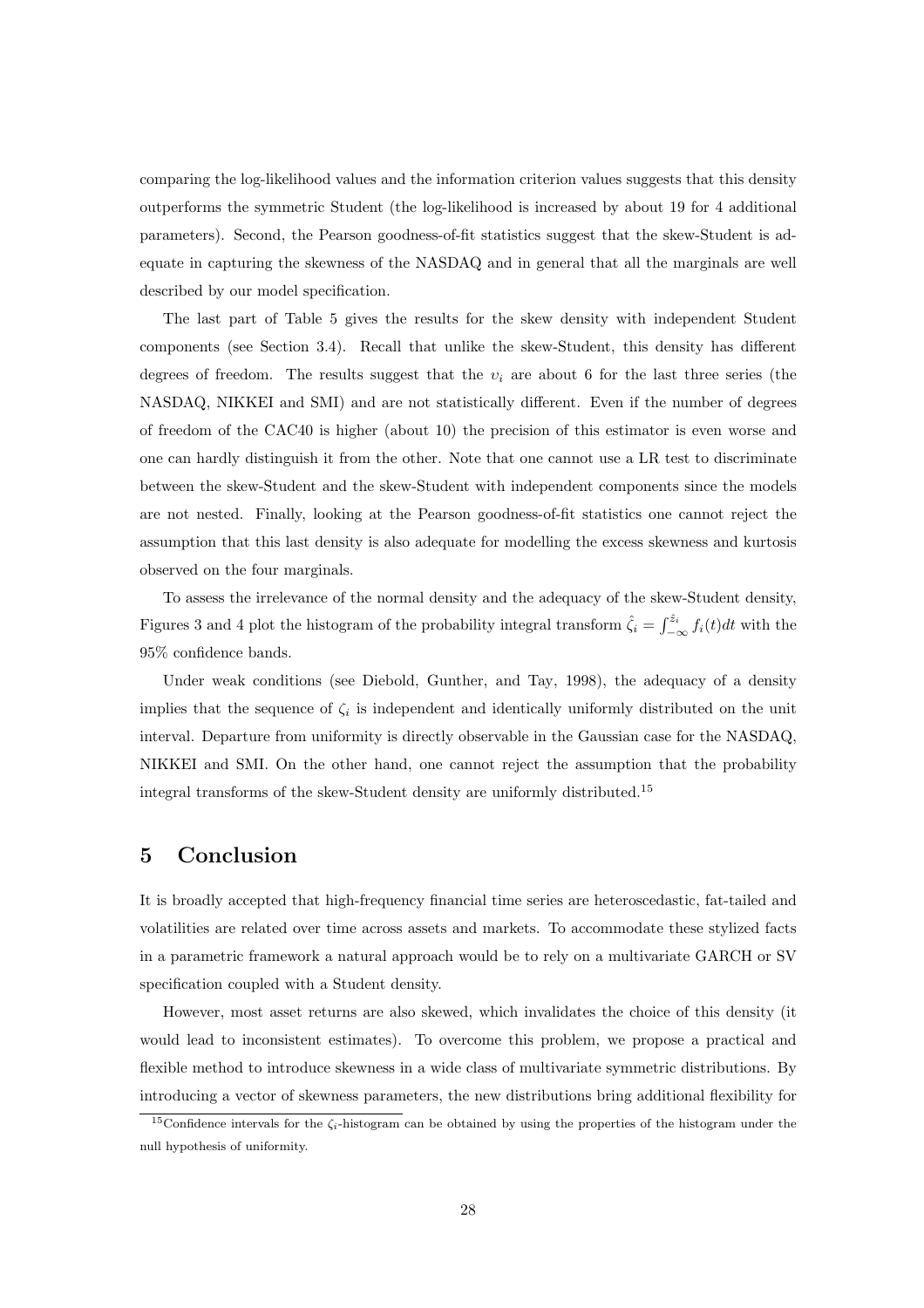

Figure 3: Histogram of the Probability Integral Transform of the CAC40, NASDAQ, NIKKEI and SMI innovations with a normal likelihood (with 20 cells).



Figure 4: Histogram of the Probability Integral Transform of the CAC40, NASDAQ, NIKKEI and SMI innovations with a skew-Student likelihood (with 20 cells).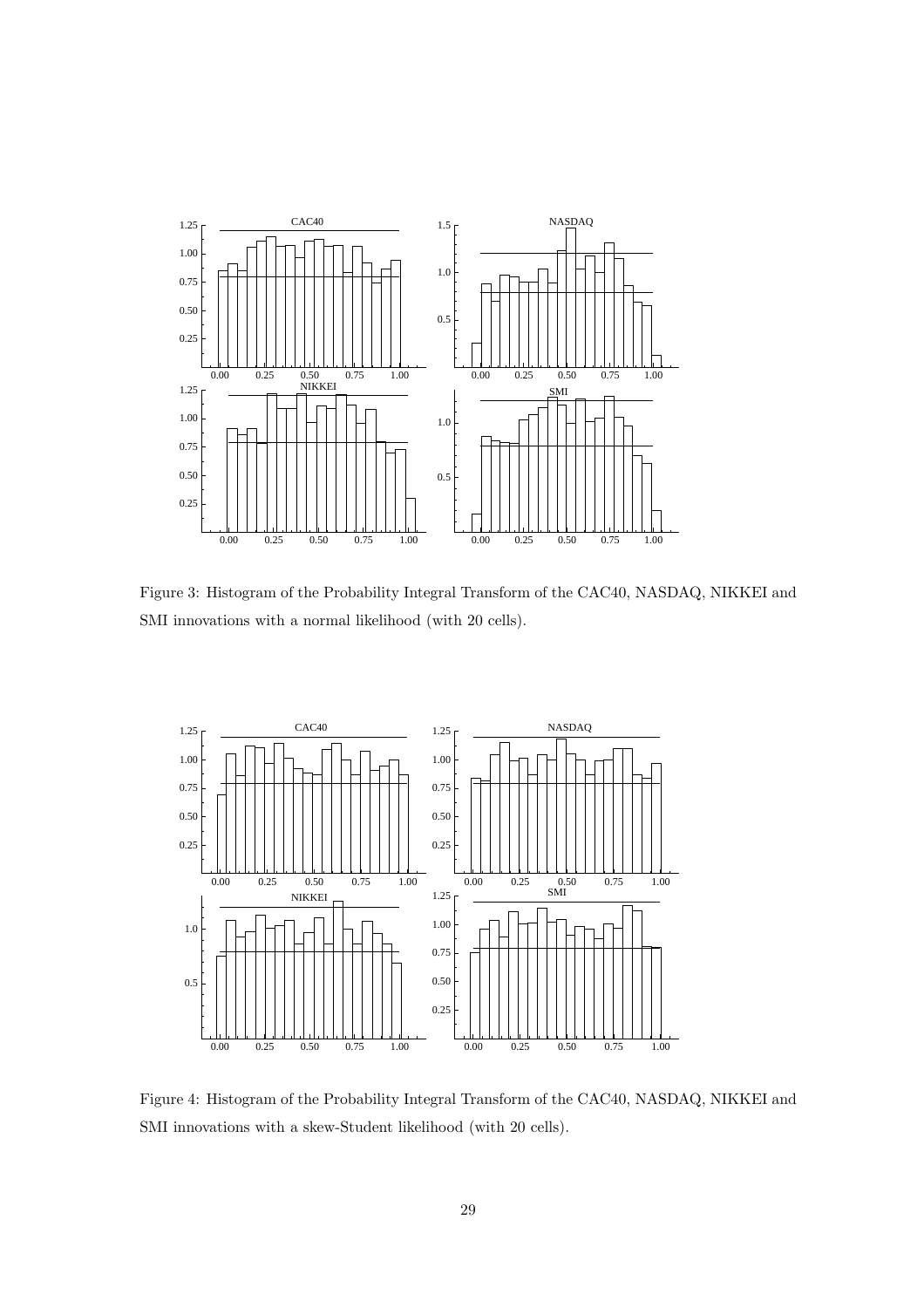modelling time series of asset returns with multivariate volatility models. Applying the procedure to the multivariate Student density leads to a "multivariate skewed Student" density, in which each marginal has a different asymmetry coefficient. An easy variant provides a multivariate skewed density that can have different tail properties on each coordinate. These densities are found to outperform their symmetric competitors (the multivariate normal and Student) for modelling four daily stock market indexes, and therefore are of great potential interest for the empirical modelling of several asset returns together.

Additional empirical studies based on these flexible distributions should be carried out to explore deeply the skewness and kurtosis properties of asset returns, including the co-skewness and co-kurtosis aspects in a multivariate framework (see Hafner, 2001).

Another potential area of application of the new densities is in Bayesian inference, for the design of simulators for Monte-Carlo integration of posterior densities that are characterized by different skewness and tail properties in different directions of the parameter space. In this respect, some of the densities we have proposed are related to the split-Student importance function proposed by Geweke (1989). This is obviously a different research topic, that we leave for further work.

Finally, a natural extension of this paper would be to generalize the GARCH specification to higher moments. Indeed, in a univariate framework Hansen (1994), introduces dynamics through the 3rd and 4th order moments by conditioning the asymmetry and fat-tail parameters on past errors and their square. In the same spirit, Harvey and Siddique (1999) and Lambert and Laurent (2000) provide alternative specifications to introduce dynamics in higher order moments.

To conclude, this new family of multivariate skewed densities and in particular the multivariate skewed Student density seems to be a promising specification to accommodate both the high kurtosis and the skewness inherent in most asset returns.

## **References**

- Azzalini, A., and A. Capitanio (1996): "The Multivariate Skew-Normal Distribution," Biometrika, 83, 715–726.
- BALL, C., AND A. ROMA (1993): "A Jump Diffusion Model for the European Monetary System," Journal of International Money and finance, 12, 475–492.
- BEINE, M., AND S. LAURENT (1999): "Central Bank Interventions and Jumps in Double Long Memory Models of Daily Exchange Rates," Mimeo, University of Liège.
- BLACK, F. (1976): "Studies of Stock Market Volatility Changes," Proceedings of the American Statistical Association, Business and Economic Statistics Section, pp. 177–181.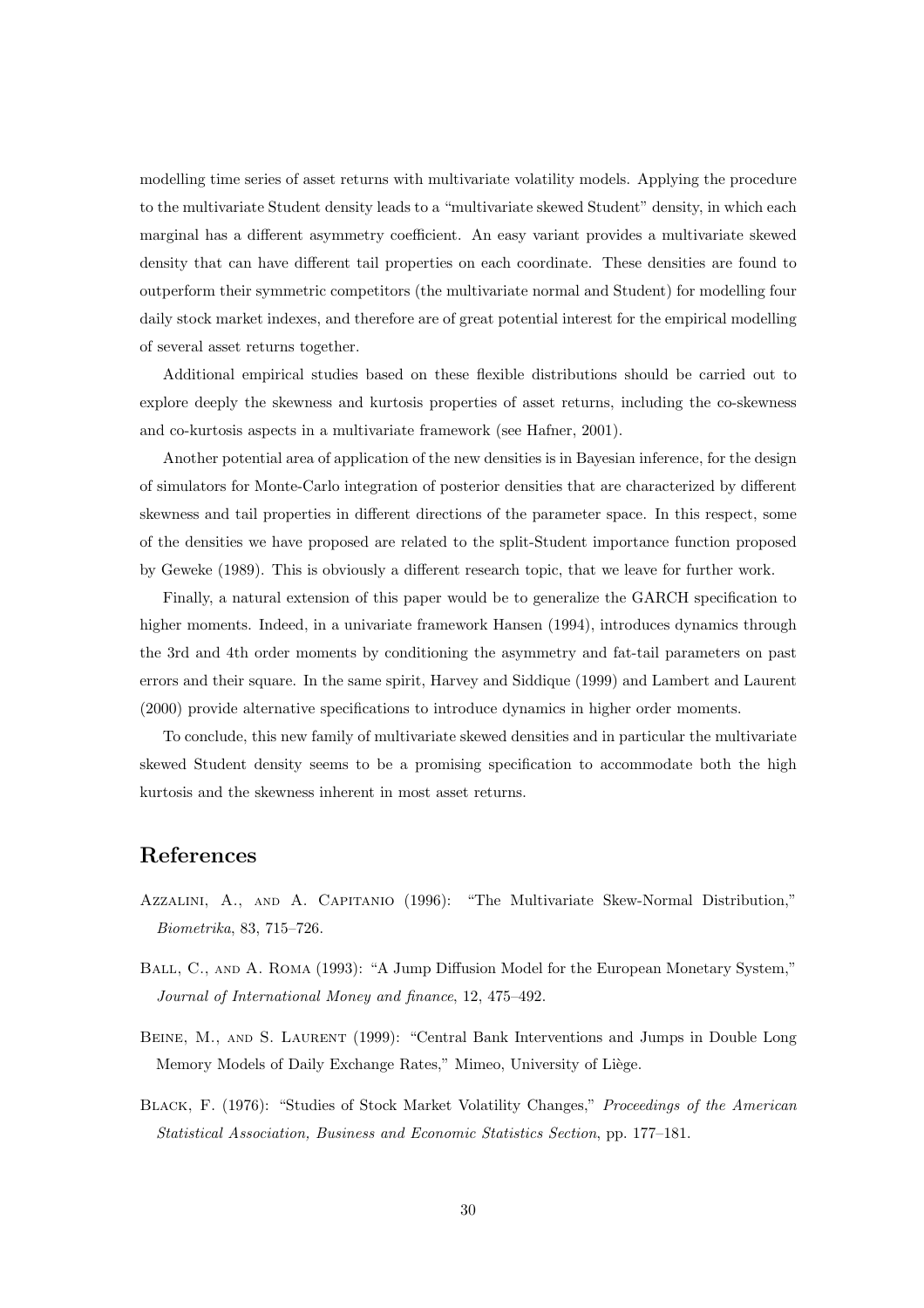- Bollerslev, T. (1986): "Generalized Autoregressive Conditional Heteroskedasticity," Journal of Econometrics, 31, 307–327.
- (1987): "A Conditionally Heteroskedastic Time Series Model for Speculative Prices and Rates of Return," Review of Economics and Statistics, 69, 542–547.
- (1990): "Modeling the Coherence in Short-run Nominal Exchange Rates: A Multivariate Generalized ARCH model," Review of Economics and Statistics, 72, 498–505.
- BOLLERSLEV, T., R. ENGLE, AND J. WOOLDRIDGE (1988): "A Capital Asset Pricing Mode1 with Time Varying Covariances," Journal of Political Economy, 96, 116–131.
- BOLLERSLEV, T., AND J. WOOLDRIDGE (1992): "Quasi-maximum Likelihood Estimation and Inference in Dynamic Models with Time-varying Covariances," Econometric Reviews, 11, 143– 172.
- BOND, S. (2000): "A Review of Asymmetric Conditional Density Functions in Autoregressive Conditional Heteroscedasticity Models," mimeo, Duke University, Durham.
- Box, G., and G. Jenkins (1970): Time Series Analysis, Forecasting and Control. Holden-Day, San Francisco.
- Branco, M., and D. Dey (2000): "A class of Multivariate Skew-Elliptical Distributions," Forthcoming in Journal of Multivariate Analysis.
- BRANNAS, K., AND N. NORDMAN (2001): "Conditional Skewness Modelling for Stock Returns," Umea Economic Studies 562.
- Chunhachinda, P., K. Dandapani, S. Hamid, and A. Prakash (1997): "Portfolio Selection and Skewness: Evidence from International Stock Markets," Journal of Banking and Finance, 21, 143–167.
- Corrado, C., and T. Su (1997): "Implied Volatility Skews and Stock Return Skewness and Kurtosis Implied by Stock Option Prices," European Journal of Finance, 3, 73–85.
- DIEBOLD, F. X., T. A. GUNTHER, AND A. S. TAY (1998): "Evaluating Density Forecasts, with Applications to Financial Risk Management," International Economic Review, 39, 863–883.
- DREZE, J. (1978): "Bayesian Regression Analysis using poly-t Densities," Journal of Econometrics, 6, 329–354.
- Engle, R. (1982): "Autoregressive Conditional Heteroscedasticity with Estimates of the Variance of United Kingdom Inflation," Econometrica, 50, 987–1007.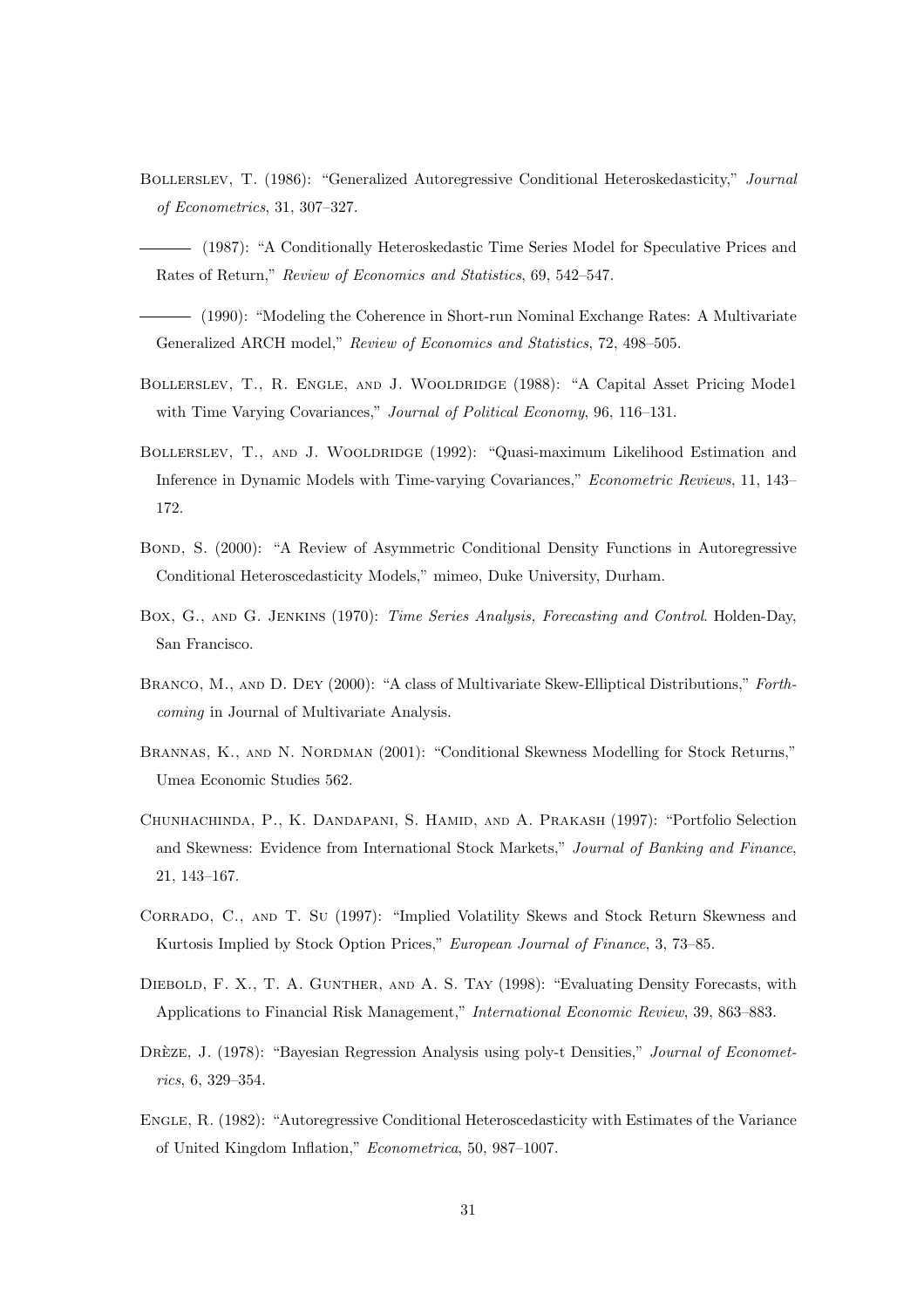(2001): "Dynamic Conditional Correlation - a Simple Class of Multivariate GARCH Models," Mimeo, UCSD.

- ENGLE, R., AND G. GONZÁLEZ-RIVERA (1991): "Semiparametric ARCH Model," Journal of Business and Economic Statistics, 9, 345–360.
- Engle, R., and F. Kroner (1995): "Multivariate Simultaneous Generalized ARCH," Econometric Theory, 11, 122–150.
- FERNÁNDEZ, C., AND M. STEEL (1998): "On Bayesian Modelling of Fat Tails and Skewness," Journal of the American Statistical Association, 93, 359–371.
- FRENCH, K., G. SCHWERT, AND R. STAMBAUGH (1987): "Expected Stock Returns and Volatility," Journal of Financial Economics, 19, 3–29.
- Geweke, J. (1989): "Bayesian Inference in Econometric Models Using Monte Carlo Integration," Econometrica, 57, 1317–1339.
- Geweke, J., and G. Amisano (2001): "Compound Markov Mixture Models with Application in Finance," Mimeo, University of Iowa.
- GIOT, P., AND S. LAURENT (2001a): "Modelling Daily Value-at-Risk Using Realized Volatility and ARCH Type Models," Maastricht University METEOR RM/01/026.

(2001b): "Quantifying Market Risk for Long and Short Traders," Forthcoming in European Investment Review.

- Hafner, C. (2001): "Fourth Moment of Multivariate GARCH Processes," CORE DP 2001-39.
- Hansen, B. (1994): "Autoregressive Conditional Density Estimation," International Economic Review, 35, 705–730.
- HARVEY, A., E. RUIZ, AND N. SHEPHARD (1994): "Multivariate Stochastic Variance Models," Review of Economic Studies, 61, 247–264.
- HARVEY, C., AND A. SIDDIQUE (1999): "Autoregressive Conditional Skewness," Journal of Financial and Quantitative Analysis, 34, 465–487.
- Hong, C. (1988): "Options, Volatilities and the Hedge Strategy," Unpublished Ph.D. diss., University of San Diego, Dept. of Economics.
- Jeantheau, T. (1998): "Strong Consistency of Estimators for Multivariate ARCH models," Econometric Theory, 14, 70–86.

Johnson, M. (1987): Multivariate Statistical Simulation. Wiley.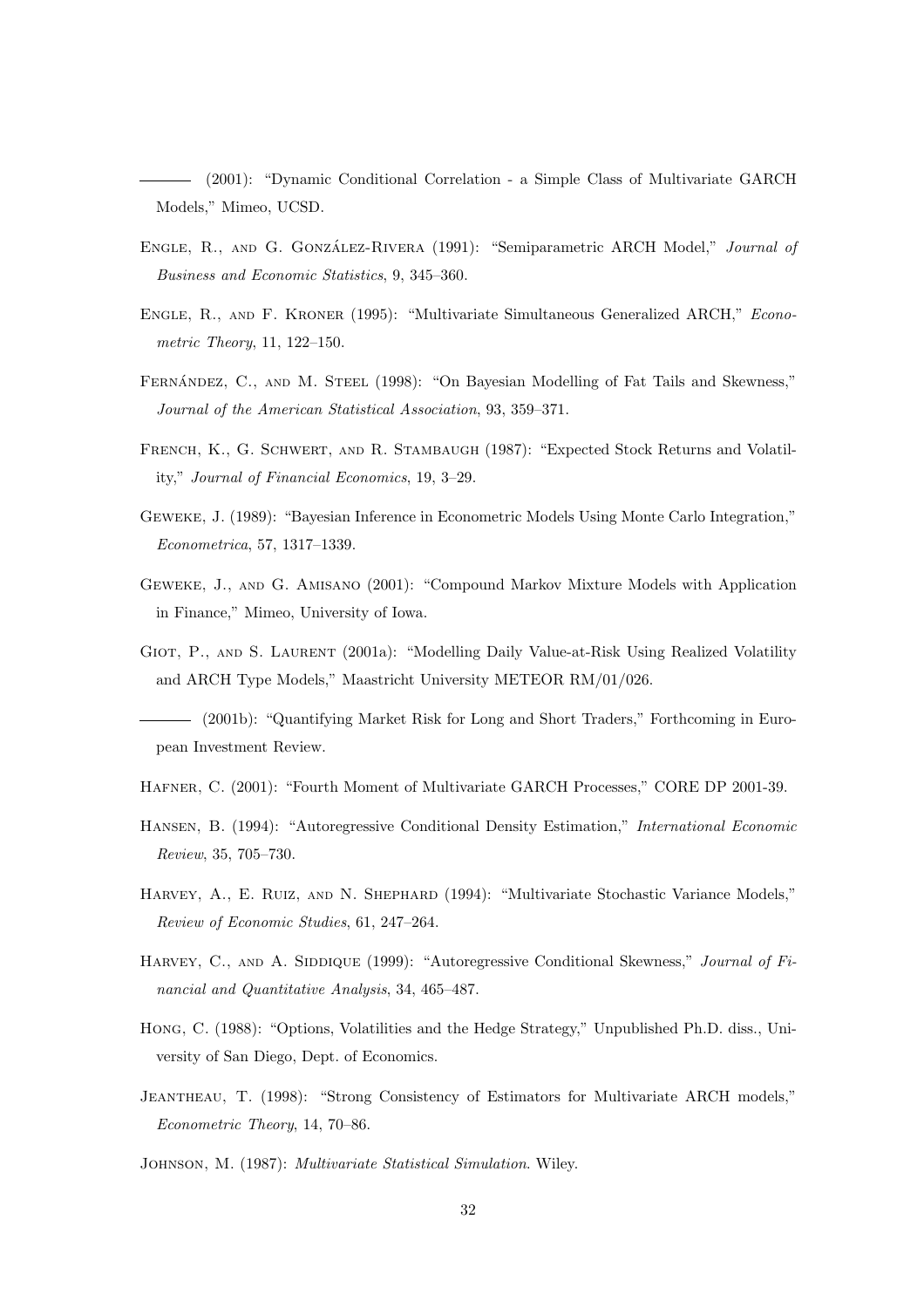- Jones, M. (2000): "Multivariate T and Beta Distributions Associated with the Multivariate F Distribution," Forthcoming in Metrika.
- JONES, M., AND M. FADDY (2000): "A Skew Extension of the t Distribution, with Applications," mimeo, Department of Statistics, Open University, Walton Hall, UK.
- JORION, P. (1988): "On Jump Processes in the Foreign Exchange and Stock Markets," The Review of Financial Studies, 68, 165–176.
- KNIGHT, J., S. SATCHELL, AND K. TRAN (1995): "Statistical Modelling of Asymmetric Risk in Asset Returns," Applied Mathematical Finance, 2, 155–172.
- Kon, S. (1982): "Models of Stock Returns, a Comparison," Journal of Finance, 39, 147–165.
- Kraft, D., and R. Engle (1982): "Autoregressive Conditional Heteroskedasticity in Multiple Time Series," unpublished manuscript, Department of Economics, UCSD.
- Kroner, F., and V. Ng (1998): "Modelling Asymmetric Comovements of Asset Returns," The Review of Financial Studies, 11, 817–844.
- LAMBERT, P., AND S. LAURENT (2000): "Modelling Skewness Dynamics in Series of Financial Data," Discussion Paper, Institut de Statistique, Louvain-la-Neuve.
- (2001): "Modelling Financial Time Series Using GARCH-Type Models and a Skewed Student Density," Mimeo, Université de Liège.
- LAURENT, S. (2001): "Analytical Derivates of the APARCH Model under a Skewed Student Assumption for the Innovation Process," Mimeo, Université de Liège.
- Lee, S., and B. Hansen (1994): "Asymptotic Properties of the Maximum Likelihood Estimator and Test of the Stability of Parameters of the GARCH and IGARCH Models," Econometric Theory, 10, 29–52.
- Lee, Y., and T. Tse (1991): "Term Structure of Interest Rates in the Singapore Asian Dollar Market," Journal of Applied Econometrics, 6, 143–152.
- Liu, S.-M., and B. Brorsen (1995): "Maximum Likelihood Estimation of a GARCH STABLE Model," Journal of Applied Econometrics, 2, 273–285.
- Lumsdaine, R. (1996): "Asymptotic Properties of the Quasi Maximum Likelihood Estimator in  $GARCH(1,1)$  and  $IGARCH(1,1)$  Models," *Econometrica*, 64, 575–596.
- MAULEÓN, I., AND J. PEROTE (1999): "Estimation of Multivariate Densities with Financial Data: the Performance of the Multivariate Edgeworth-Sargan Density," Proceedings of the 12th Australian Finance and Banking Conference, Sidney.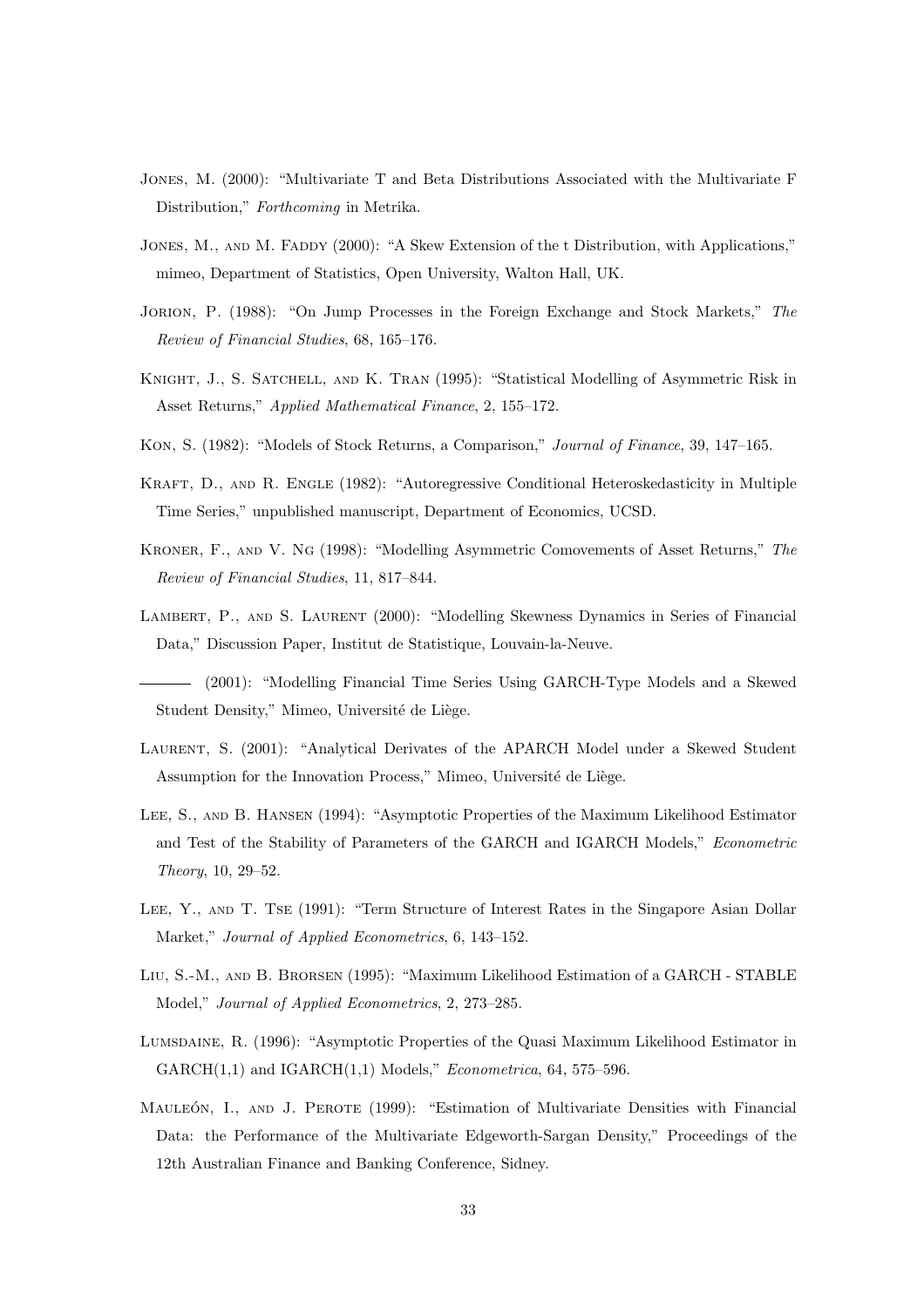- McDonald, J. (1984): "Some Generalized Functions for the Size Distribution of Income," Econometrica, 53, 647–663.
- (1991): "Parametric Models for Partially Adaptive Estimation with Skewed and Leptokurtic Residuals," Economics Letters, 37, 272–278.
- MITTNIK, S., AND M. PAOLELLA (2000): "Conditional Density and Value-at-Risk Prediction of Asian Currency Exchange Rates," Journal of Forecasting, 19, 313–333.
- NEELY, C. (1999): "Target Zones and Conditional Volatility: the Role of Realignments," Journal of Empirical Finance, 6, 177–192.
- Newey, W., and D. Steigerwald (1997): "Asymptotic Bias for Quasi Maximum Likelihood Estimators in Conditional Heteroskedasticity Models," Econometrica, 3, 587–599.
- NG, V., R. ENGLE, AND M. ROTHSCHILD (1992): "A Multi-Dynamic Factor Model for Stock Returns," Journal of Econometrics, 52, 245–265.
- PAGAN, A., AND G. SCHWERT (1990): "Alternative Models for Conditional Stock Volatility," Journal of Econometrics, 45, 267–290.
- PALM, F., AND P. VLAAR (1997): "Simple Diagnostics Procedures for Modelling Financial Time Series," Allgemeines Statistisches Archiv, 81, 85–101.
- Paolella, M. S. (1997): "Using Flexible GARCH Models with Asymmetric Distributions," Working paper, Institute of Statistics and Econometrics Christian Albrechts University at Kiel.
- PEIRÓ, A. (1999): "Skewness in Financial Returns," Journal of Banking and Finance, 23, 847– 862.
- Richard, J.-F., and H. Tompa (1980): "On the Evaluation of poly-t Density Functions," Journal of Econometrics, 12, 335–351.
- Sahu, S., D. Dey, and D. Branco (2001): "A New Class of Multivariate Skew Distributions with Applications to Bayesian Regression Models," mimeo, Department of Statistics, Univerisity of Sao Paulo.
- SIMKOWITZ, M., AND W. BEEDLES (1980): "Asymmetric Stable Distributed Security Returns," Journal of the American Statistical Association, 75, 306–312.
- So, J. (1987): "The Distribution of Foreign Exchange Price Changes: Trading Day Effects and Risk measurement - A Comment," Journal of Finance, 42, 181–188.